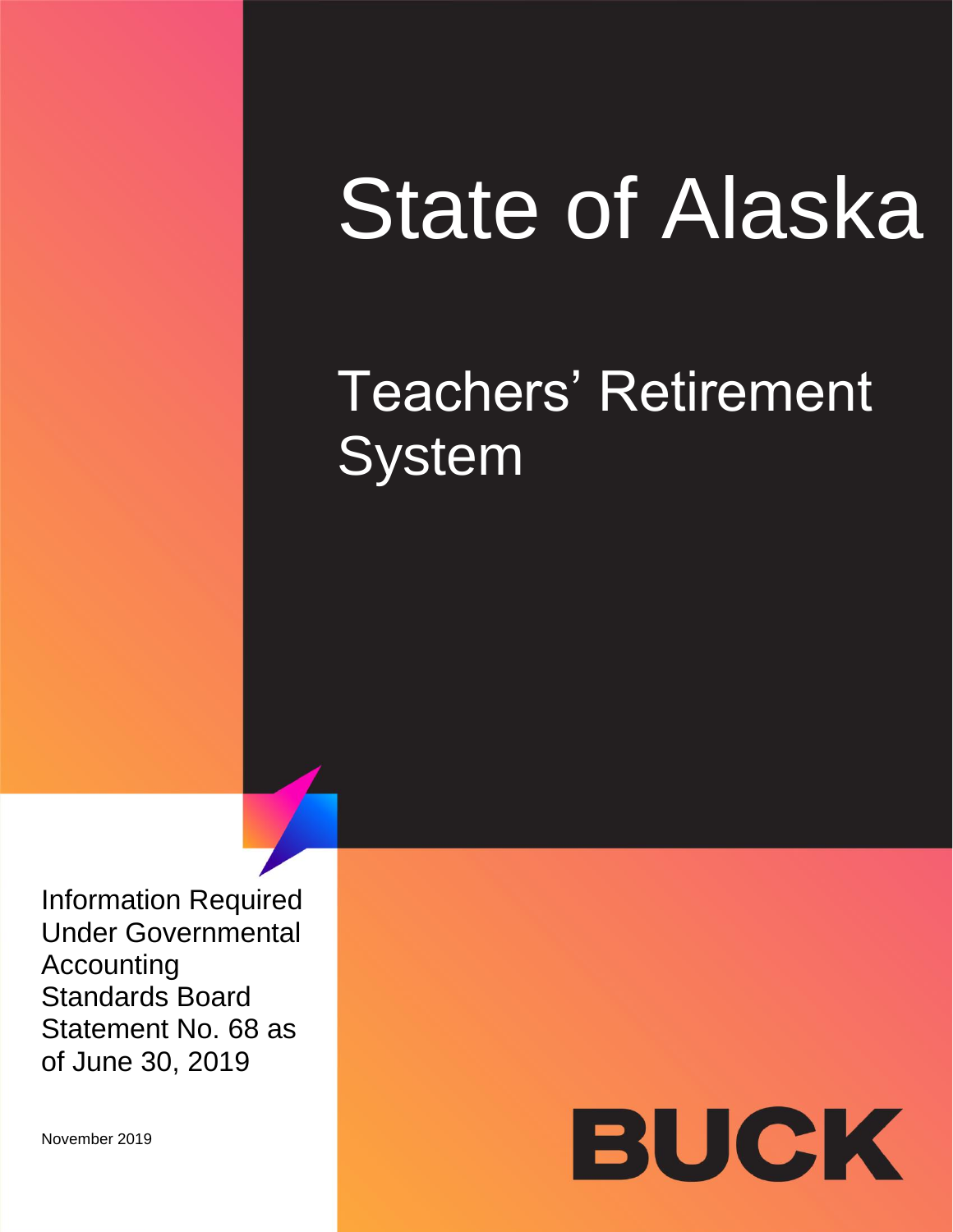

November 20, 2019

State of Alaska The Alaska Retirement Management Board The Department of Revenue, Treasury Division The Department of Administration, Division of Retirement and Benefits P.O. Box 110203 Juneau, AK 99811-0203

#### **Re: GASB 68 Report as of June 30, 2019 for June 30, 2020 Reporting – TRS**

Dear Members of The Alaska Retirement Management Board, The Department of Revenue, and The Department of Administration:

We have prepared the required accounting information for Governmental Accounting Standards Board (GASB) Statement No. 68 (GASB 68) for the State of Alaska Teachers' Retirement System (TRS) for June 30, 2020 reporting based on a measurement date of June 30, 2019. Under GASB 68, accounting information prepared under GASB 67 as of June 30, 2019 (as previously provided) serves as the basis for these disclosures. Please refer to the GASB 67 report dated September 30, 2019 for any supplemental information or documentation.

This report covers the pension portion of TRS. A separate GASB 75 report will be issued for the healthcare portion of TRS.

I certify that the information contained in this report has been prepared in accordance with generally accepted actuarial principles and practices. To the best of my knowledge, the information fairly presents the actuarial position of TRS in accordance with the requirements of GASB 68 as of the June 30, 2019 measurement date.

The Alaska Retirement Management Board (ARMB) and staff of the State of Alaska and its auditors may use this report for the review of the operation of TRS. The report may also be used in the preparation of State of Alaska's and participating employers' audited financial statements. Use of this report for any other purpose or by anyone other than the ARMB, the staff of the State of Alaska, or its auditors may not be appropriate and may result in mistaken conclusions due to failure to understand applicable assumptions, methodologies, or inapplicability of the report for that purpose. Because of the risk of misinterpretation of actuarial results, Buck recommends requesting its advanced review of any statement to be based on information contained in this report. Buck will accept no liability for any such statement made without its prior review.

Future actuarial measurements may differ significantly from current measurements due to plan experience differing from that anticipated by the economic and demographic assumptions, changes in assumptions, changes expected as part of the natural operation of the methodology used for these measurements, and changes in plan provisions or applicable law. An analysis of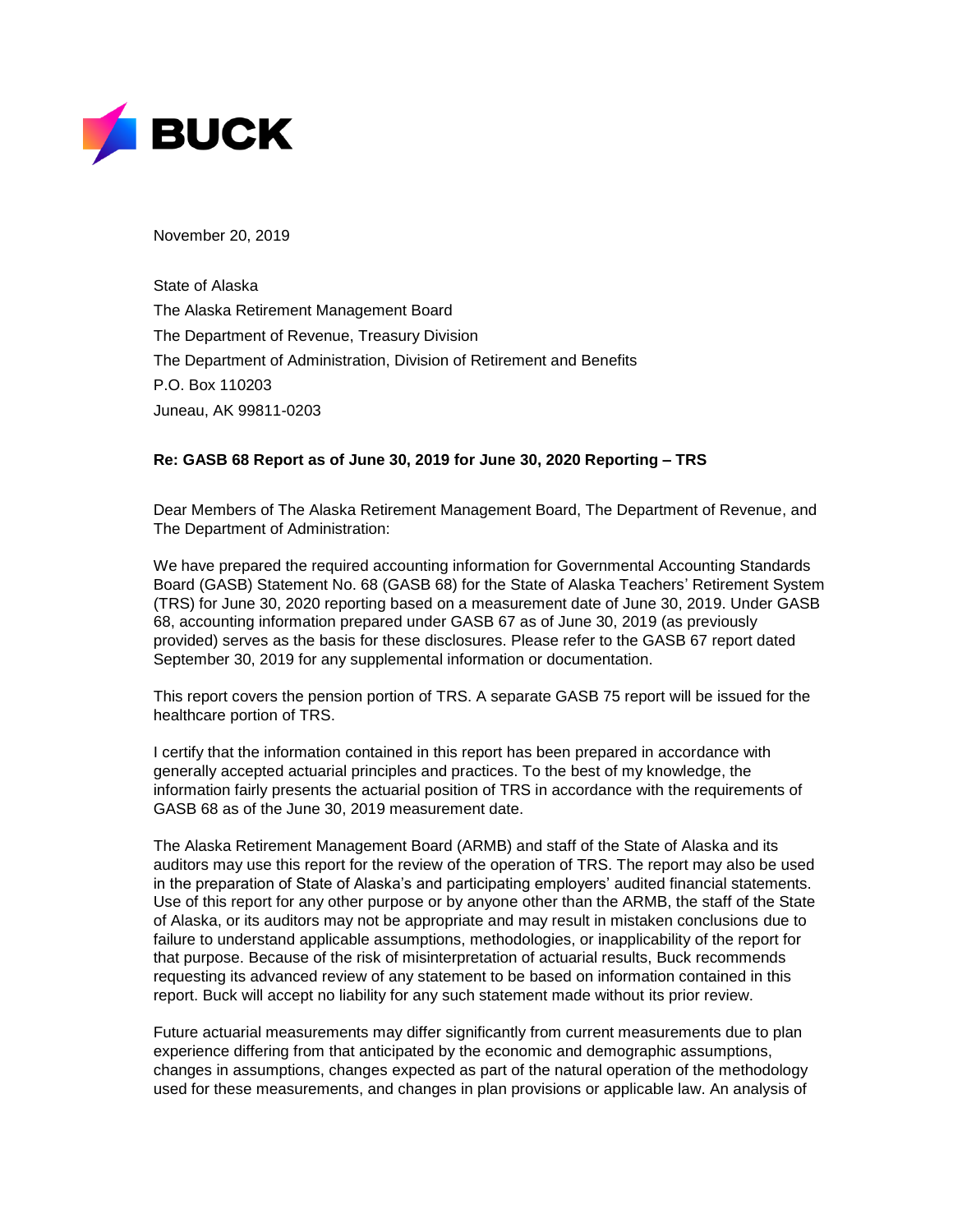the potential range of such future differences is beyond the scope of this report, except for the GASB 68 required disclosure of the sensitivity of net pension liability to changes in the discount rate.

The information in this report was prepared based on the actuarial assumptions and methods used in the June 30, 2018 actuarial valuation of TRS, except as noted herein. We rolled forward the liabilities from that date to June 30, 2019, as GASB 68 permits. In my opinion, the actuarial assumptions used are appropriate for purposes of the valuation and are reasonably related to the experience of TRS and to reasonable long-term expectations.

In preparing the actuarial results, we have relied upon information provided by staff of the State of Alaska regarding TRS plan provisions, participants, assets, contributions, and other matters used in the June 30, 2018 actuarial valuation of TRS. Although we did not audit the data, we reviewed the data for reasonableness and consistency with the prior year's information. The accuracy of the results presented herein is dependent upon the accuracy of the data. We also reflected the information contained in the June 30, 2019 asset statements that were provided to us by staff of the State of Alaska on September 24, 2019.

Where presented, the "net pension liability" and "plan fiduciary net position as a percentage of the total pension liability" are measured on a market value of assets basis. These items presented may be appropriate for GASB 68 reporting but make no assessment regarding the cost to settle (i.e., purchase annuities) to cover any portion of the plan's liabilities.

This report was prepared under my supervision and in accordance with all applicable Actuarial Standards of Practice. I am a Fellow of the Society of Actuaries, an Enrolled Actuary, a Member of the American Academy of Actuaries, and a Fellow of the Conference of Consulting Actuaries. I meet the Qualification Standards of the American Academy of Actuaries to render the actuarial opinions contained herein.

I am available to discuss this report with you at your convenience. I can be reached at (602) 803- 6174.

Respectfully submitted,

Ilke

David J. Kershner, FSA, EA, MAAA, FCA Principal **Buck**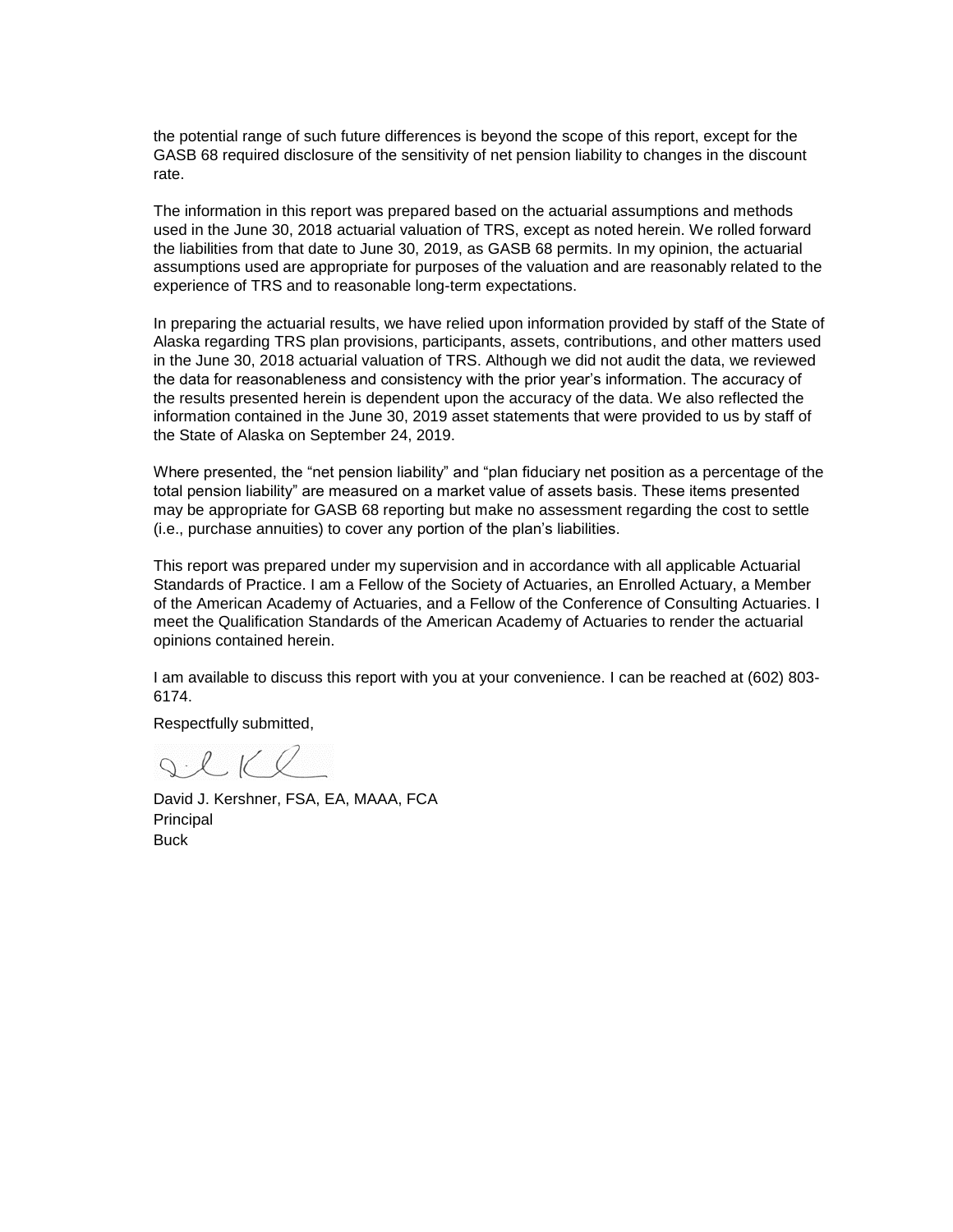## **Contents**

| Schedule A – Employers' Allocation of Net Pension Liability as of June 30, 2018                       |  |
|-------------------------------------------------------------------------------------------------------|--|
| Schedule B - Employers' Allocation of Net Pension Liability as of June 30, 2019                       |  |
| Schedule C – Employers' Allocation of Pension Amounts as of June 30, 2019                             |  |
| Schedule D - Employers' Allocation of Recognition of Deferred Outflows/Inflows as of<br>June 30, 2019 |  |
| Schedule E - Contribution History                                                                     |  |
| Schedule F - Present Value of Future State Assistance Contributions as of June 30, 2019               |  |
| Schedule G - Supplemental Schedule of Special Funding Amounts by Employer as of<br>June 30, 2019      |  |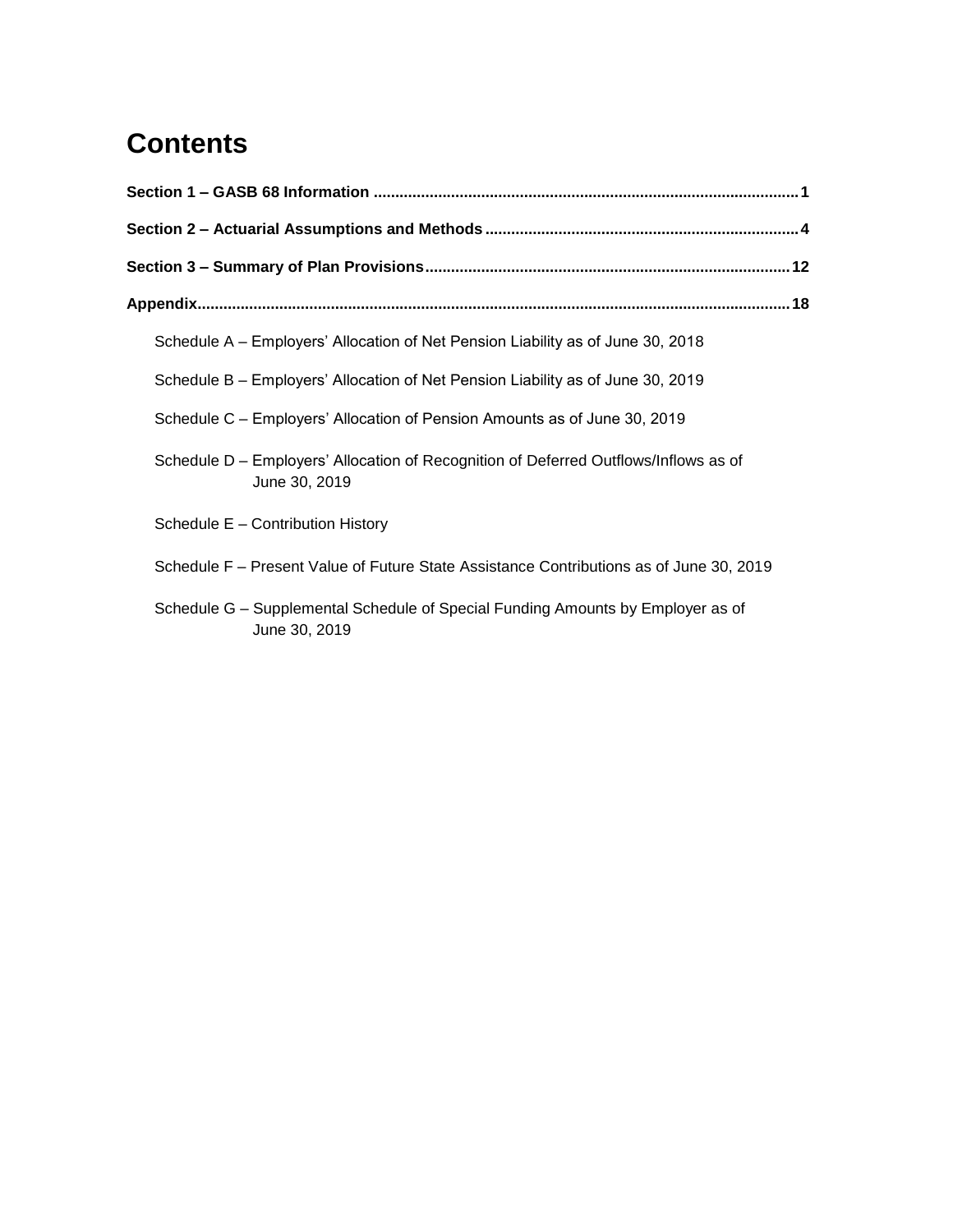## <span id="page-4-0"></span>**Section 1 – GASB 68 Information**

#### **Pension Expense**

| <b>Measurement Date</b>                                                       | June 30, 2019     | June 30, 2018    |
|-------------------------------------------------------------------------------|-------------------|------------------|
| <b>Reporting Date</b>                                                         | June 30, 2020     | June 30, 2019    |
| Service cost                                                                  | \$<br>60,810,000  | \$<br>64,961,000 |
| Interest cost                                                                 | 575,706,000       | 572,791,000      |
| Expected return on assets                                                     | (396, 435, 000)   | (416, 675, 000)  |
| Current period effect of benefit changes                                      |                   | 0<br>0           |
| Current period difference between expected and<br>actual experience           | (84, 450, 000)    | (77, 112, 941)   |
| Current period effect of changes in assumptions                               | (22,039,375)      | $\Omega$         |
| Current period difference between projected and<br>actual investment earnings | 16,292,600        | (3, 173, 600)    |
| Member contributions                                                          | (35,763,000)      | (37,674,000)     |
| Administrative expenses                                                       | 3,018,000         | 3,050,000        |
| Service purchases and plan transfers                                          |                   | 0<br>0           |
| Current period recognition of prior years' deferred<br>outflows of resources  | 131,535,800       | 131,535,800      |
| Current period recognition of prior years' deferred<br>inflows of resources   | (105,064,459)     | (148, 646, 968)  |
| Other additions less other deductions                                         | (32,000)          | <u>(183,000)</u> |
| Total                                                                         | \$<br>143,578,566 | 88,872,291       |

The employers' allocation of the pension expense for June 30, 2020 reporting is shown in Schedule C in the Appendix.

The difference between projected and actual investment earnings is recognized over 5 years.

The effects of changes in assumptions and differences between expected and actual experience are recognized over the average future working lifetime. This period is:

- 1.6 years as of June 30, 2018 (for the June 30, 2019 measurement date)
- 1.7 years as of June 30, 2017 (for the June 30, 2018 measurement date)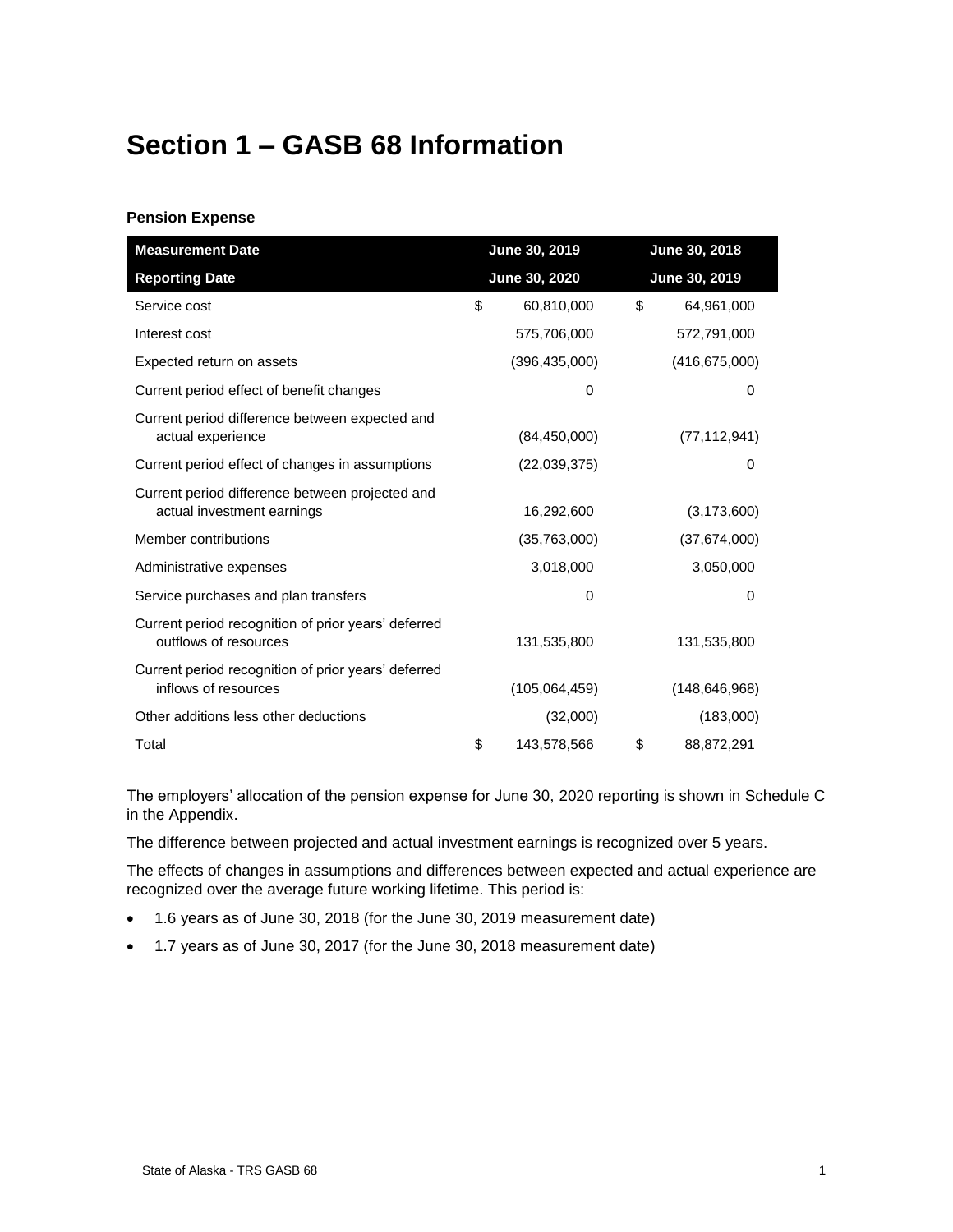#### **Actuarial Assumptions**

The total pension liability as of the June 30, 2019 measurement date was determined by an actuarial valuation as of June 30, 2018, using the actuarial assumptions outlined in Section 2. The liabilities from the June 30, 2018 valuation were rolled forward to June 30, 2019.

The actuarial assumptions used in the June 30, 2018 actuarial valuation were based on the results of an actuarial experience study for the period from July 1, 2013 to June 30, 2017, resulting in changes in actuarial assumptions effective for the June 30, 2018 actuarial valuation adopted by the Alaska Retirement Management Board in January 2019 to better reflect expected future experience.

#### **Actuarial Cost Method**

Entry Age Normal – Level Percentage of Payroll

#### **Asset Valuation Method**

Invested assets are reported at fair value.

#### **Allocation of Net Pension Liability**

The employers' allocations of net pension liability as of the June 30, 2018 and June 30, 2019 measurement dates are shown in Schedule A and Schedule B, respectively, in the Appendix.

#### **Allocation of Deferred Outflows/Inflows of Resources**

The employers' allocation of deferred outflows/inflows of resources as of the June 30, 2019 measurement date is shown in Schedule C in the Appendix.

The chart below provides details of the deferred outflows/inflows as of the June 30, 2019 measurement date:

| <b>Date Created</b> | Type                  | Original<br><b>Amortization</b><br><b>Period</b> | <b>Deferred</b><br>Outflow/(Inflow)<br>as of June 30, 2019 |
|---------------------|-----------------------|--------------------------------------------------|------------------------------------------------------------|
| June 30, 2016       | Asset Loss            | 5 years                                          | \$<br>88,167,800                                           |
| June 30, 2017       | Asset Gain            | 5 years                                          | \$<br>(95,823,600)                                         |
| June 30, 2018       | Asset Gain            | 5 years                                          | \$<br>(9,520,800)                                          |
| June 30, 2019       | Asset Loss            | 5 years                                          | \$<br>65,170,400                                           |
| June 30, 2019       | Liability Gain        | 1.6 years                                        | \$<br>(50,670,000)                                         |
| June 30, 2019       | Change in Assumptions | 1.6 years                                        | \$<br>(13,223,625)                                         |

#### **Allocation of Future Years' Recognition of Deferred Outflows/Inflows**

The employers' allocation of recognition of the deferred outflows/inflows as of the June 30, 2019 measurement date for each of the next five fiscal years and thereafter is shown in Schedule D in the Appendix. These amounts include recognition of the deferred outflows/inflows from prior years.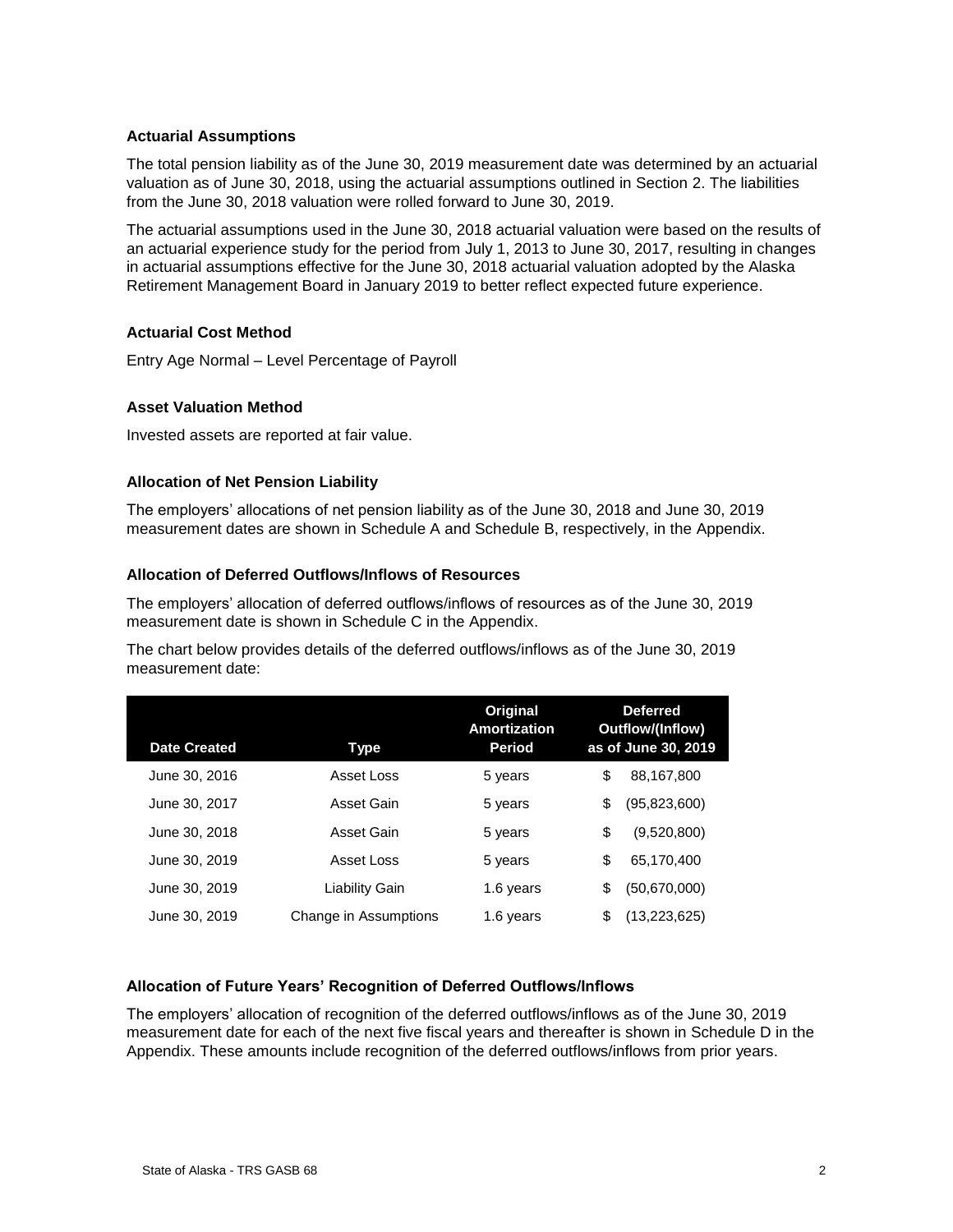#### **Allocation Methodology**

Amounts for the June 30, 2018 measurement date were allocated to employers based on the present value of contributions for FY2020-FY2039, as determined by projections based on the June 30, 2017 valuation.

Amounts for the June 30, 2019 measurement date were allocated to employers based on the present value of contributions for FY2021-FY2039, as determined by projections based on the June 30, 2018 valuation.

#### **Sensitivity of the Net Pension Liability to Changes in the Discount Rate**

The table below shows the development of the net pension liability as of June 30, 2019 using the discount rate of 7.38%, as well as a discount rate that is one percentage point lower (6.38%) and one percentage point higher (8.38%) than the current rate (\$ in thousands).

| FYE June 30, 2019                                       | 1.00%<br><b>Decrease</b><br>(6.38%) |           | <b>Current</b><br><b>Discount Rate</b><br>(7.38%) | 1.00%<br><b>Increase</b><br>(8.38%) |
|---------------------------------------------------------|-------------------------------------|-----------|---------------------------------------------------|-------------------------------------|
| Service cost                                            | \$                                  | 76,059    | \$<br>60,810                                      | \$<br>49,484                        |
| Interest cost                                           |                                     | 562,466   | 575,706                                           | 584,282                             |
| Benefit payments                                        |                                     | (472,717) | (472, 717)                                        | (472, 717)                          |
| Net change to inflows/outflows                          |                                     | (173,437) | (170,383)                                         | (165, 243)                          |
| Net change in total pension liability                   | \$                                  | (7,629)   | \$<br>(6, 584)                                    | \$<br>(4, 194)                      |
| Total pension liability - beginning                     | \$                                  | 8,211,246 | \$<br>7,387,056                                   | \$<br>6,693,535                     |
| Total pension liability - ending (a)                    | \$                                  | 8,203,617 | \$<br>7,380,472                                   | \$<br>6,689,341                     |
|                                                         |                                     |           |                                                   |                                     |
| Plan fiduciary net position - ending (b)                | \$                                  | 5,511,929 | \$<br>5,511,929                                   | \$<br>5,511,929                     |
| Plan's net pension liability (asset) - ending (a) - (b) | \$                                  | 2,691,688 | \$<br>1,868,543                                   | \$<br>1,177,412                     |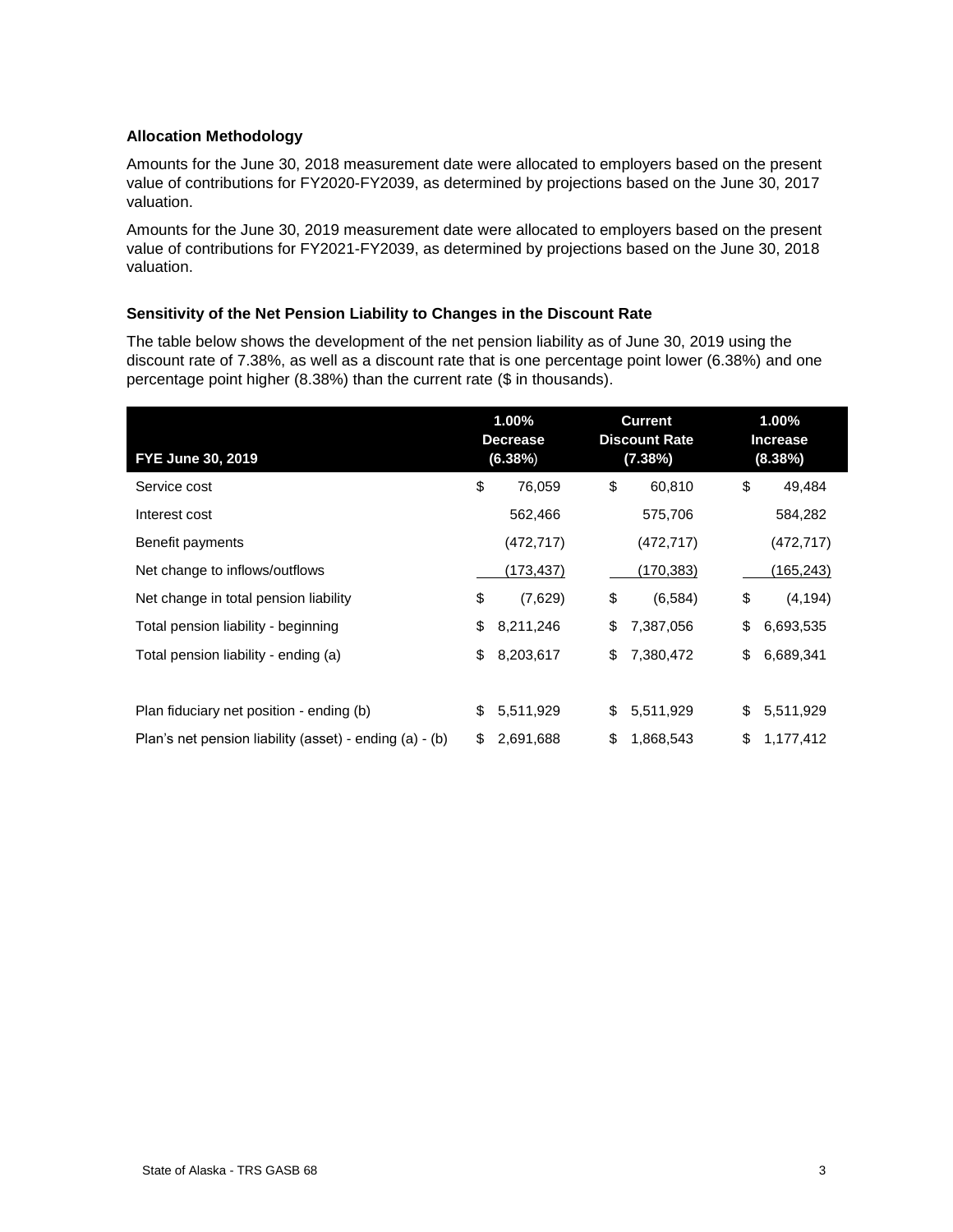## <span id="page-7-0"></span>**Section 2 – Actuarial Assumptions and Methods<sup>1</sup>**

The funding method used in this valuation was adopted by the Board in October 2006. Changes in methods were adopted by the Board in January 2019 based on the experience study for the period July 1, 2013 to June 30, 2017. The asset smoothing method used to determine valuation assets was changed effective June 30, 2014.

Benefits valued are those delineated in Alaska state statutes as of the valuation date. Changes in state statutes effective after the valuation date are not taken into consideration in setting the assumptions and methods.

#### **Actuarial Method**

Entry Age Normal Cost.

Liabilities and contributions shown in the report are computed using the Entry Age Normal Actuarial Cost Method.

Effective June 30, 2018, the Board adopted a layered UAAL amortization method: Layer #1 equals the sum of (i) the UAAL at June 30, 2018 based on the 2017 valuation, plus (ii) the FY18 experience gain/loss. Layer #1 is amortized over the remainder of the 25-year closed period that was originally established in 2014<sup>2</sup>. Layer #2 equals the change in UAAL at June 30, 2018 due to the experience study. Layer #2 is amortized over a separate closed 25-year period starting in 2018. Future layers will be created each year based on the change in UAAL occurring that year and will be amortized over separate closed 25-year periods. The UAAL amortization continues to be on a level percent of pay basis. State statutes allow the contribution rate to be determined on payroll for all members, defined benefit and defined contribution member payroll combined.

Projected pension benefits were determined for all active members. Cost factors designed to produce annual costs as a constant percentage of each member's expected compensation in each year from the assumed entry age to the assumed retirement age were applied to the projected benefits to determine the normal cost (the portion of the total cost of the plan allocated to the current year under the method). The normal cost is determined by summing intermediate results for active members and determining an average normal cost rate which is then related to the total payroll of active members. The actuarial accrued liability for active members (the portion of the total cost of the plan allocated to prior years under the method) was determined as the excess of the actuarial present value of projected benefits over the actuarial present value of future normal costs.

The actuarial accrued liability for retired members and their beneficiaries currently receiving benefits, terminated vested members and disabled members not yet receiving benefits was determined as the actuarial present value of the benefits expected to be paid. No future normal costs are payable for these members.

The actuarial accrued liability under this method at any point in time is the theoretical amount of the fund that would have been accumulated had annual contributions equal to the normal cost been made in prior years (it does not represent the liability for benefits accrued to the valuation date). The unfunded actuarial accrued liability is the excess of the actuarial accrued liability over the actuarial value of plan assets measured on the valuation date.

l

<sup>&</sup>lt;sup>1</sup> Used to determine June 30, 2018 funding assets and liabilities, and contribution rates.

<sup>2</sup> Layer #1 is referred to as "initial amount" in Section 1.2 in the June 30, 2018 valuation report.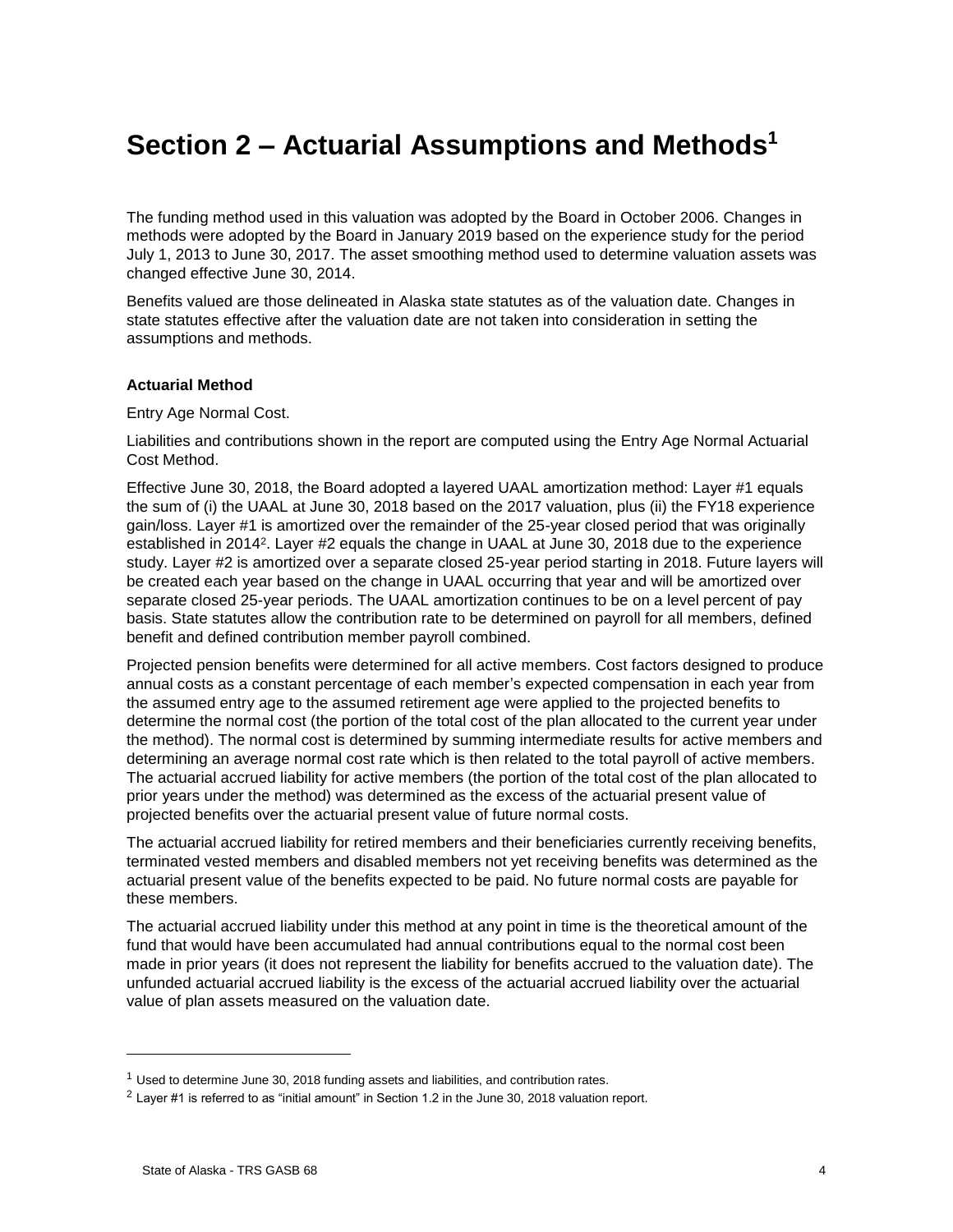Under this method, experience gains or losses, i.e., decreases or increases in accrued liabilities attributable to deviations in experience from the actuarial assumptions, adjust the unfunded actuarial accrued liability.

#### **Valuation of Assets**

The actuarial asset value was reinitialized to equal Fair Value of Assets as of June 30, 2014. Beginning in FY15, the asset value method recognizes 20% of the gain or loss each year, for a period of 5 years. All assets are valued at fair value. Assets are accounted for on an accrued basis and are taken directly from financial statements audited by KPMG LLP.

#### **Changes in Methods Since the Prior Valuation**

Prior to the June 30, 2018 valuation, the total UAAL was amortized over the remainder of the 25-year closed period that was established in 2014. There were no other changes in the asset or valuation methods since the prior valuation.

#### **Actuarial Assumptions**

The demographic and economic assumptions used in the June 30, 2018 valuation are described below. Unless noted otherwise, these assumptions were adopted by the Board in January 2019 based on the experience study for the period from July 1, 2013 to June 30, 2017.

#### **Investment Return**

7.38% per year, net of investment expenses.

#### **Salary Scale**

Salary scale rates based upon the 2013-2017 actual experience (see Table 1).

Inflation – 2.50% per year.

Productivity – 0.25% per year.

#### **Payroll Growth**

2.75% per year (inflation + productivity).

#### **Total Inflation**

Total inflation as measured by the Consumer Price Index for urban and clerical workers for Anchorage is assumed to increase 2.50% annually.

#### **Mortality (Pre-Termination)**

Mortality rates based upon the 2013-2017 actual experience.

100% of RP-2014 white-collar employee table with MP-2017 generational improvement.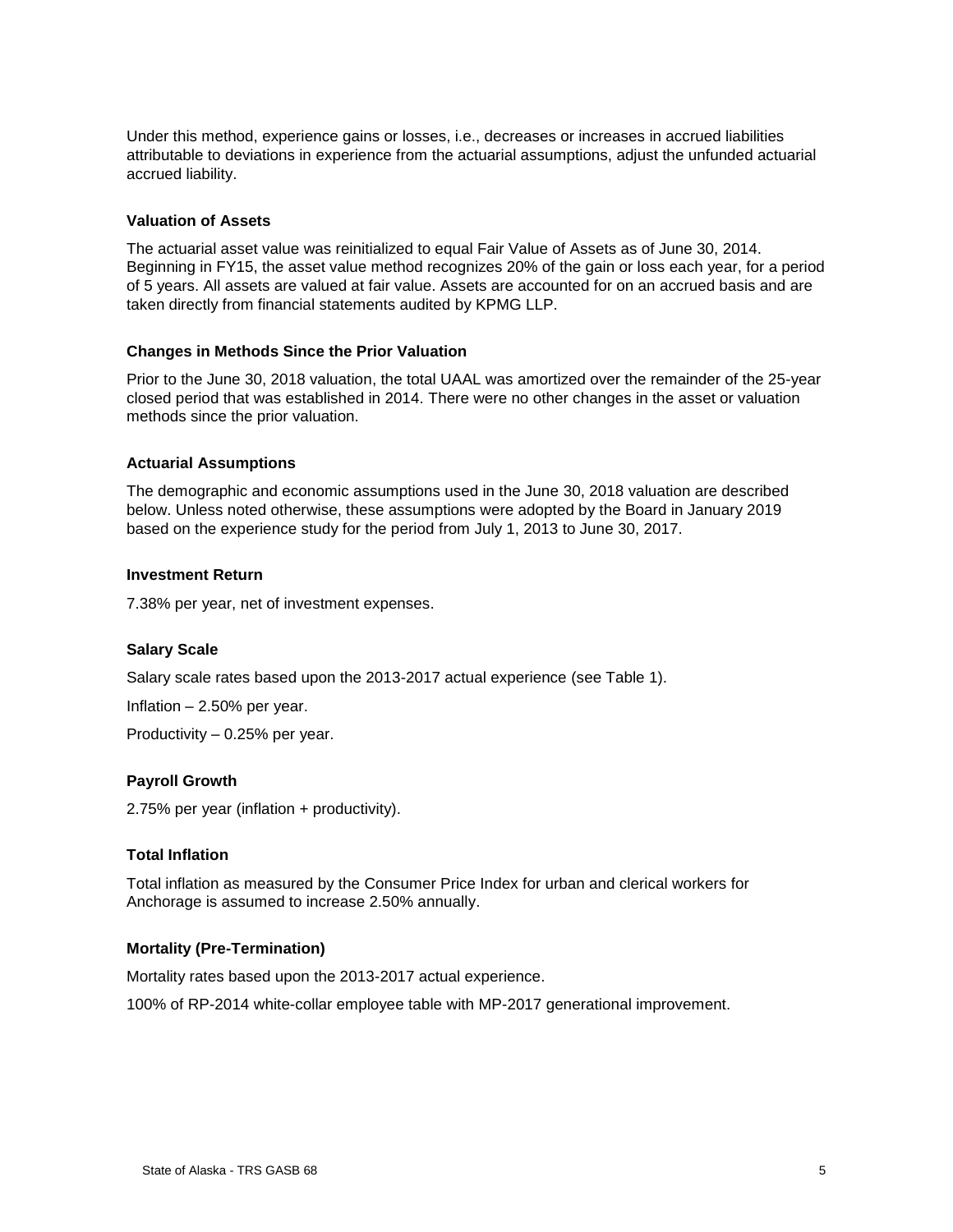#### **Mortality (Post-Termination)**

Mortality rates based upon the 2013-2017 actual experience.

93% of male and 90% of female rates of RP-2014 white-collar healthy annuitant table with MP-2017 generational improvement.

Deaths are assumed to result from occupational causes 15% of the time.

#### **Turnover**

Based upon the 2013-2017 actual experience (see Table 2).

#### **Disability**

Incidence rates based upon the 2013-2017 actual experience (see Table 3).

Post-disability mortality in accordance with the RP-2014 disabled table with MP-2017 generational improvement. Deaths are assumed to be from non-occupational causes 85% of the time.

#### **Retirement**

Retirement rates based upon the 2013-2017 actual experience (see Table 4).

Deferred vested members are assumed to retire at their earliest unreduced retirement date.

The modified cash refund annuity is valued as a three-year certain and life annuity.

#### **Spouse Age Difference**

Males are assumed to be three years older than their wives. Females are assumed to be two years younger than husbands.

#### **Percent Married**

85% of male members and 75% of female members are assumed to be married at termination from active service.

#### **Contribution Refunds**

0% of terminating members with vested benefits are assumed to have their contributions refunded. 100% of those with non-vested benefits are assumed to have their contributions refunded.

#### **Alaska Cost-of-Living Adjustments (COLA)**

Of those benefit recipients who are eligible for the Alaska COLA, 60% are assumed to remain in Alaska and receive the COLA.

#### **Sick Leave**

4.5 days of unused sick leave for each year of service are assumed to be available to be credited once the member is retired, terminates or dies.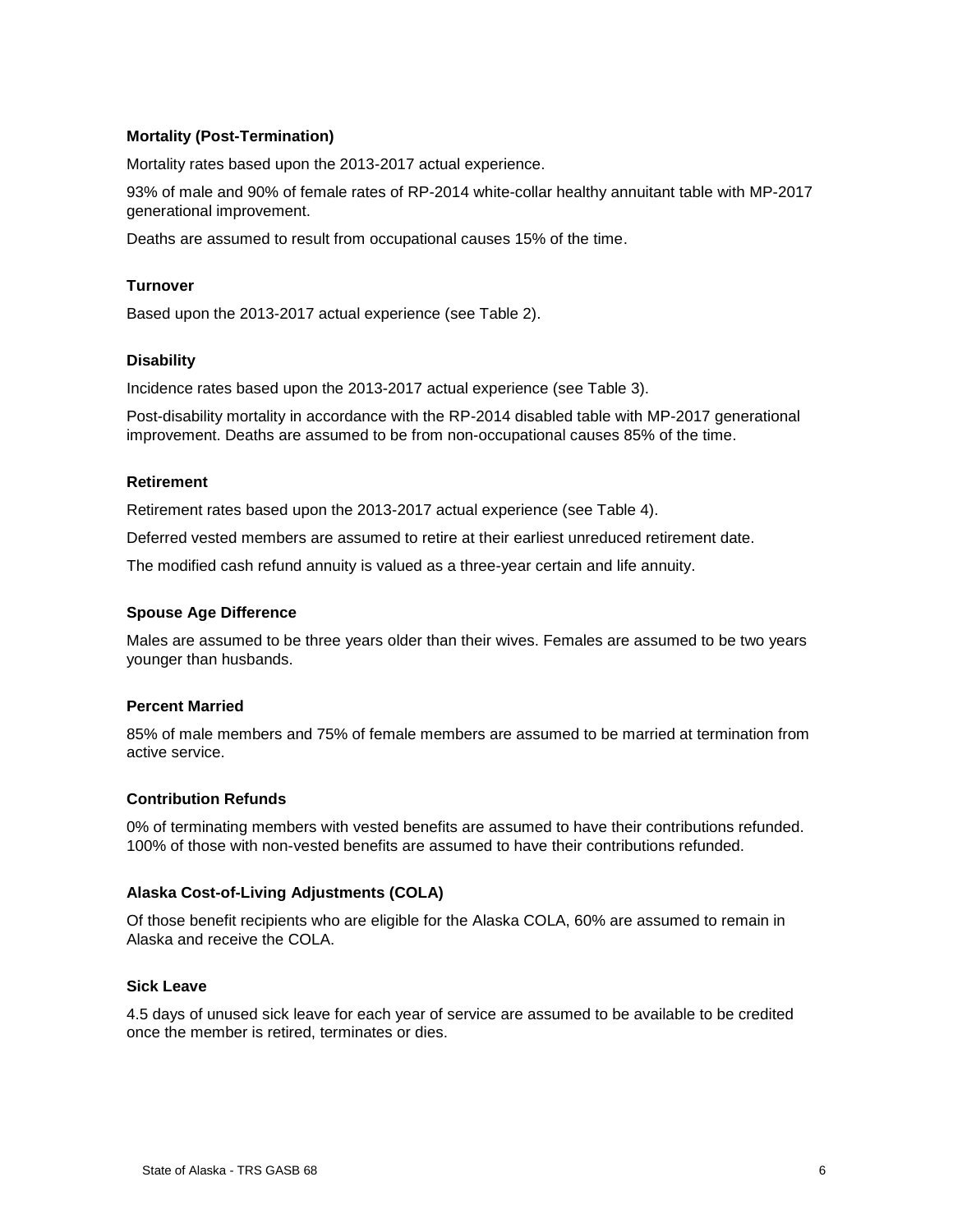#### **Postretirement Pension Adjustment (PRPA)**

50% and 75% of assumed inflation, or 1.25% and 1.875% respectively, is valued for the annual automatic PRPA as specified in the statute.

#### **Expenses**

The investment return assumption is net of investment expenses.

#### **Part-Time Status**

Part-time employees are assumed to earn 0.75 years of credited service per year.

#### **Re-Employment Option**

All re-employed retirees are assumed to return to work under the Standard Option.

#### **Service**

Total credited service is provided by the State. This service is assumed to be the only service that should be used to calculate benefits. Additionally, the State provides claimed service (including Bureau of Indian Affairs Service). Claimed service is used for vesting and eligibility purposes as described in Section 3.

#### **Final Average Earnings**

Final Average Earnings is provided on the data for active members. This amount is used as a minimum in the calculation of the average earnings in the future.

#### **Changes in Assumptions Since the Prior Valuation**

Effective for the June 30, 2018 valuation, the Board adopted changes to the demographic and economic assumptions recommended by the actuary, based on the results of an experience study performed on the population experience from July 1, 2013 to June 30, 2017. The changes in assumptions were adopted at the January 2019 Board meeting.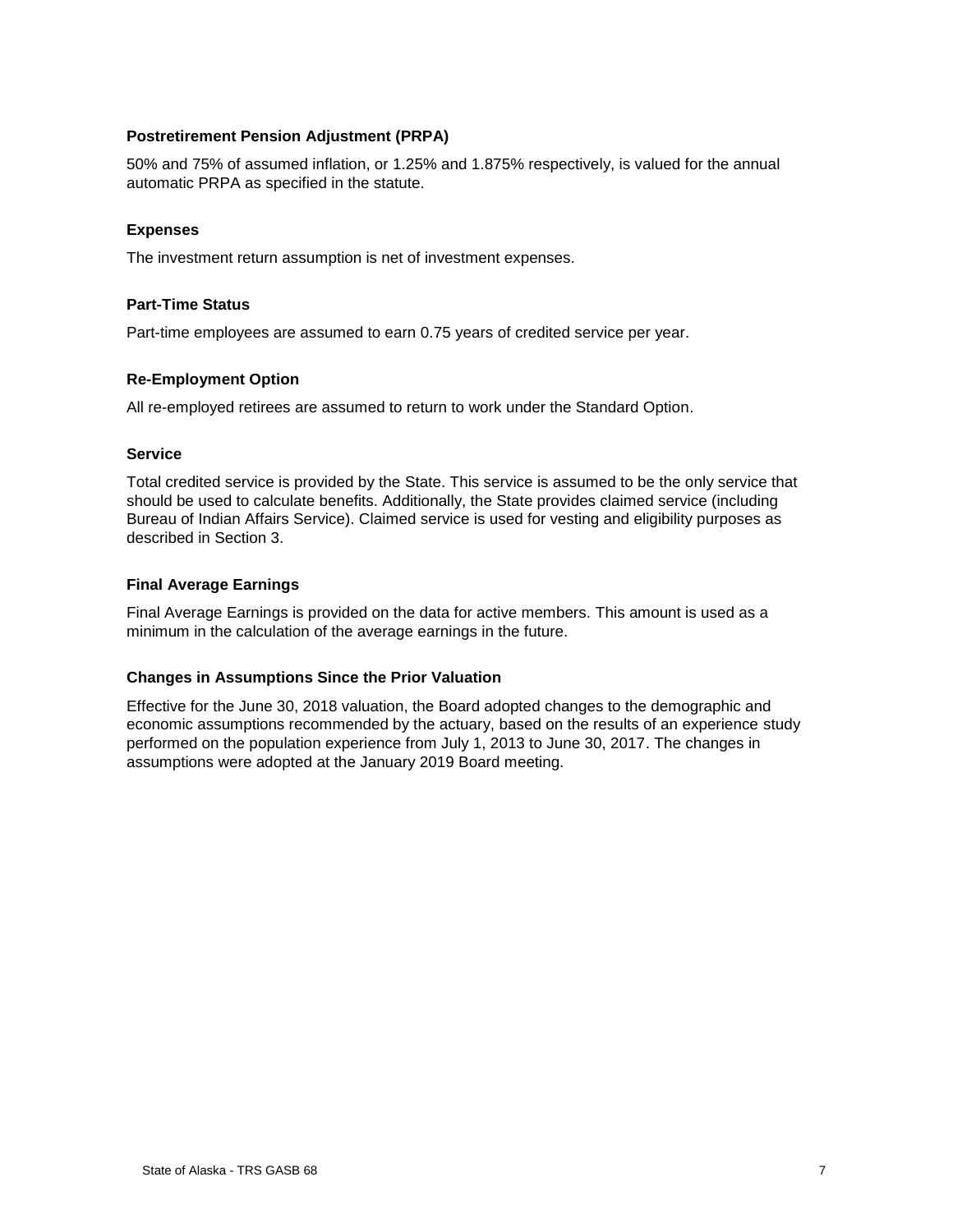| <b>Years of</b><br><b>Service</b> | Percent<br><b>Increase</b> |
|-----------------------------------|----------------------------|
| 0                                 | 6.75%                      |
| 1                                 | 6.25                       |
| $\overline{2}$                    | 5.75                       |
| 3                                 | 5.25                       |
| 4                                 | 4.75                       |
| 5                                 | 4.25                       |
| 6                                 | 3.75                       |
| $\overline{7}$                    | 3.65                       |
| 8                                 | 3.55                       |
| 9                                 | 3.45                       |
| 10                                | 3.35                       |
| 11                                | 3.25                       |
| 12                                | 3.15                       |
| 13                                | 3.05                       |
| 14                                | 2.95                       |
| 15                                | 2.85                       |
| 16+                               | 2.75                       |

#### **Table 1: Salary Scale**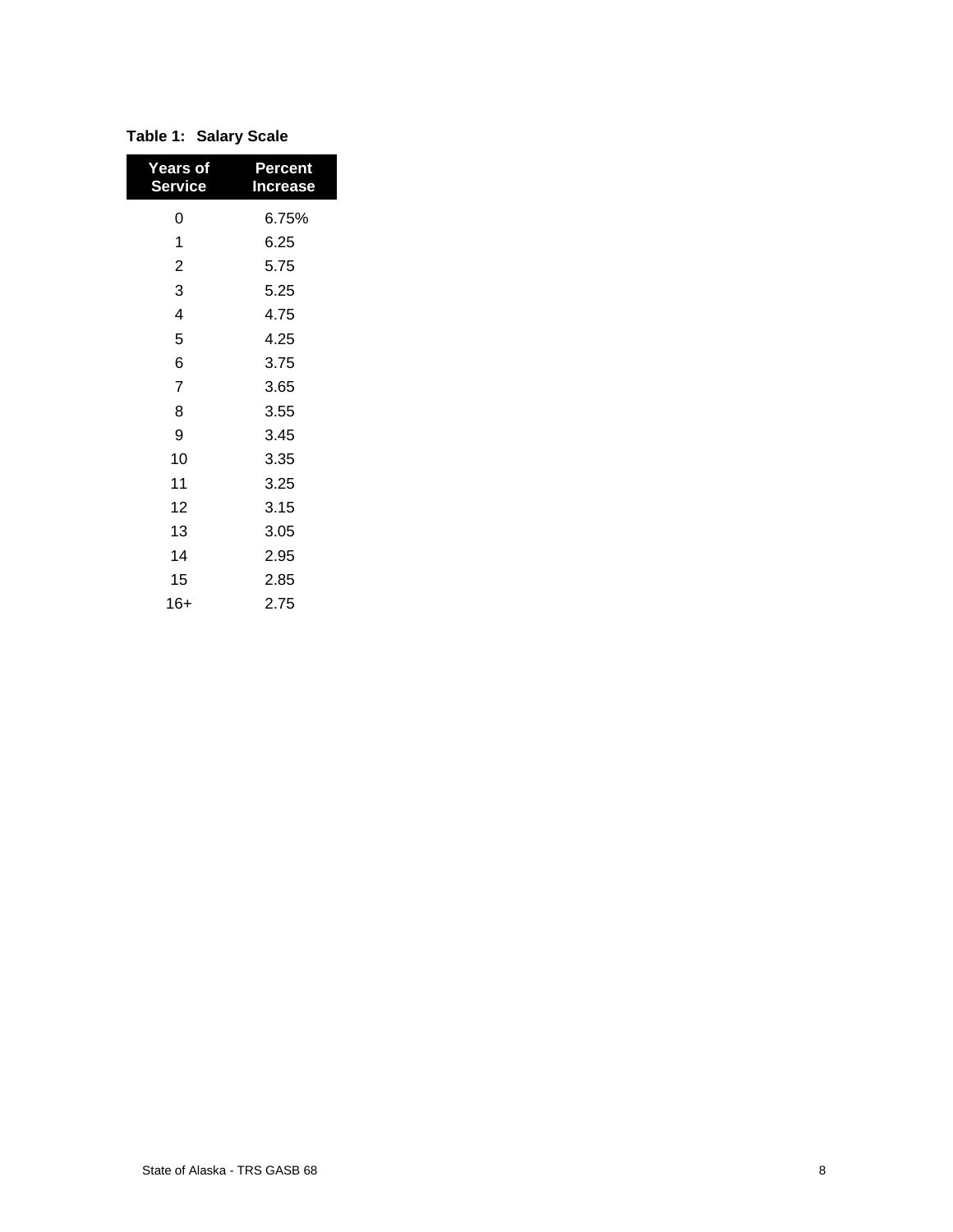#### **Table 2: Turnover Rates**

| <b>Years of</b><br><b>Service</b> | <b>Male</b> | <b>Female</b> |
|-----------------------------------|-------------|---------------|
| 0                                 | 20.4%       | 17.0%         |
| 1                                 | 20.4        | 17.0          |
| 2                                 | 16.8        | 14.0          |
| 3                                 | 14.4        | 12.0          |
| 4                                 | 12.0        | 10.0          |
| 5                                 | 10.8        | 9.0           |
| 6                                 | 9.0         | 7.5           |
| 7                                 | 7.2         | 6.0           |

## **Select Rates during the First 8 Years of Employment**

## **Ultimate Rates after the First 8 Years of Employment**

| Age | <b>Male</b> | <b>Female</b> | Age   | <b>Male</b> | <b>Female</b> |
|-----|-------------|---------------|-------|-------------|---------------|
| 22  | 2.62%       | 3.79%         | 39    | 2.57%       | 3.74%         |
| 23  | 2.62        | 3.79          | 40    | 2.26        | 2.75          |
| 24  | 2.61        | 3.79          | 41    | 2.26        | 2.75          |
| 25  | 2.61        | 3.79          | 42    | 2.25        | 2.74          |
| 26  | 2.61        | 3.79          | 43    | 2.24        | 2.73          |
| 27  | 2.60        | 3.79          | 44    | 2.23        | 2.73          |
| 28  | 2.60        | 4.27          | 45    | 2.22        | 2.72          |
| 29  | 2.60        | 4.76          | 46    | 2.21        | 2.71          |
| 30  | 2.60        | 5.24          | 47    | 2.20        | 2.70          |
| 31  | 2.60        | 5.73          | 48    | 2.18        | 2.69          |
| 32  | 2.59        | 6.22          | 49    | 2.16        | 2.68          |
| 33  | 2.59        | 5.72          | 50    | 3.43        | 4.42          |
| 34  | 2.59        | 5.23          | 51    | 3.39        | 4.39          |
| 35  | 2.59        | 4.74          | 52    | 3.35        | 4.36          |
| 36  | 2.58        | 4.25          | 53    | 3.30        | 4.32          |
| 37  | 2.58        | 3.75          | 54    | 3.00        | 7.56          |
| 38  | 2.58        | 3.75          | $55+$ | 2.00        | 5.00          |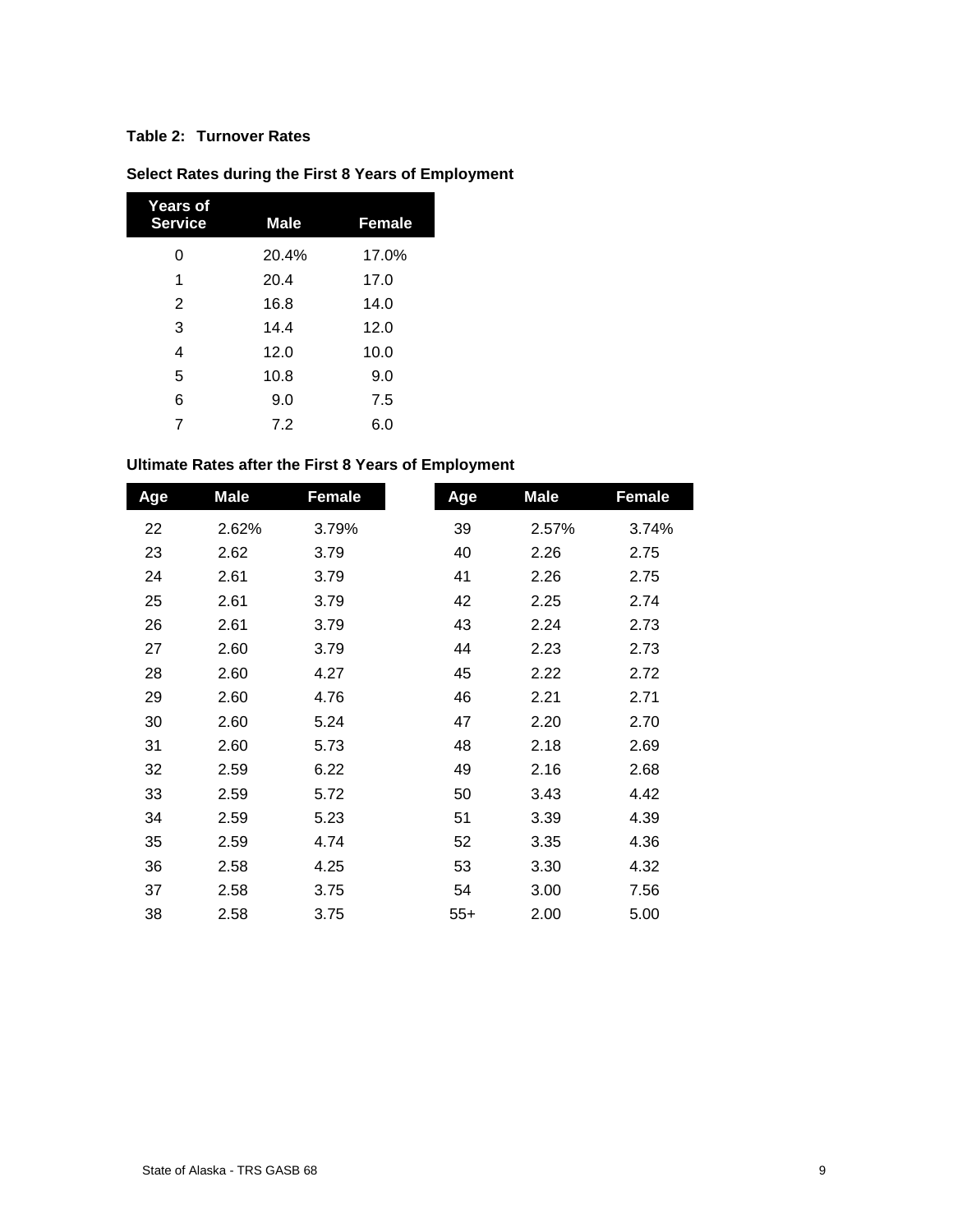| Age  | <b>Male</b> | <b>Female</b> |
|------|-------------|---------------|
| < 31 | 0.0337%     | 0.0612%       |
| 31   | 0.0337      | 0.0613        |
| 32   | 0.0337      | 0.0613        |
| 33   | 0.0342      | 0.0622        |
| 34   | 0.0347      | 0.0631        |
| 35   | 0.0353      | 0.0641        |
| 36   | 0.0357      | 0.0650        |
| 37   | 0.0362      | 0.0659        |
| 38   | 0.0371      | 0.0674        |
| 39   | 0.0379      | 0.0689        |
| 40   | 0.0387      | 0.0703        |
| 41   | 0.0395      | 0.0718        |
| 42   | 0.0403      | 0.0733        |
| 43   | 0.0423      | 0.0770        |
| 44   | 0.0443      | 0.0806        |
| 45   | 0.0464      | 0.0843        |
| 46   | 0.0483      | 0.0879        |
| 47   | 0.0504      | 0.0916        |
| 48   | 0.0536      | 0.0975        |
| 49   | 0.0569      | 0.1034        |
| 50   | 0.0601      | 0.1093        |
| 51   | 0.0634      | 0.1152        |
| 52   | 0.0666      | 0.1211        |
| 53   | 0.0746      | 0.1356        |
| 54   | 0.0826      | 0.1501        |

#### **Table 3: Disability Rates**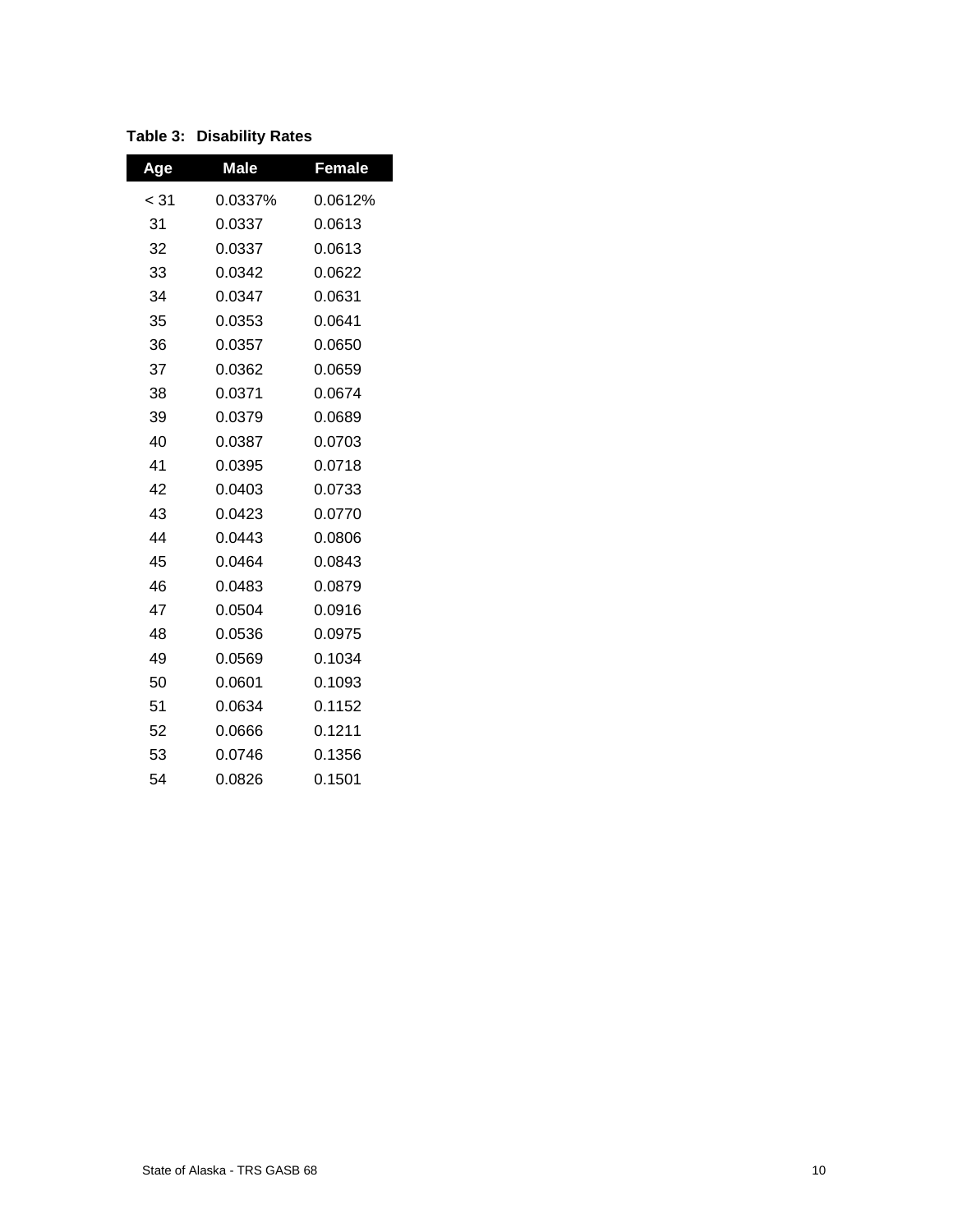|           | <b>Reduced</b> |               | <b>Unreduced</b> |               |  |  |  |
|-----------|----------------|---------------|------------------|---------------|--|--|--|
| Age       | <b>Male</b>    | <b>Female</b> | <b>Male</b>      | <b>Female</b> |  |  |  |
| < 45      | N/A            | N/A           | 3.0%             | 3.0%          |  |  |  |
| 45        | N/A            | N/A           | 5.0              | 5.0           |  |  |  |
| 46        | N/A            | N/A           | 5.0              | 8.0           |  |  |  |
| 47        | N/A            | N/A           | 5.0              | 8.0           |  |  |  |
| 48        | N/A            | N/A           | 5.0              | 8.0           |  |  |  |
| 49        | N/A            | N/A           | $5.0\,$          | 8.0           |  |  |  |
| 50        | 10.0%          | 10.0%         | 5.0              | 14.0          |  |  |  |
| 51        | 10.0           | 10.0          | 8.0              | 13.0          |  |  |  |
| 52        | 10.0           | 10.0          | 15.0             | 13.0          |  |  |  |
| 53        | 10.0           | 12.0          | 15.0             | 14.0          |  |  |  |
| 54        | 10.0           | 12.0          | 15.0             | 15.0          |  |  |  |
| 55        | 15.0           | 8.0           | 20.0             | 17.0          |  |  |  |
| 56        | 10.0           | 8.0           | 17.0             | 17.0          |  |  |  |
| 57        | 10.0           | 8.0           | 15.0             | 17.0          |  |  |  |
| 58        | 10.0           | 8.0           | 20.0             | 17.0          |  |  |  |
| 59        | 10.0           | 8.0           | 20.0             | 23.0          |  |  |  |
| 60        | N/A            | N/A           | 25.0             | 23.0          |  |  |  |
| 61        | N/A            | N/A           | 18.0             | 23.0          |  |  |  |
| 62        | N/A            | N/A           | 18.0             | 21.0          |  |  |  |
| 63        | N/A            | N/A           | 18.0             | 21.0          |  |  |  |
| 64        | N/A            | N/A           | 18.0             | 26.0          |  |  |  |
| 65        | N/A            | N/A           | 30.0             | 21.0          |  |  |  |
| 66        | N/A            | N/A           | 25.0             | 21.0          |  |  |  |
| 67        | N/A            | N/A           | 25.0             | 21.0          |  |  |  |
| 68        | N/A            | N/A           | 25.0             | 26.0          |  |  |  |
| 69        | N/A            | N/A           | 35.0             | 26.0          |  |  |  |
| 70        | N/A            | N/A           | 30.0             | 26.0          |  |  |  |
| 71        | N/A            | N/A           | 30.0             | 37.0          |  |  |  |
| 72        | N/A            | N/A           | 30.0             | 37.0          |  |  |  |
| 73        | N/A            | N/A           | 30.0             | 37.0          |  |  |  |
| 74        | N/A            | N/A           | 30.0             | 37.0          |  |  |  |
| $75 - 79$ | N/A            | N/A           | 50.0             | 50.0          |  |  |  |
| $80+$     | N/A            | N/A           | 100.0            | 100.0         |  |  |  |

#### **Table 4: Retirement Rates**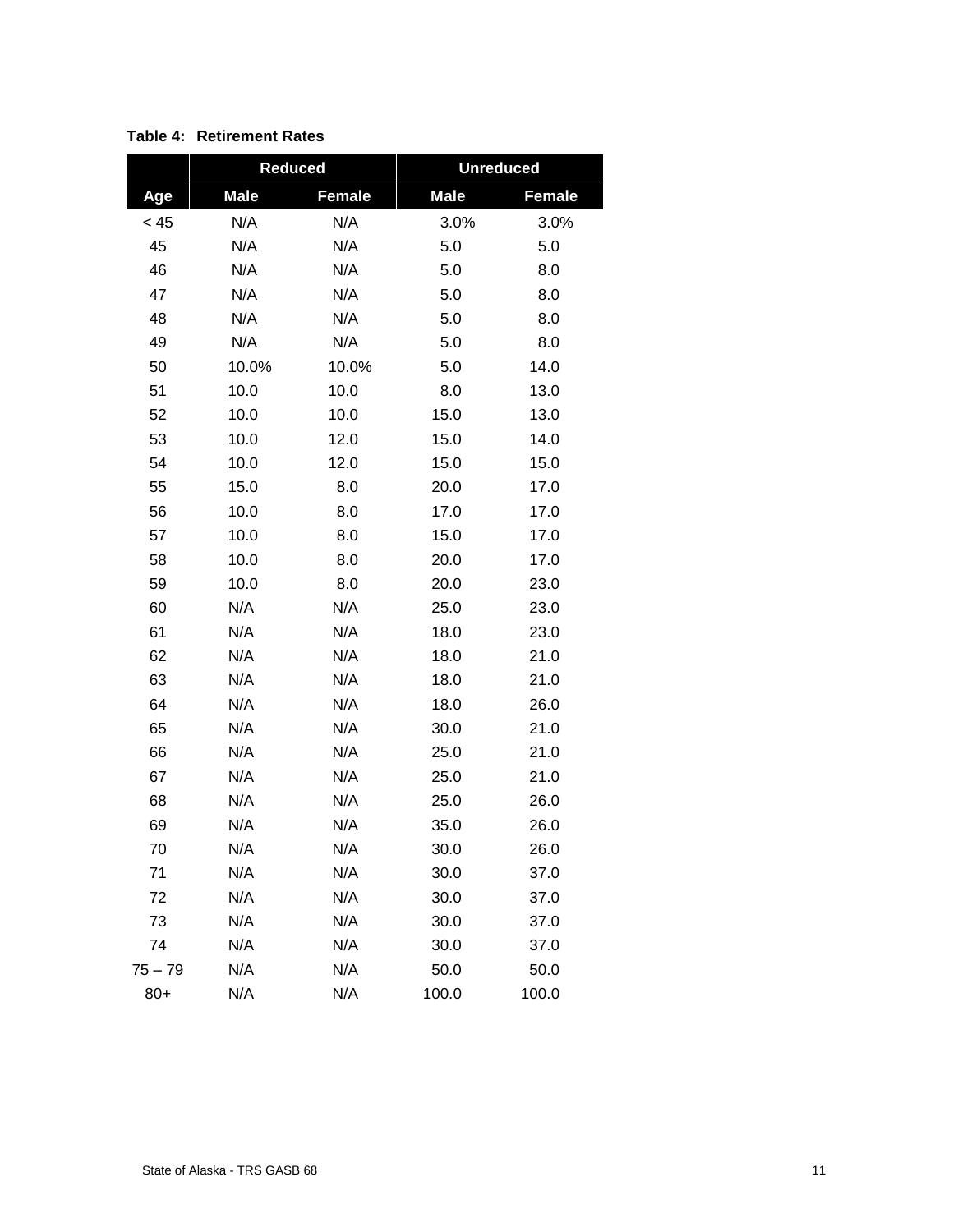## <span id="page-15-0"></span>**Section 3 – Summary of Plan Provisions**

#### **Effective Date**

July 1, 1955, with amendments through June 30, 2018. Chapter 97, 1990 Session Laws of Alaska, created a two-tier retirement system. Members who were first hired under TRS before July 1, 1990 (Tier 1) are eligible for different benefits than members hired after June 30, 1990 (Tier 2). Chapter 9, 2005 Session Laws of Alaska, closed the plan to new members hired after June 30, 2006.

#### **Administration of Plan**

The Commissioner of Administration or the Commissioner's designee is the administrator of the system. The Attorney General of the state is the legal counsel for the system and shall advise the administrator and represent the system in legal proceedings.

Prior to June 30, 2005, the Teachers' Retirement Board prescribed policies and adopted regulations and performed other activities necessary to carry out the provisions of the system. The Alaska State Pension Investment Board, Department of Revenue, Treasury Division was responsible for investing TRS funds.

On July 27, 2005, Senate Bill 141, enacted as Chapter 9, 2005 Session laws of Alaska, replaced the Teachers' Retirement Board and the Alaska State Pension Investment Board with the Alaska Retirement Management Board.

#### **Employers Included**

Currently, there are 56 employers participating in TRS, including the State of Alaska, 52 school districts, and three other eligible organizations.

#### **Membership**

Membership in TRS is mandatory for the following employees hired before July 1, 2006:

- certificated full-time and part-time elementary and secondary teachers, certificated school nurses, and certificated employees in positions requiring teaching certificates;
- positions requiring a teaching certificate as a condition of employment in the Department of Education and Early Development and the Department of Labor and Workforce Development;
- University of Alaska full-time and part-time teachers, and full-time administrative employees in positions requiring academic standing if approved by the TRS administrator;
- certain full-time or part-time teachers of Alaska Native language or culture who have elected to be covered under TRS;
- members on approved sabbatical leave under AS 14.20.310;
- certain State legislators who have elected to be covered under TRS; and
- a teacher who has filed for worker's compensation benefits due to an on-the-job assault and who, as a result of the physical injury, is placed on leave without pay.

Employees participating in the University of Alaska's Optional Retirement Plan or other retirement plans funded by the State are not covered by TRS.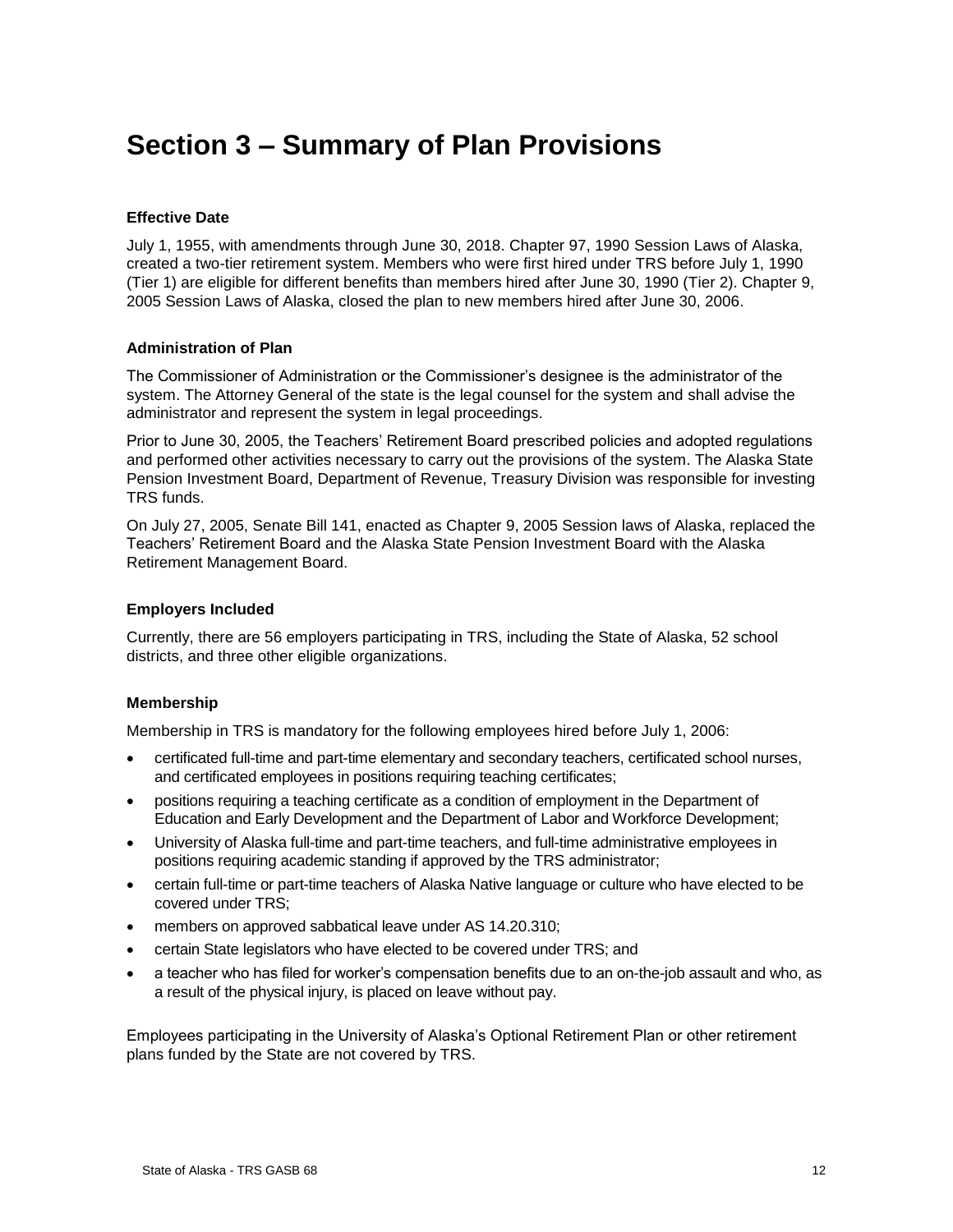Employees who work half-time in TRS and Public Employees' Retirement System (PERS) simultaneously are eligible for half-time TRS and PERS credit.

Senate Bill 141, signed into law on July 27, 2005, closes the plan effective July 1, 2006 to new members first hired on or after July 1, 2006.

#### **Credited Service**

TRS members receive a year of membership credit if they work a minimum of 172 days during the school year (July 1 through June 30 of the following year). Fractional credit is determined based on the number of days worked. Part-time members who work at least 50% of full-time receive membership credit for each day in proportion to full-time service. Credit is granted for all Alaskan public school service.

Members may claim other types of service, including:

- Outside teaching service in out-of-state schools or Alaska private schools (not more than ten years may be claimed);
- Military service (not more than five years of military service or ten years of combined outside and military service may be claimed);
- Alaska Bureau of Indian Affairs (BIA) service;
- Retroactive Alaskan service that was not creditable at the time it occurred, but later became creditable because of legislative change;
- Unused sick leave credit after members retire; and
- Leave of absence without pay.

Except for retroactive Alaska service that occurred before July 1, 1955, and unused sick leave, contributions are required for all claimed service.

Members receiving TRS disability benefits continue to earn TRS credit while disabled.

Survivors who are receiving occupational death benefits continue to earn TRS service credit while occupational survivor benefits are being paid.

#### **Employer Contributions**

TRS employers contribute the amounts required, in addition to employees' contributions, to fund the benefits of the system.

The normal cost rate is a uniform rate for all participating employers (less the value of members' contributions).

The past service rate is a uniform rate for all participating employers to amortize the unfunded past service liability with payments that are a level percentage of payroll amount over a closed 25-year period starting June 30, 2014. Effective June 30, 2018, each future year's unfunded service liability is separately amortized on a level percent of pay basis over 25 years.

Employer rates cannot be less than the normal cost rate.

#### **Additional State Contributions**

Pursuant to AS14.25.070 effective July 1, 2008, the State shall contribute an amount (in addition to the State contribution as an employer) that when combined with the employer contribution (12.56%) will be sufficient to pay the total contribution rate adopted by The State of Alaska Retirement Management Board.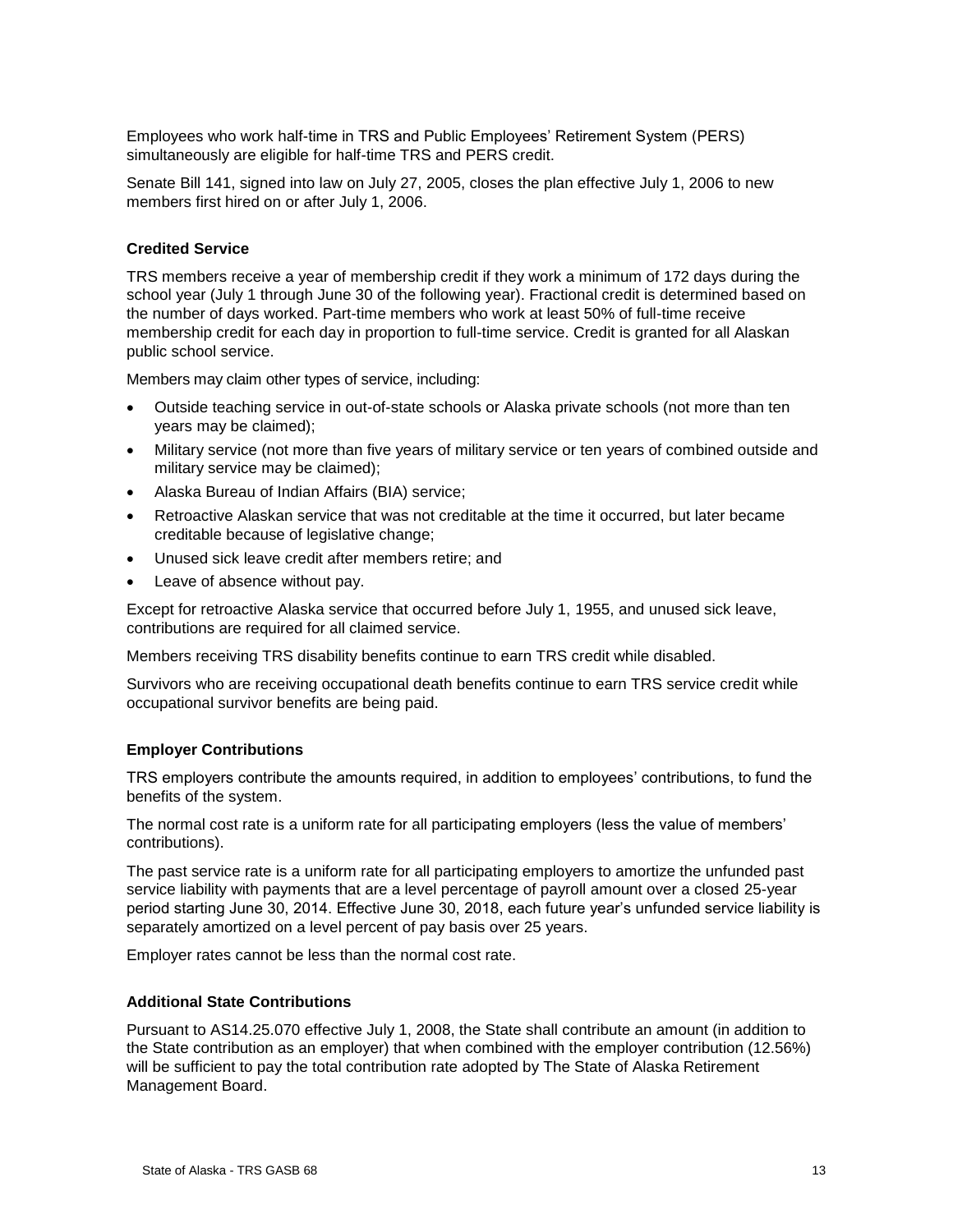#### **Member Contributions**

**Mandatory Contributions:** Members are required to contribute 8.65% of their base salaries. Members' contributions are deducted from gross salaries before federal income taxes are withheld.

**Contributions for Claimed Service:** Member contributions are also required for most of the claimed service described above.

**1% Supplemental Contributions:** Members who joined the system before July 1, 1982 and elected to participate in the supplemental contributions provision are required to contribute an additional 1% of their salaries. Supplemental contributions are deducted from gross salaries after federal income taxes are withheld. Under the supplemental provision, an eligible spouse or dependent child will receive a survivor's allowance or spouse's pension if the member dies (see below). Supplemental contributions are only refundable upon death (see below).

**Interest:** Members' contributions earn 4.5% interest, compounded annually on June 30.

**Refund of Contributions:** Terminated members may receive refunds of their member contribution accounts which includes their mandatory contributions, indebtedness payments, and interest earned. Terminated members' accounts may be attached to satisfy claims under Alaska Statute 09.38.065, federal income tax levies, and valid Qualified Domestic Relations Orders.

**Reinstatement of Contributions:** Refunded accounts and the corresponding TRS service may be reinstated upon reemployment in TRS prior to July 1, 2010. Interest accrues on refunds until paid in full or members retire.

#### **Retirement Benefits**

#### **Eligibility**

- a. Members, including deferred vested members, are eligible for normal retirement at age 55 or early retirement at age 50 if they were hired before July 1, 1990 (Tier 1) and age 60 or early retirement at age 55 if they were hired on or after July 1, 1990 (Tier 2). Additionally, they must have at least:
	- (i) eight years of paid-up membership service;
	- (ii) 15 years of paid-up creditable service, the last five years of which are membership service, and they were first hired under TRS before July 1, 1975;
	- (iii) five years of paid-up membership service and three years of paid-up Alaska Bureau of Indian Affairs service;
	- (iv) 12 years of combined part-time and full-time paid-up membership service;
	- (v) two years of paid-up membership service if they are vested in PERS; or
	- (vi) one year of paid-up membership service if they are retired from PERS.
- b. Members may retire at any age when they have:
	- (i) 25 years of paid-up creditable service, the last five years of which are membership service;
	- (ii) 20 years of paid-up membership service;
	- (iii) 20 years of combined paid-up membership and Alaska Bureau of Indian Affairs service, the last five years of which are membership service; or
	- (iv) 20 years of combined paid-up part-time and full-time membership service.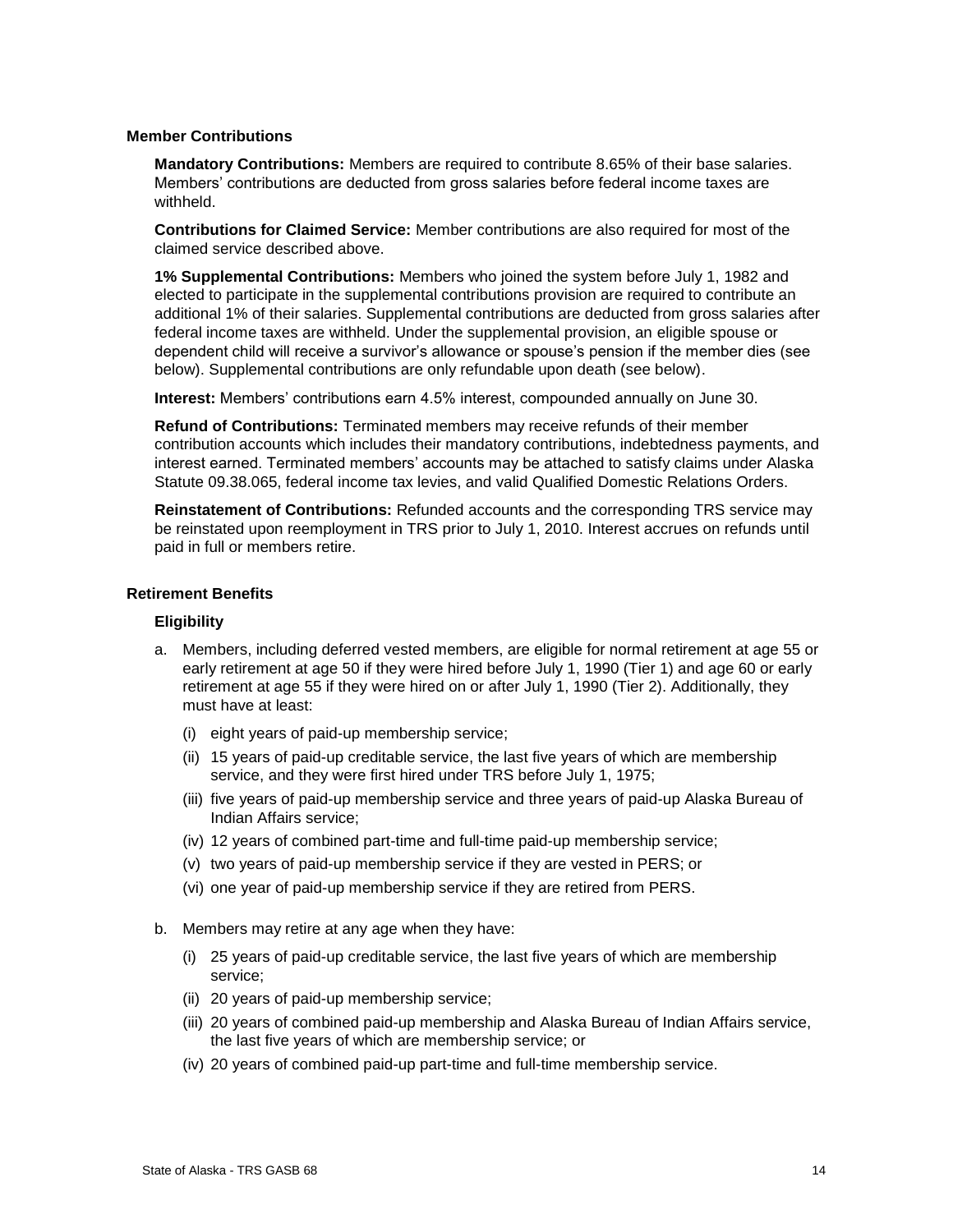#### **Benefit Type**

Lifetime benefits are paid to members. Eligible members may receive normal, unreduced benefits when they (1) reach normal retirement age and complete the service required; or (2) satisfy the minimum service requirements to retire at any age under (b) above. Members may receive early, actuarially reduced benefits when they reach early retirement age and complete the service required.

Members may select joint and survivor options and a last survivor option. Under those options and early retirement, benefits are actuarially adjusted so that members receive the actuarial equivalents of their normal benefit amounts.

#### **Benefit Calculations**

Retirement benefits are calculated by multiplying the average base salary (ABS) times the total TRS service times the percentage multiplier. The ABS is determined by averaging the salaries earned during the three highest school years. Members must earn at least 115 days of credit in a school year to include it in the ABS calculation. TRS pays a minimum benefit of \$25.00 per month for each year of service when the calculated benefit is less.

The percentage multipliers are 2% for the first 20 years and 2.5% for all remaining service. Service before July 1, 1990 is calculated at 2%.

#### **Indebtedness**

Members who terminate and refund their TRS contributions are not eligible to retire unless they return to TRS employment and pay back their refunds plus interest or accrue additional service which qualifies them for retirement. TRS refunds must be paid in full if the corresponding service is to count toward the minimum service requirements for retirement. Refunded TRS service is included in total service for the purpose of calculating retirement benefits. However, when refunds are not completely paid before retirement, benefits are actuarially reduced for life. Indebtedness balances may also be created when a member purchases qualified claimed service.

#### **Reemployment of Retired Members**

Retirees who return to work in a permanent full-time or part-time TRS position after a Normal Retirement are eligible to return under the Standard Option.

Under the Standard Option, retirement benefits are suspended while retired members are reemployed under TRS. During reemployment, members earn additional TRS service and contributions are withheld from their wages.

Members retired under the RIP who return to employment under TRS, PERS, Judicial Retirement System (JRS), or the University of Alaska's Optional Retirement Plan will:

- a. forfeit the three years of incentive credits that they received;
- b. owe TRS 110% of the benefits that they received under the RIP, which may include costs for health insurance, excluding amounts that they paid to participate; and
- c. be charged 7% interest from the date that they are reemployed until their indebtedness is paid in full or they retire again. If the indebtedness is not completely paid, future benefits will be actuarially reduced for life.

Employers make contributions to the unfunded liability of the plan on behalf of rehired retired members at the rate the employer is making contributions to the unfunded liability of the plan for other members.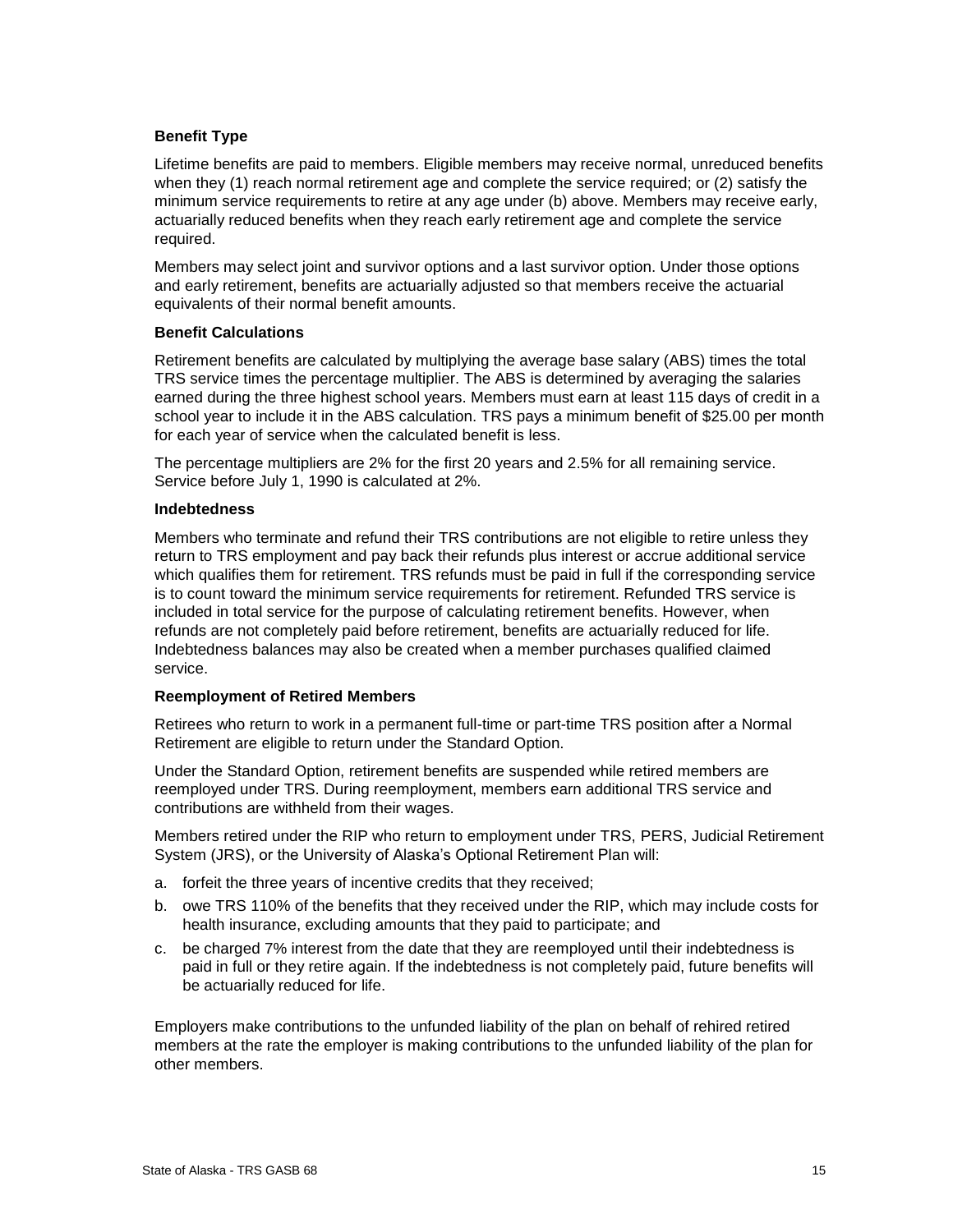#### **Disability Benefits**

Monthly disability benefits are paid to permanently disabled members until they die, recover, or become eligible for normal retirement. To be eligible, members must have at least five years of paidup membership service.

Disability benefits are equal to 50% of the member's base salary at the time of disability. The benefit is increased by 10% of the base salary for each minor child, up to a maximum of 40%. Members continue to earn TRS service until eligible for normal retirement.

Members are appointed to normal retirement on the first of the month after they become eligible.

#### **Death Benefits**

Monthly death benefits may be paid to a spouse or dependent children upon the death of a member. If monthly benefits are not payable under the supplemental contributions provision or occupational and non-occupational death provisions, the designated beneficiary receives the lump sum benefit described below.

#### **Occupational Death**

When an active member dies from occupational causes, a monthly survivor's pension may be paid to the spouse, unless benefits are payable under the supplemental contributions provision (below). The pension equals 40% of the member's base salary on the date of death or disability, if earlier. If there is no spouse, the pension may be paid to the member's dependent children. On the member's normal retirement date, the benefit converts to a normal retirement benefit. The normal benefit is based on the member's average base salary on the date of death and service, including service accumulated from the date of the member's death to the normal retirement date.

#### **Non-Occupational Death**

When a vested member dies from non-occupational causes, the surviving spouse may elect to receive a monthly 50% joint and survivor benefit or a lump sum benefit, unless benefits are payable under the supplemental contributions provision (below). The monthly benefit is calculated on the member's average base salary and TRS service accrued at the time of death.

#### **Lump Sum Benefit**

Upon the death of an active member who has less than one year of service or an inactive member who is not vested, the designated beneficiary receives the member's contribution account, which includes mandatory contributions, indebtedness payments, and interest earned. Any supplemental contributions will also be refunded. If the member has more than one year of TRS service or is vested, the beneficiary also receives \$1,000 and \$100 for each year of TRS service, up to a maximum of \$3,000. An additional \$500 may be payable if the member is survived by dependent children.

Supplemental Contributions Provision: Members are eligible for supplemental coverage if they joined TRS before July 1, 1982, elected to participate in the supplemental provision, and made the required contributions. A survivor's allowance or spouse's pension (below) may be payable if the member made supplemental contributions for at least one year and dies while in membership service or while disabled under TRS. In addition, the allowance and pension may be payable if the member dies while retired or in deferred vested status if supplemental contributions were made for at least five years.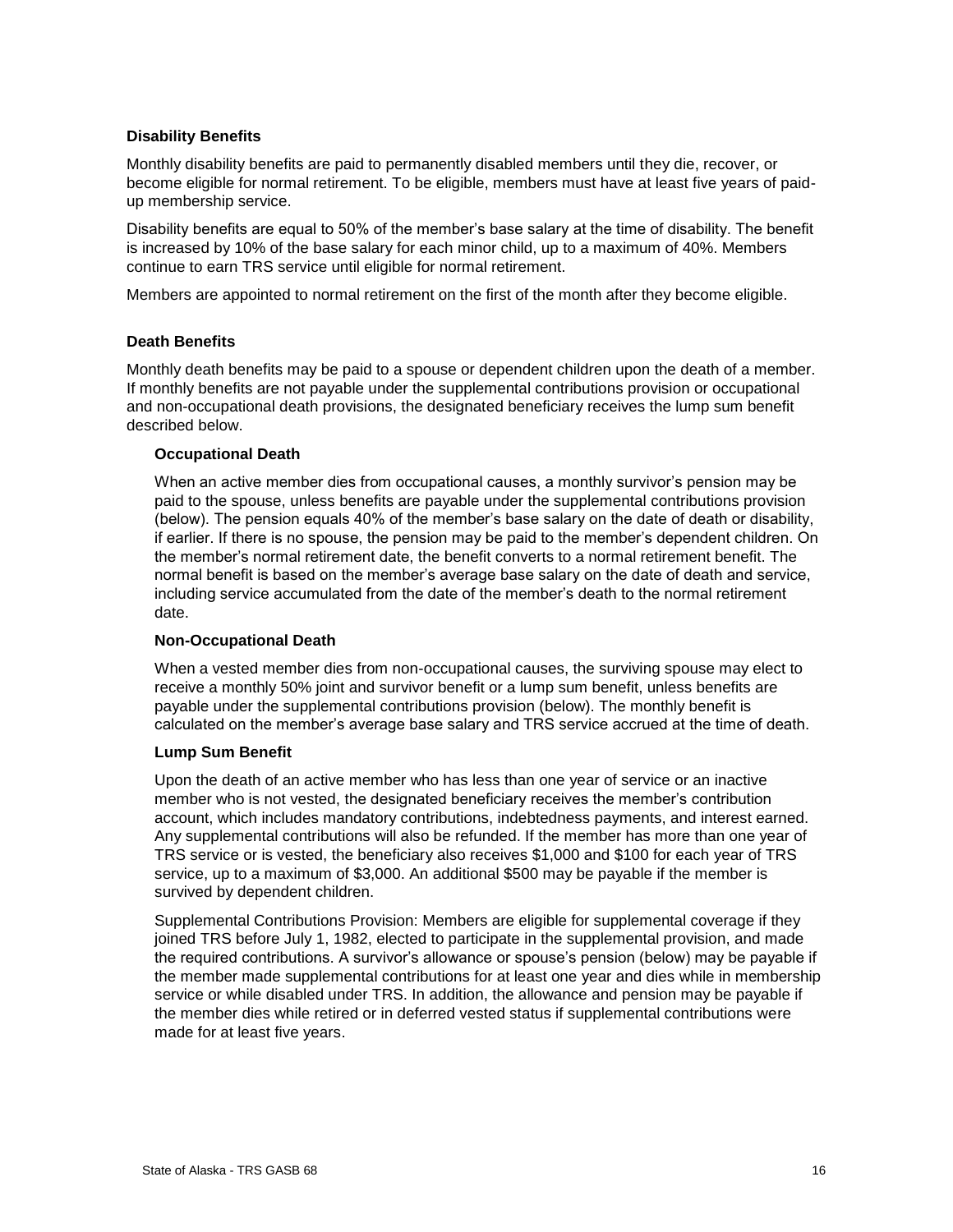- a. **Survivor's Allowance:** If the member is survived by dependent children, the surviving spouse and dependent children are entitled to a survivor's allowance. The allowance for the spouse is equal to 35% of the member's base salary at the time of death or disability, plus 10% for each dependent child up to a maximum of 40%. The allowance terminates and a spouse's pension becomes payable when there is no longer an eligible dependent child.
- b. **Spouse's Pension:** The spouse's pension is equal to 50% of the retirement benefit that the deceased member was receiving or the unreduced retirement benefit that the deceased member would have received if retired at the time of death. The spouse's pension begins on the first of the month after the member's death or termination of the survivor's allowance.
- c. **Death After Retirement:** If a joint and survivor option was selected at retirement, the eligible spouse receives continuing, lifetime monthly benefits after the member dies. A survivor's allowance or spouse's pension may be payable if the member participated in the supplemental contributions provision. If a joint and survivor option was not selected and benefits are not payable under the supplemental contributions provision, the designated beneficiary receives the member's contribution account, less any benefits already paid and the member's last benefit check.

#### **Postretirement Pension Adjustments**

Postretirement pension adjustments (PRPAs) are granted annually to eligible benefit recipients when the consumer price index (CPI) for urban wage earners and clerical workers for Anchorage increases during the preceding calendar year. PRPAs are calculated by multiplying the recipient's base benefit, including past PRPAs, excluding the Alaska COLA, times:

- a. 75% of the CPI increase in the preceding calendar year or 9%, whichever is less, if the recipient is at least age 65 or on TRS disability; or
- b. 50% of the CPI increase in the preceding calendar year or 6%, whichever is less, if the recipient is at least age 60, or under age 60 if the recipient has been receiving benefits for at least eight years.

Ad hoc PRPAs, up to a maximum of 4%, may be granted to eligible recipients who were first hired before July 1, 1990 (Tier 1) if the CPI increases and the funded ratio is at least 105%.

In a year where an ad hoc PRPA is granted, eligible recipients will receive the higher of the two calculations.

#### **Alaska Cost of Living Allowance (COLA)**

Eligible benefit recipients who reside in Alaska receive an Alaska COLA equal to 10% of their base benefits. The following benefit recipients are eligible:

- a. members who were first hired under TRS before July 1, 1990 (Tier 1) and their survivors;
- b. members who were first hired under TRS after June 30, 1990 (Tier 2) and their survivors if they are at least age 65; and
- c. all disabled members.

#### **Changes in Benefit Provisions since the Prior Valuation**

There have been no changes in benefit provisions since the prior valuation.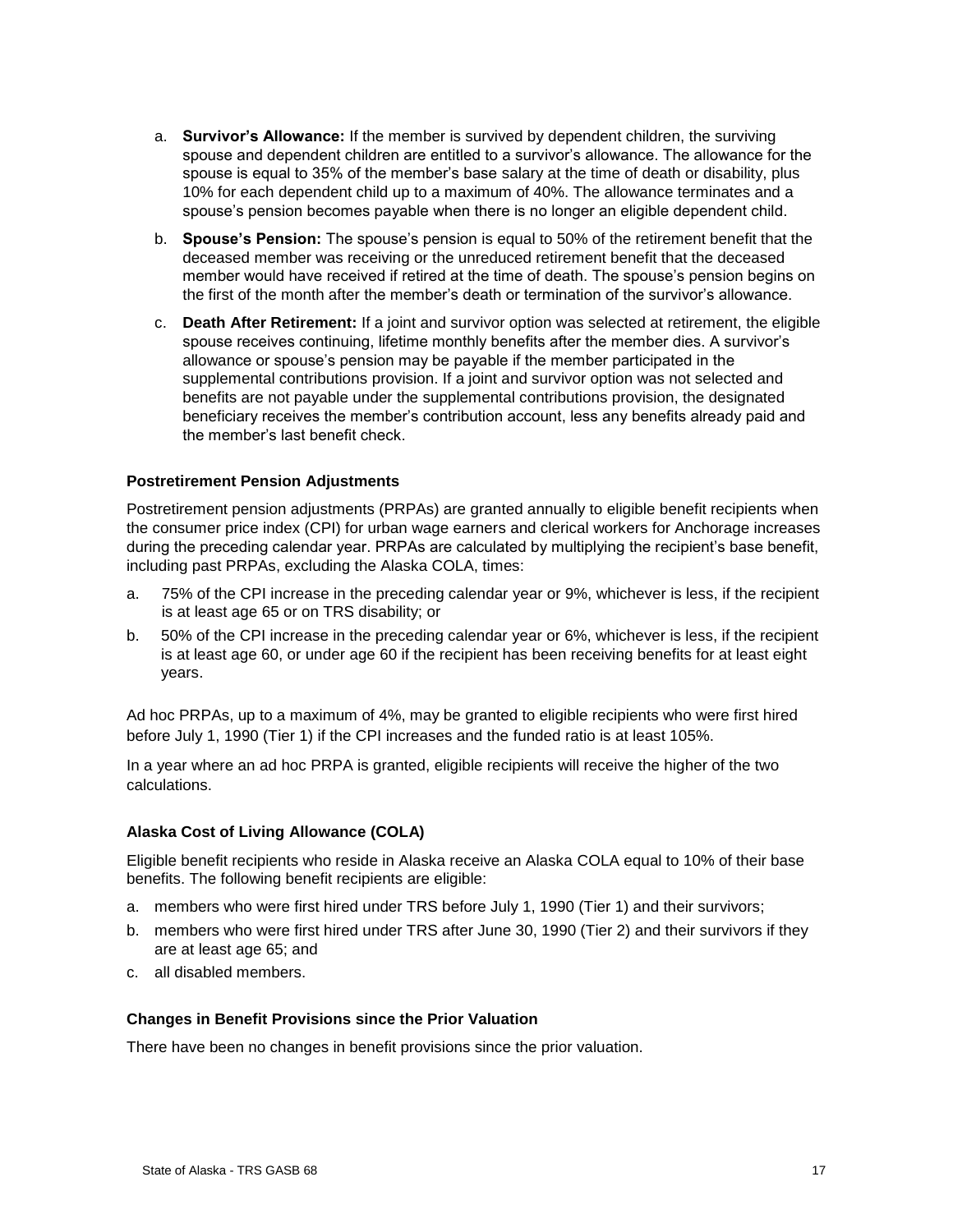# <span id="page-21-0"></span>**Appendix**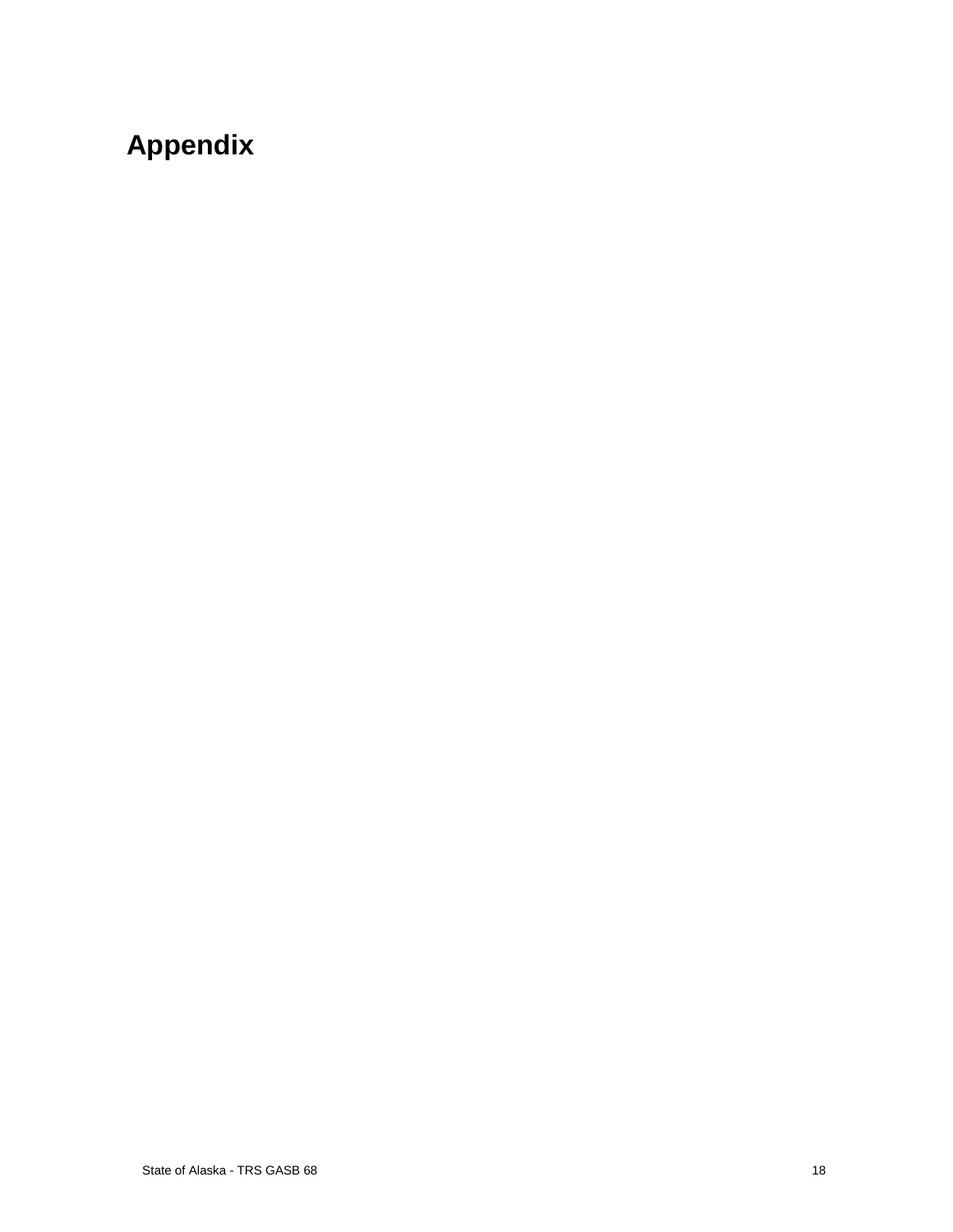|                    | Scriedule A - Employers, Allocation of Net Pension Liability as of 6/30/2016 | FY2018                                                    |                        |                               |                                                      |                             |                               |                              | Plan<br>Fiduciary<br><b>Net Position</b><br>as % of |                    | <b>Net</b><br>Pension<br>Liability | <b>Net Pension</b><br>Liability                      | <b>Net Pension</b><br>Liability                      |
|--------------------|------------------------------------------------------------------------------|-----------------------------------------------------------|------------------------|-------------------------------|------------------------------------------------------|-----------------------------|-------------------------------|------------------------------|-----------------------------------------------------|--------------------|------------------------------------|------------------------------------------------------|------------------------------------------------------|
| Employer<br>Number | <b>Employer Name</b>                                                         | <b>Present Value</b><br>of Future<br><b>Contributions</b> | Employer<br>Proportion | Total<br>Pension<br>Liability | Plan<br>Fiduciary<br><b>Net Position</b>             | Net<br>Pension<br>Liability | Total<br>Deferred<br>Outflows | Total<br>Deferred<br>Inflows | Total<br>Pension<br>Liability                       | Covered<br>Payroll | as % of<br>Covered<br>Payroll      | 1% Decrease in<br><b>Discount Rate</b><br>$(7.00\%)$ | 1% Increase in<br><b>Discount Rate</b><br>$(9.00\%)$ |
| 701                | ANCHORAGE SD                                                                 | 254,202,000                                               | 13.88626%              | 1,025,785,744                 | 759,957,057                                          | 265,828,687                 | 15,483,030                    | (7, 495, 672)                |                                                     |                    |                                    | 380,277,902                                          | 169,524,633                                          |
| 704                | CORDOVA CITY SD                                                              | 2,142,000                                                 | 0.11701%               | 8,643,650                     | 6,403,679                                            | 2,239,971                   | 280,643                       | (63, 161)                    |                                                     |                    |                                    | 3,204,362                                            | 1,428,477                                            |
| 705                | <b>CRAIG CITY SD</b>                                                         | 2.375.000                                                 | 0.12974%               | 9.583.879                     | 7.100.251                                            | 2.483.628                   | 246,748                       | (70.032)                     |                                                     |                    |                                    | 3.552.923                                            | 1.583.862                                            |
| 706<br>707         | FAIRBANKS NORTH STAR BOROUGH SD<br>HAINES BOROUGH SD                         | 71.052.000<br>1,618,000                                   | 3.88135%<br>0.08839%   | 286.717.369<br>6,529,143      | 212.415.594<br>4,837,139                             | 74.301.775<br>1.692.004     | 4.365.803<br>101,749          | (2,095,115)<br>(47, 710)     |                                                     |                    |                                    | 106.291.475<br>2.420.475                             | 47,383,829<br>1,079,027                              |
| 708                | <b>HOONAH CITY SD</b>                                                        | 593,000                                                   | 0.03239%               | 2,392,943                     | 1,772,821                                            | 620.123                     | 20,497                        | (175, 290)                   |                                                     |                    |                                    | 887.109                                              | 395,465                                              |
| 709                | <b>HYDABURG CITY SD</b>                                                      | 625,000                                                   | 0.03414%               | 2,522,073                     | 1,868,487                                            | 653,586                     | 45,177                        | (18, 429)                    |                                                     |                    |                                    | 934,980                                              | 416,806                                              |
| 710                | JUNEAU BOROUGH SD                                                            | 26,973,000                                                | 1.47345%               | 108,844,615                   | 80,637,925                                           | 28,206,691                  | 1,351,794                     | (795, 355)                   |                                                     |                    |                                    | 40,350,728                                           | 17,988,009                                           |
| 712                | KAKE CITY SD                                                                 | 716,000                                                   | 0.03911%               | 2,889,287                     | 2,140,539                                            | 748.748                     | 24,748                        | (128, 751)                   |                                                     |                    |                                    | 1,071,113                                            | 477,493                                              |
| 714<br>717         | KETCHIKAN GATEWAY BOROUGH SD<br><b>KLAWOCK CITY SD</b>                       | 14,034,000<br>1.235.000                                   | 0.76663%<br>0.06746%   | 56,631,644<br>4.983.617       | 41,955,757                                           | 14,675,887<br>1.291.486     | 967,217                       | (413, 822)                   |                                                     |                    |                                    | 20,994,406<br>1.847.520                              | 9,359,127<br>823,608                                 |
| 718                | KODIAK ISLAND BOROUGH SD                                                     | 14,515,000                                                | 0.79291%               | 58,572,632                    | 3,692,131<br>43,393,745                              | 15,178,887                  | 113,863<br>1,326,459          | (36, 417)<br>(428,005)       |                                                     |                    |                                    | 21,713,967                                           | 9,679,900                                            |
| 719                | NENANA CITY SD                                                               | 2,124,000                                                 | 0.11603%               | 8,571,014                     | 6,349,867                                            | 2,221,147                   | 159,558                       | (62, 631)                    |                                                     |                    |                                    | 3,177,435                                            | 1,416,473                                            |
| 720                | NOME CITY SD                                                                 | 3,900,000                                                 | 0.21304%               | 15,737,738                    | 11,659,360                                           | 4,078,378                   | 134,802                       | (128, 898)                   |                                                     |                    |                                    | 5,834,273                                            | 2,600,869                                            |
| 722                | MATANUSKA-SUSITNA BOROUGH SD                                                 | 94,658,000                                                | 5.17087%               | 381,975,071                   | 282,987,605                                          | 98,987,466                  | 6,086,874                     | (2,791,187)                  |                                                     |                    |                                    | 141,605,281                                          | 63,126,422                                           |
| 723                | PELICAN CITY SD<br>PETERSBURG CITY SD                                        | 64,000                                                    | 0.00350%               | 258,260                       | 191,333                                              | 66,927                      | 3,436                         | (1,887)                      |                                                     |                    |                                    | 95,742                                               | 42,681                                               |
| 724<br>727         | SITKA BOROUGH SD                                                             | 3,125,000<br>8,504,000                                    | 0.17071%<br>0.46455%   | 12,610,367<br>34,316,339      | 9,342,436<br>25,423,383                              | 3,267,931<br>8,892,956      | 169,949<br>482,470            | (92, 147)<br>(250, 758)      |                                                     |                    |                                    | 4,674,898<br>12,721,707                              | 2,084,030<br>5,671,228                               |
| 728                | SKAGWAY CITY SD                                                              | 866,000                                                   | 0.04731%               | 3,494,585                     | 2,588,976                                            | 905,609                     | 37,037                        | (25, 536)                    |                                                     |                    |                                    | 1,295,508                                            | 577,526                                              |
| 729                | <b>UNALASKA CITY SD</b>                                                      | 2,470,000                                                 | 0.13493%               | 9,967,234                     | 7,384,261                                            | 2,582,973                   | 116,910                       | (72, 833)                    |                                                     |                    |                                    | 3,695,039                                            | 1,647,217                                            |
| 730                | VALDEZ CITY SD                                                               | 5,004,000                                                 | 0.27335%               | 20,192,728                    | 14,959,855                                           | 5,232,873                   | 478,172                       | (147, 553)                   |                                                     |                    |                                    | 7,485,821                                            | 3,337,115                                            |
| 731                | <b>WRANGELL PUBLIC SD</b>                                                    | 1,671,000                                                 | 0.09128%               | 6,743,015                     | 4,995,587                                            | 1,747,428                   | 57,757                        | (63, 754)                    |                                                     |                    |                                    | 2,499,762                                            | 1,114,372                                            |
| 732<br>733         | YAKUTAT SD<br>UNIVERSITY OF ALASKA                                           | 486,000<br>30,663,000                                     | 0.02655%<br>1.67502%   | 1,961,164<br>123,734,936      | 1,452,936<br>91,669,472                              | 508,229<br>32,065,464       | 16,798<br>1,346,077           | (16, 325)<br>(904, 162)      |                                                     |                    |                                    | 727,040<br>45,870,848                                | 324,108<br>20,448,831                                |
| 735                | <b>GALENA CITY SD</b>                                                        | 5,570,000                                                 | 0.30427%               | 22,476,718                    | 16,651,957                                           | 5,824,761                   | 478,960                       | (164, 243)                   |                                                     |                    |                                    | 8,332,538                                            | 3,714,574                                            |
| 736                | NORTH SLOPE BOROUGH SD                                                       | 14,137,000                                                | 0.77226%               | 57,047,282                    | 42,263,684                                           | 14,783,598                  | 1,203,051                     | (416, 859)                   |                                                     |                    |                                    | 21,148,491                                           | 9,427,816                                            |
| 737                | STATE OF ALASKA (EMPLOYER AND NONEMPLOYER)                                   | 12,247,000                                                | 0.66902%               | 49,420,532                    | 36,613,379                                           | 12,807,153                  | 423,311                       | (382, 106)                   |                                                     |                    |                                    | 18,321,113                                           | 8,167,395                                            |
| 742                | BRISTOL BAY BOROUGH SD                                                       | 626,000                                                   | 0.03420%               | 2,526,109                     | 1,871,477                                            | 654,632                     | 38,008                        | (18, 459)                    |                                                     |                    |                                    | 936,476                                              | 417,473                                              |
| 743                | SOUTHEAST REGIONAL RESOURCE CENTER<br><b>DILLINGHAM CITY SD</b>              | 650,000                                                   | 0.03551%               | 2,622,956                     | 1,943,227                                            | 679,730                     | 22,467                        | (30, 153)                    |                                                     |                    |                                    | 972,379                                              | 433,478                                              |
| 744<br>746         | KENAI PENINSULA BOROUGH SD                                                   | 3,067,000<br>47,873,000                                   | 0.16754%<br>2.61515%   | 12,376,318<br>193, 182, 748   | 9,169,040<br>143,120,134                             | 3,207,278<br>50,062,615     | 106,009<br>3,052,765          | (158, 777)<br>(1,411,634)    |                                                     |                    |                                    | 4,588,132<br>71,616,447                              | 2,045,350<br>31,925,999                              |
| 748                | SAINT MARY'S SD                                                              | 1,272,000                                                 | 0.06949%               | 5,132,924                     | 3,802,745                                            | 1,330,179                   | 148,534                       | (37, 508)                    |                                                     |                    |                                    | 1,902,871                                            | 848,283                                              |
| 751                | NORTHWEST ARCTIC BOROUGH SD                                                  | 13,796,000                                                | 0.75363%               | 55,671,238                    | 41,244,237                                           | 14,427,001                  | 942,434                       | (406, 804)                   |                                                     |                    |                                    | 20,638,366                                           | 9,200,407                                            |
| 752                | <b>BERING STRAIT SD</b>                                                      | 16,254,000                                                | 0.88791%               | 65,590,048                    | 48,592,623                                           | 16,997,425                  | 1,575,498                     | (479, 283)                   |                                                     |                    |                                    | 24,315,454                                           | 10,839,621                                           |
| 753                | LOWER YUKON SD                                                               | 12,913,000                                                | 0.70540%               | 52,108,053                    | 38,604,439                                           | 13,503,615                  | 1,172,610                     | (380, 767)                   |                                                     |                    |                                    | 19,317,427                                           | 8,611,543                                            |
| 754<br>755         | LOWER KUSKOKWIM SD<br><b>KUSPUK SD</b>                                       | 26,676,000<br>2,584,000                                   | 1.45723%<br>0.14116%   | 107,646,126<br>10,427,260     | 79,750,020<br>7,725,073                              | 27,896,106<br>2,702,187     | 1,854,446<br>89,315           | (786, 597)<br>(128, 822)     |                                                     |                    |                                    | 39,906,426<br>3,865,580                              | 17,789,943<br>1,723,242                              |
| 756                | SOUTHWEST REGION SD                                                          | 5,154,000                                                 | 0.28155%               | 20.798.026                    | 15,408,292                                           | 5.389.734                   | 703.243                       | (151, 976)                   |                                                     |                    |                                    | 7,710,216                                            | 3,437,148                                            |
| 757                | LAKE AND PENINSULA BOROUGH SD                                                | 3,703,000                                                 | 0.20228%               | 14,942,780                    | 11,070,412                                           | 3,872,368                   | 391,816                       | (109, 191)                   |                                                     |                    |                                    | 5.539.567                                            | 2,469,492                                            |
| 758                | ALEUTIAN REGION SD                                                           | 330,000                                                   | 0.01803%               | 1,331,655                     | 986,561                                              | 345,094                     | 23,734                        | (9,731)                      |                                                     |                    |                                    | 493.669                                              | 220,074                                              |
| 759                | PRIBILOF SD                                                                  | 569,000                                                   | 0.03108%               | 2,296,096                     | 1,701,071                                            | 595,025                     | 81,180                        | (16, 778)                    |                                                     |                    |                                    | 851,205                                              | 379,460                                              |
| 761<br>762         | <b>IDITAROD AREA SD</b><br>YUKON / KOYUKUK SD                                | 1,427,000<br>4,332,000                                    | 0.07795%<br>0.23664%   | 5,758,398<br>17,480,995       | 4,266,130<br>12,950,858                              | 1,492,268<br>4,530,137      | 116,909<br>337,713            | (42,078)<br>(127, 738)       |                                                     |                    |                                    | 2,134,745<br>6,480,531                               | 951,651<br>2,888,965                                 |
| 763                | YUKON FLATS SD                                                               | 2,055,000                                                 | 0.11226%               | 8,292,577                     | 6,143,586                                            | 2,148,992                   | 184,947                       | (60, 596)                    |                                                     |                    |                                    | 3,074,213                                            | 1,370,458                                            |
| 764                | DENALI BOROUGH SD                                                            | 2,269,000                                                 | 0.12395%               | 9,156,135                     | 6,783,356                                            | 2,372,779                   | 169,785                       | (66, 906)                    |                                                     |                    |                                    | 3,394,350                                            | 1,513,172                                            |
| 765                | DELTA/GREELY SD                                                              | 3,960,000                                                 | 0.21632%               | 15,979,857                    | 11,838,734                                           | 4,141,122                   | 250,189                       | (116, 769)                   |                                                     |                    |                                    | 5,924,031                                            | 2,640,882                                            |
| 766                | ALASKA GATEWAY SD                                                            | 2,581,000                                                 | 0.14099%               | 10,415,154                    | 7,716,104                                            | 2,699,050                   | 223,042                       | (76, 106)                    |                                                     |                    |                                    | 3,861,092                                            | 1,721,242                                            |
| 767<br>768         | COPPER RIVER SD<br><b>CHATHAM SD</b>                                         | 1,614,000<br>1.172.000                                    | 0.08817%<br>0.06402%   | 6,513,002<br>4.729.392        | 4,825,181<br>3.503.787                               | 1,687,821<br>1.225.605      | 55,787<br>40.510              | (100, 971)<br>(62.757)       |                                                     |                    |                                    | 2,414,491<br>1.753.274                               | 1,076,360<br>781.594                                 |
| 769                | SOUTHEAST ISLAND SD                                                          | 1.654.000                                                 | 0.09035%               | 6.674.415                     | 4.944.764                                            | 1.729.651                   | 142.625                       | (48.772)                     |                                                     |                    |                                    | 2.474.330                                            | 1,103,035                                            |
| 770                | ANNETTE ISLAND SD                                                            | 2.002.000                                                 | 0.10936%               | 8.078.705                     | 5.985.138                                            | 2.093.567                   | 69.854                        | (59,033)                     |                                                     |                    |                                    | 2.994.927                                            | 1,335,113                                            |
| 771                | CHUGACH SD                                                                   | 1.349.000                                                 | 0.07369%               | 5,443,643                     | 4,032,943                                            | 1.410.701                   | 57,792                        | (39, 778)                    |                                                     |                    |                                    | 2.018.060                                            | 899,634                                              |
| 775                | <b>TANANA SD</b>                                                             | 277,000                                                   | 0.01513%               | 1,117,783                     | 828,113                                              | 289,669                     | 9,574                         | (66, 189)                    |                                                     |                    |                                    | 414,383                                              | 184,728                                              |
| 777<br>778         | <b>KASHUNAMIUT SD</b><br>YUPIIT SD                                           | 1,740,000<br>3,005,000                                    | 0.09505%<br>0.16415%   | 7,021,452<br>12,126,129       | 5,201,868<br>8,983,686                               | 1,819,584<br>3,142,443      | 60,142<br>467,728             | (63, 348)<br>(88, 609)       |                                                     |                    |                                    | 2,602,983<br>4,495,382                               | 1,160,388<br>2,004,003                               |
| 779                | SPECIAL EDUCATION SERVICE AGENCY                                             | 846,000                                                   | 0.04621%               | 3,413,878                     | 2,529,184                                            | 884,694                     | 51,277                        | (24, 946)                    |                                                     |                    |                                    | 1,265,588                                            | 564,188                                              |
| 780                | ALEUTIANS EAST BOROUGH SD                                                    | 2,175,000                                                 | 0.11881%               | 8,776,815                     | 6,502,335                                            | 2,274,480                   | 136,090                       | (64, 134)                    |                                                     |                    |                                    | 3,253,729                                            | 1,450,485                                            |
| Subtotal           |                                                                              | 743,494,000                                               |                        | 40.61475% 3,000,234,247       | 2,222,734,330                                        | 777,499,917                 | 48,098,912                    | (22, 523, 845)               |                                                     |                    |                                    | 1,112,242,776                                        | 495,828,306                                          |
| Nonemplover:       |                                                                              |                                                           |                        |                               |                                                      |                             |                               |                              |                                                     |                    |                                    |                                                      |                                                      |
| 999                | STATE OF ALASKA                                                              | 1,087,107,000                                             |                        |                               | 59.38525% 4,386,821,753 3,249,992,670 1,136,829,083  |                             | 37,575,305                    | (53,855,631)                 |                                                     |                    |                                    | 1,626,276,618                                        | 724,980,192                                          |
| Total              |                                                                              | 1,830,601,000                                             |                        |                               | 100.00000% 7,387,056,000 5,472,727,000 1,914,329,000 |                             | 85,674,217                    | (76, 379, 476)               |                                                     | 74.09% 425,841,000 | 449.54%                            | 2,738,519,394                                        | 1,220,808,498                                        |

All amounts are determined without rounding. Rounded amounts are displayed.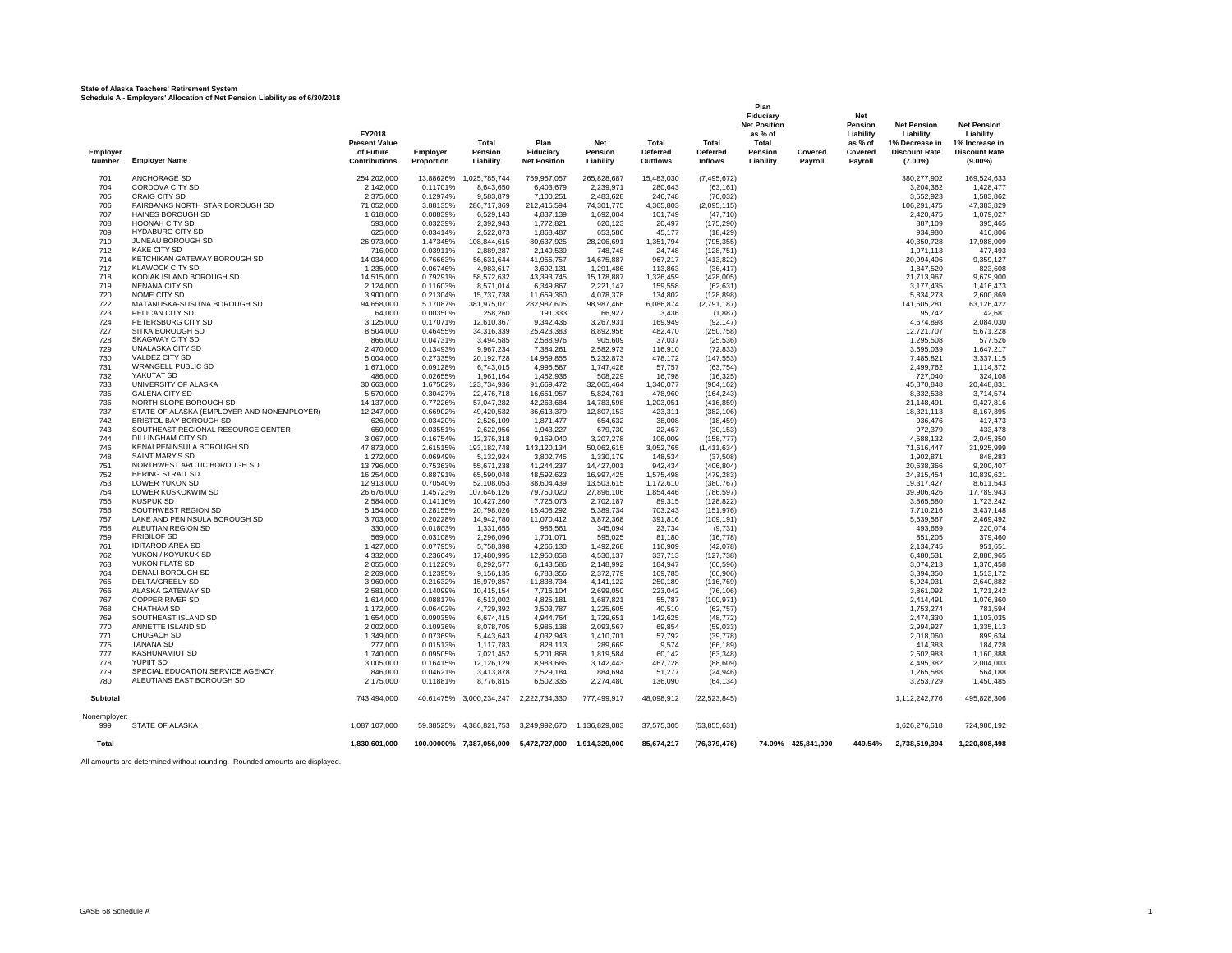|                    | Scriedule B - Employers, Allocation or Net Pension Liability as 01 6/30/2013 | FY2019<br><b>Present Value</b>    |                        | <b>Total</b>             | Plan                                                 | <b>Net</b>               | <b>Total</b>                | Total                             | Plan<br>Fiduciary<br><b>Net Position</b><br>as % of<br>Total |                    | <b>Net</b><br>Pension<br>Liability<br>as % of | <b>Net Pension</b><br>Liability<br>1% Decrease in | <b>Net Pension</b><br>Liability<br>1% Increase in |
|--------------------|------------------------------------------------------------------------------|-----------------------------------|------------------------|--------------------------|------------------------------------------------------|--------------------------|-----------------------------|-----------------------------------|--------------------------------------------------------------|--------------------|-----------------------------------------------|---------------------------------------------------|---------------------------------------------------|
| Employer<br>Number | <b>Employer Name</b>                                                         | of Future<br><b>Contributions</b> | Employer<br>Proportion | Pension<br>Liability     | Fiduciary<br><b>Net Position</b>                     | Pension<br>Liability     | <b>Deferred</b><br>Outflows | <b>Deferred</b><br><b>Inflows</b> | Pension<br>Liability                                         | Covered<br>Payroll | Covered<br>Payroll                            | <b>Discount Rate</b><br>(6.38%)                   | <b>Discount Rate</b><br>(8.38%)                   |
| 701                | <b>ANCHORAGE SD</b>                                                          | 236.382.000                       |                        | 13.79279% 1.017.972.675  | 760.248.546                                          | 257.724.129              | 6.619.682                   | (12, 944, 923)                    |                                                              |                    |                                               | 371.258.753                                       | 162.397.912                                       |
| 704                | CORDOVA CITY SD                                                              | 2,143,000                         | 0.12504%               | 9,228,771                | 6,892,287                                            | 2,336,484                | 84,675                      | (79, 895)                         |                                                              |                    |                                               | 3,365,770                                         | 1,472,273                                         |
| 705                | <b>CRAIG CITY SD</b><br>FAIRBANKS NORTH STAR BOROUGH SD                      | 1,878,000                         | 0.10958%               | 8,087,556                | 6,039,998                                            | 2.047.558                | 52,592                      | (238, 430)                        |                                                              |                    |                                               | 2.949.564                                         | 1,290,214                                         |
| 706<br>707         | HAINES BOROUGH SD                                                            | 68.618.000<br>1,302,000           | 4.00383%<br>0.07597%   | 295,501,557<br>5,607,028 | 220,688,270<br>4,187,475                             | 74.813.286<br>1,419,553  | 1,921,590<br>36,461         | (2,748,870)<br>(169, 710)         |                                                              |                    |                                               | 107.770.613<br>2,044,906                          | 47,141,576<br>894,493                             |
| 708                | <b>HOONAH CITY SD</b>                                                        | 555,000                           | 0.03238%               | 2,390,092                | 1,784,983                                            | 605,109                  | 15,542                      | (30, 440)                         |                                                              |                    |                                               | 871.676                                           | 381,293                                           |
| 709                | <b>HYDABURG CITY SD</b>                                                      | 449.000                           | 0.02620%               | 1,933,606                | 1,444,068                                            | 489.539                  | 12,574                      | (85, 556)                         |                                                              |                    |                                               | 705,194                                           | 308,470                                           |
| 710                | JUNEAU BOROUGH SD                                                            | 25,991,000                        | 1.51656%               | 111,929,537              | 83,591,898                                           | 28,337,639               | 727,856                     | (1,044,939)                       |                                                              |                    |                                               | 40,821,155                                        | 17,856,199                                        |
| 712                | <b>KAKE CITY SD</b>                                                          | 855,000                           | 0.04989%               | 3,682,034                | 2,749,839                                            | 932,195                  | 76,970                      | (31, 876)                         |                                                              |                    |                                               | 1,342,853                                         | 587,398                                           |
| 714                | KETCHIKAN GATEWAY BOROUGH SD                                                 | 12.831.000                        | 0.74868%               | 55,256,354               | 41,266,886                                           | 13.989.467               | 359,322                     | (757, 470)                        |                                                              |                    |                                               | 20,152,216                                        | 8,815,086                                         |
| 717<br>718         | <b>KLAWOCK CITY SD</b><br>KODIAK ISLAND BOROUGH SD                           | 1,140,000<br>12,238,000           | 0.06652%<br>0.71408%   | 4,909,379<br>52,702,615  | 3,666,452<br>39,359,688                              | 1,242,927<br>13,342,927  | 31,925<br>342,715           | (62, 480)<br>(1,240,298)          |                                                              |                    |                                               | 1,790,470<br>19,220,857                           | 783,197<br>8,407,686                              |
| 719                | NENANA CITY SD                                                               | 2,105,000                         | 0.12283%               | 9,065,125                | 6,770,072                                            | 2,295,053                | 67,968                      | (78, 478)                         |                                                              |                    |                                               | 3,306,088                                         | 1,446,166                                         |
| 720                | NOME CITY SD                                                                 | 3,166,000                         | 0.18473%               | 13,634,293               | 10,182,446                                           | 3,451,847                | 88,661                      | (391, 548)                        |                                                              |                    |                                               | 4,972,482                                         | 2,175,089                                         |
| 722                | MATANUSKA-SUSITNA BOROUGH SD                                                 | 88,123,000                        | 5.14194%               | 379,499,311              | 283,419,984                                          | 96,079,327               | 2,467,812                   | (4,789,302)                       |                                                              |                    |                                               | 138.404.934                                       | 60,541,798                                        |
| 723                | PELICAN CITY SD                                                              | 62,000                            | 0.00362%               | 267,001                  | 199,404                                              | 67,598                   | 1,736                       | (3,799)                           |                                                              |                    |                                               | 97,376                                            | 42,595                                            |
| 724                | PETERSBURG CITY SD                                                           | 2,977,000                         | 0.17371%               | 12,820,370               | 9,574,587                                            | 3,245,783                | 83,368                      | (124, 297)                        |                                                              |                    |                                               | 4,675,641                                         | 2,045,243                                         |
| 727<br>728         | SITKA BOROUGH SD<br>SKAGWAY CITY SD                                          | 8,733,000                         | 0.50957%               | 37,608,428               | 28,086,955                                           | 9,521,473                | 416,259                     | (325, 581)                        |                                                              |                    |                                               | 13,715,946                                        | 5,999,699                                         |
| 729                | UNALASKA CITY SD                                                             | 896,000<br>2,265,000              | 0.05228%<br>0.13216%   | 3,858,600<br>9,754,161   | 2,881,703<br>7,284,662                               | 976,897<br>2,469,499     | 41,568<br>63,429            | (33, 404)<br>(158, 370)           |                                                              |                    |                                               | 1,407,247<br>3,557,382                            | 615,565<br>1,556,088                              |
| 730                | VALDEZ CITY SD                                                               | 3,592,000                         | 0.20959%               | 15,468,851               | 11,552,541                                           | 3,916,309                | 100,591                     | (625, 397)                        |                                                              |                    |                                               | 5,641,552                                         | 2,467,757                                         |
| 731                | <b>WRANGELL PUBLIC SD</b>                                                    | 1,519,000                         | 0.08863%               | 6,541,532                | 4,885,387                                            | 1,656,145                | 42,538                      | (102, 234)                        |                                                              |                    |                                               | 2,385,723                                         | 1,043,575                                         |
| 732                | YAKUTAT SD                                                                   | 398,000                           | 0.02322%               | 1,713,976                | 1,280,042                                            | 433,934                  | 11,146                      | (44, 747)                         |                                                              |                    |                                               | 625,094                                           | 273,432                                           |
| 733                | UNIVERSITY OF ALASKA                                                         | 27,471,000                        | 1.60292%               | 118,303,117              | 88,351,853                                           | 29,951,263               | 769,303                     | (1,839,955)                       |                                                              |                    |                                               | 43,145,625                                        | 18,872,98                                         |
| 735                | <b>GALENA CITY SD</b><br>NORTH SLOPE BOROUGH SD                              | 4,898,000                         | 0.28580%               | 21,093,104               | 15,752,880                                           | 5,340,224                | 137,164                     | (407, 296)                        |                                                              |                    |                                               | 7,692,740                                         | 3,364,998                                         |
| 736<br>737         | STATE OF ALASKA (EMPLOYER AND NONEMPLOYER)                                   | 15,882,000<br>11,408,000          | 0.92671%<br>0.66565%   | 68.395.402<br>49.128.243 | 51,079,471<br>36,690,253                             | 17.315.932<br>12.437.990 | 1.221.085<br>319,472        | (592, 107)<br>(448.304)           |                                                              |                    |                                               | 24.944.080<br>17,917,269                          | 10.911.168<br>7,837,464                           |
| 742                | BRISTOL BAY BOROUGH SD                                                       | 742,000                           | 0.04330%               | 3,195,403                | 2,386,410                                            | 808,993                  | 69,158                      | (27, 663)                         |                                                              |                    |                                               | 1,165,376                                         | 509,765                                           |
| 743                | SOUTHEAST REGIONAL RESOURCE CENTER                                           | 365,000                           | 0.02130%               | 1,571,863                | 1,173,908                                            | 397,955                  | 10,222                      | (122, 206)                        |                                                              |                    |                                               | 573,265                                           | 250,760                                           |
| 744                | <b>DILLINGHAM CITY SD</b>                                                    | 3,027,000                         | 0.17662%               | 13,035,693               | 9,735,396                                            | 3,300,298                | 84,769                      | (125, 748)                        |                                                              |                    |                                               | 4,754,170                                         | 2,079,594                                         |
| 746                | KENAI PENINSULA BOROUGH SD                                                   | 45,953,000                        | 2.68134%               | 197,895,349              | 147,793,408                                          | 50,101,940               | 1,286,876                   | (2,001,574)                       |                                                              |                    |                                               | 72,173,234                                        | 31,570,38                                         |
| 748                | SAINT MARY'S SD                                                              | 1,130,000                         | 0.06594%               | 4,866,314                | 3,634,291                                            | 1,232,024                | 31,645                      | (84, 637)                         |                                                              |                    |                                               | 1,774,765                                         | 776,327                                           |
| 751<br>752         | NORTHWEST ARCTIC BOROUGH SD<br><b>BERING STRAIT SD</b>                       | 14,372,000<br>13,657,000          | 0.83860%<br>0.79688%   | 61,892,628<br>58,813,500 | 46,223,029<br>43,923,456                             | 15,669,599<br>14,890,044 | 642,610<br>382,453          | (535, 812)<br>(1,497,932)         |                                                              |                    |                                               | 22,572,492<br>21,449,522                          | 9,873,775<br>9,382,560                            |
| 753                | LOWER YUKON SD                                                               | 11,494,000                        | 0.67067%               | 49,498,599               | 36,966,845                                           | 12,531,754               | 321,880                     | (894, 854)                        |                                                              |                    |                                               | 18,052,339                                        | 7,896,547                                         |
| 754                | LOWER KUSKOKWIM SD                                                           | 24,548,000                        | 1.43236%               | 105.715.297              | 78.950.941                                           | 26.764.356               | 687.446                     | (1.628.610)                       |                                                              |                    |                                               | 38.554.796                                        | 16.864.837                                        |
| 755                | <b>KUSPUK SD</b>                                                             | 2,524,000                         | 0.14727%               | 10,869,538               | 8,117,654                                            | 2,751,883                | 70,683                      | (112, 489)                        |                                                              |                    |                                               | 3,964,164                                         | 1,734,025                                         |
| 756                | SOUTHWEST REGION SD                                                          | 4.964.000                         | 0.28965%               | 21,377,331               | 15.965.149                                           | 5.412.183                | 139.013                     | (246.284)                         |                                                              |                    |                                               | 7.796.399                                         | 3,410,341                                         |
| 757<br>758         | LAKE AND PENINSULA BOROUGH SD<br>ALEUTIAN REGION SD                          | 3,482,000                         | 0.20317%<br>0.01844%   | 14,995,139               | 11,198,761                                           | 3,796,378                | 97,511<br>8.849             | (230, 953)                        |                                                              |                    |                                               | 5,468,788<br>496.306                              | 2,392,185                                         |
| 759                | PRIBILOF SD                                                                  | 316,000<br>474,000                | 0.02766%               | 1,360,845<br>2,041,268   | 1,016,315<br>1,524,472                               | 344,531<br>516,796       | 13,274                      | (15, 785)<br>(55, 719)            |                                                              |                    |                                               | 744,459                                           | 217,097<br>325,645                                |
| 761                | <b>IDITAROD AREA SD</b>                                                      | 1,436,000                         | 0.08379%               | 6,184,095                | 4,618,444                                            | 1,565,652                | 47,550                      | (53, 536)                         |                                                              |                    |                                               | 2,255,364                                         | 986,553                                           |
| 762                | YUKON / KOYUKUK SD                                                           | 4,511,000                         | 0.26321%               | 19,426,499               | 14,508,216                                           | 4,918,283                | 223,125                     | (168, 178)                        |                                                              |                    |                                               | 7,084,923                                         | 3,099,123                                         |
| 763                | YUKON FLATS SD                                                               | 2,129,000                         | 0.12423%               | 9,168,481                | 6,847,261                                            | 2,321,220                | 94,797                      | (79, 373)                         |                                                              |                    |                                               | 3,343,782                                         | 1,462,654                                         |
| 764                | DENALI BOROUGH SD                                                            | 2,276,000                         | 0.13280%               | 9,801,532                | 7,320,040                                            | 2,481,492                | 86,530                      | (84, 853)                         |                                                              |                    |                                               | 3,574,658                                         | 1,563,645                                         |
| 765                | DELTA/GREELY SD                                                              | 3,715,000                         | 0.21677%               | 15,998,547               | 11,948,132                                           | 4,050,415                | 104,035                     | (204, 674)                        |                                                              |                    |                                               | 5,834,735                                         | 2,552,260                                         |
| 766<br>767         | ALASKA GATEWAY SD<br><b>COPPER RIVER SD</b>                                  | 2,495,000<br>1,710,000            | 0.14558%<br>0.09978%   | 10,744,650<br>7,364,069  | 8,024,385<br>5,499,679                               | 2,720,265<br>1,864,390   | 69,870<br>87,065            | (118, 755)<br>(63, 752)           |                                                              |                    |                                               | 3,918,617<br>2,685,706                            | 1,714,102<br>1,174,795                            |
| 768                | <b>CHATHAM SD</b>                                                            | 1,133,000                         | 0.06611%               | 4,879,234                | 3,643,939                                            | 1,235,295                | 31,729                      | (61, 877)                         |                                                              |                    |                                               | 1,779,476                                         | 778,388                                           |
| 769                | SOUTHEAST ISLAND SD                                                          | 1.606.000                         | 0.09371%               | 6.916.195                | 5.165.195                                            | 1.751.000                | 44.975                      | (76.601)                          |                                                              |                    |                                               | 2.522.364                                         | 1,103,346                                         |
| 770                | ANNETTE ISLAND SD                                                            | 2,202,000                         | 0.12849%               | 9,482,853                | 7,082,042                                            | 2,400,811                | 146,155                     | (82,094)                          |                                                              |                    |                                               | 3,458,435                                         | 1,512,806                                         |
| 771                | CHUGACH SD                                                                   | 1,361,000                         | 0.07941%               | 5,861,110                | 4,377,230                                            | 1,483,880                | 64.628                      | (50, 740)                         |                                                              |                    |                                               | 2,137,570                                         | 935,027                                           |
| 775                | <b>TANANA SD</b>                                                             | 384.000                           | 0.02241%               | 1,653,686                | 1,235,016                                            | 418,670                  | 53,371                      | (14, 316)                         |                                                              |                    |                                               | 603,106                                           | 263,814                                           |
| 777                | KASHUNAMIUT SD<br>YUPIIT SD                                                  | 1,517,000                         | 0.08852%               | 6,532,919                | 4,878,955                                            | 1,653,965                | 42,482                      | (141, 614)                        |                                                              |                    |                                               | 2,382,582                                         | 1,042,201                                         |
| 778<br>779         | SPECIAL EDUCATION SERVICE AGENCY                                             | 2,753,000<br>851,000              | 0.16064%<br>0.04966%   | 11,855,720<br>3,664,808  | 8,854,161<br>2,736,975                               | 3,001,559<br>927,834     | 77,095<br>31,749            | (186, 408)<br>(31, 727)           |                                                              |                    |                                               | 4,323,829<br>1,336,570                            | 1,891,352<br>584,650                              |
| 780                | ALEUTIANS EAST BOROUGH SD                                                    | 2,014,000                         | 0.11752%               | 8,673,236                | 6,477,399                                            | 2,195,837                | 56,400                      | (126, 832)                        |                                                              |                    |                                               | 3,163,164                                         | 1,383,648                                         |
| <b>Subtotal</b>    |                                                                              | 697,018,000                       |                        |                          | 40.67069% 3,001,689,122 2,241,739,732                | 759,949,390              | 21,221,949                  | (38, 525, 299)                    |                                                              |                    |                                               | 1,094,728,168                                     | 478.861.622                                       |
| Nonemplover:       |                                                                              |                                   |                        |                          |                                                      |                          |                             |                                   |                                                              |                    |                                               |                                                   |                                                   |
| 999                | STATE OF ALASKA                                                              | 1,016,791,000                     |                        |                          | 59.32931% 4,378,782,878 3,270,189,268 1,108,593,610  |                          | 39.311.170                  | (37,907,645)                      |                                                              |                    |                                               | 1,596,959,832                                     | 698,550,378                                       |
| Total              |                                                                              | 1.713.809.000                     |                        |                          | 100.00000% 7,380,472,000 5,511,929,000 1,868,543,000 |                          | 60,533,119                  | (76, 432, 944)                    |                                                              | 74.68% 392.609.000 | 475.93%                                       | 2,691,688,000                                     | 1,177,412,000                                     |

All amounts are determined without rounding. Rounded amounts are displayed.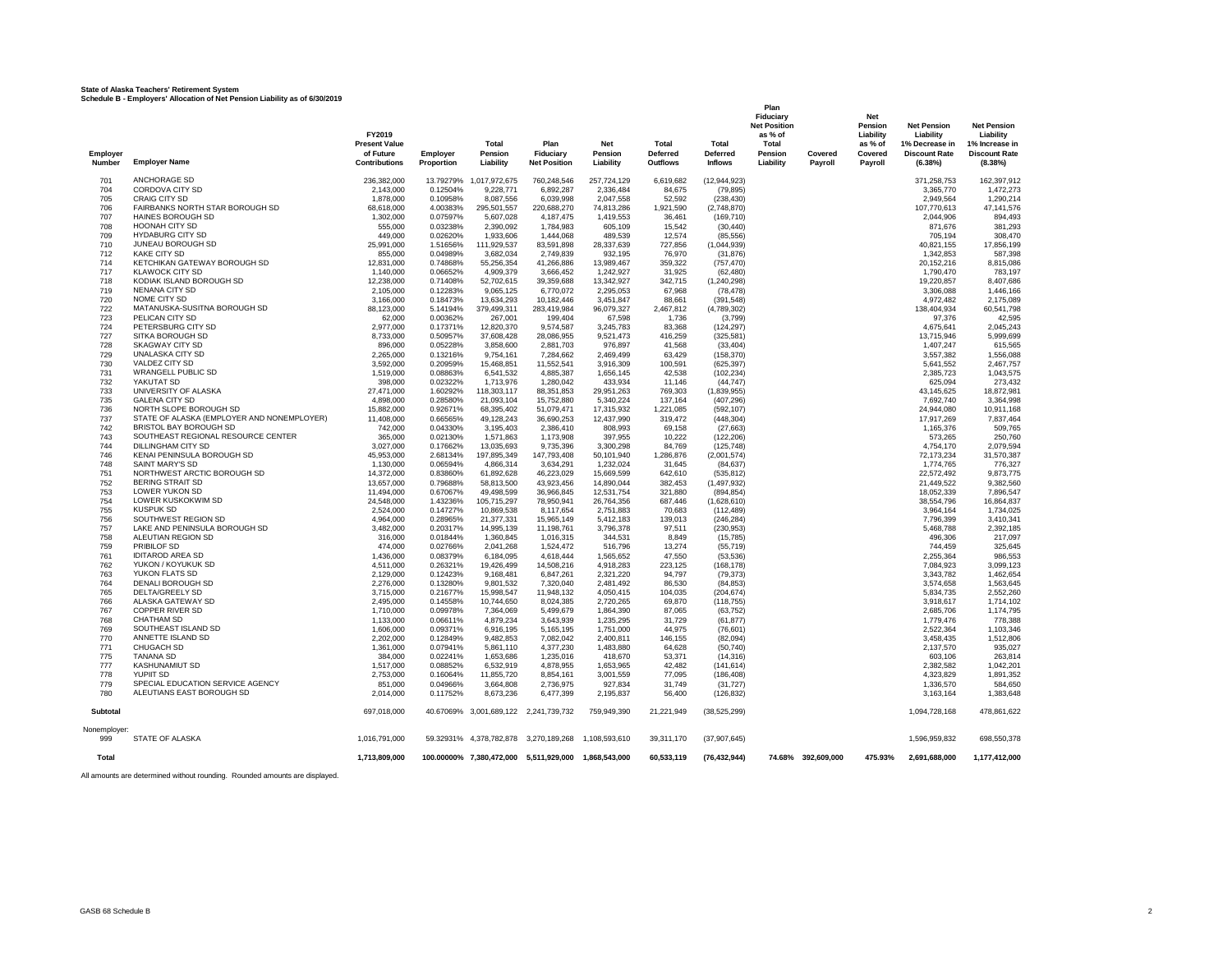|                    | <b>Deferred Outflows of Resources</b>                        |                                    |                        |                                                                                    |                                  |                               |                                                                                   | Deferred Inflows of Resource                                                                                    |                                      |                                                                                    |                                         |                               |                                                                                          |
|--------------------|--------------------------------------------------------------|------------------------------------|------------------------|------------------------------------------------------------------------------------|----------------------------------|-------------------------------|-----------------------------------------------------------------------------------|-----------------------------------------------------------------------------------------------------------------|--------------------------------------|------------------------------------------------------------------------------------|-----------------------------------------|-------------------------------|------------------------------------------------------------------------------------------|
| Employer<br>Number | <b>Employer Name</b>                                         | <b>Net</b><br>Pension<br>Liability | Employer<br>Proportion | <b>Difference</b><br><b>Between</b><br><b>Expected</b><br>and Actual<br>Experience | Changes in<br><b>Assumptions</b> | Changes in<br><b>Benefits</b> | <b>Difference</b><br>Between<br>Projected<br>and Actual<br>Investment<br>Earnings | Changes in<br><b>Proportion and</b><br><b>Differences</b><br><b>Between</b><br>Employer<br><b>Contributions</b> | Total<br><b>Deferred</b><br>Outflows | <b>Difference</b><br><b>Between</b><br><b>Expected</b><br>and Actual<br>Experience | <b>Changes in</b><br><b>Assumptions</b> | Changes in<br><b>Benefits</b> | <b>Difference</b><br><b>Between</b><br>Projected<br>and Actual<br>Investment<br>Earnings |
|                    |                                                              |                                    |                        |                                                                                    |                                  |                               |                                                                                   |                                                                                                                 |                                      |                                                                                    |                                         |                               |                                                                                          |
| 701                | <b>ANCHORAGE SD</b>                                          | 257.724.129                        | 13.79279%              |                                                                                    |                                  | $\overline{\phantom{a}}$      | 6.619.682                                                                         |                                                                                                                 | 6.619.682                            | (6,988,804)                                                                        | (1,823,906)                             |                               |                                                                                          |
| 704                | <b>CORDOVA CITY SD</b>                                       | 2,336,484                          | 0.12504%               |                                                                                    |                                  |                               | 60,013                                                                            | 24,662                                                                                                          | 84,675                               | (63, 359)                                                                          | (16, 535)                               |                               |                                                                                          |
| 705                | <b>CRAIG CITY SD</b>                                         | 2,047,558                          | 0.10958%               |                                                                                    |                                  |                               | 52,592                                                                            |                                                                                                                 | 52,592                               | (55, 524)                                                                          | (14, 491)                               |                               |                                                                                          |
| 706                | FAIRBANKS NORTH STAR BOROUGH SD                              | 74,813,286                         | 4.00383%               |                                                                                    |                                  |                               | 1,921,590                                                                         |                                                                                                                 | 1,921,590                            | (2,028,741)                                                                        | (529, 451)                              |                               |                                                                                          |
| 707<br>708         | <b>HAINES BOROUGH SD</b><br><b>HOONAH CITY SD</b>            | 1,419,553<br>605,109               | 0.07597%<br>0.03238%   |                                                                                    |                                  |                               | 36,461<br>15,542                                                                  |                                                                                                                 | 36,461<br>15,542                     | (38, 495)<br>(16, 409)                                                             | (10,046)                                |                               |                                                                                          |
| 709                | <b>HYDABURG CITY SD</b>                                      | 489,539                            | 0.02620%               |                                                                                    |                                  |                               | 12,574                                                                            |                                                                                                                 | 12,574                               | (13, 275)                                                                          | (4,282)<br>(3, 464)                     |                               |                                                                                          |
| 710                | JUNEAU BOROUGH SD                                            | 28.337.639                         | 1.51656%               |                                                                                    |                                  |                               | 727.856                                                                           |                                                                                                                 | 727.856                              | (768, 443)                                                                         | (200, 545)                              |                               |                                                                                          |
| 712                | <b>KAKE CITY SD</b>                                          | 932,195                            | 0.04989%               |                                                                                    |                                  |                               | 23,944                                                                            | 53,026                                                                                                          | 76,970                               | (25, 279)                                                                          | (6, 597)                                |                               |                                                                                          |
| 714                | KETCHIKAN GATEWAY BOROUGH SD                                 | 13,989,467                         | 0.74868%               |                                                                                    |                                  |                               | 359,322                                                                           | $\sim$                                                                                                          | 359,322                              | (379, 358)                                                                         | (99,003)                                |                               |                                                                                          |
| 717                | <b>KLAWOCK CITY SD</b>                                       | 1,242,927                          | 0.06652%               |                                                                                    |                                  |                               | 31,925                                                                            | $\sim$                                                                                                          | 31,925                               | (33,705)                                                                           | (8,796)                                 |                               |                                                                                          |
| 718                | KODIAK ISLAND BOROUGH SD                                     | 13,342,927                         | 0.71408%               |                                                                                    |                                  |                               | 342.715                                                                           |                                                                                                                 | 342,715                              | (361, 825)                                                                         | (94, 428)                               |                               |                                                                                          |
| 719                | <b>NENANA CITY SD</b>                                        | 2,295,053                          | 0.12283%               |                                                                                    |                                  |                               | 58.949                                                                            | 9,019                                                                                                           | 67,968                               | (62, 236)                                                                          | (16, 242)                               |                               |                                                                                          |
| 720                | NOME CITY SD                                                 | 3,451,847                          | 0.18473%               |                                                                                    |                                  |                               | 88,661                                                                            |                                                                                                                 | 88,661                               | (93, 605)                                                                          | (24, 429)                               |                               |                                                                                          |
| 722                | MATANUSKA-SUSITNA BOROUGH SD                                 | 96.079.327                         | 5.14194%               |                                                                                    |                                  |                               | 2.467.812                                                                         |                                                                                                                 | 2.467.812                            | (2,605,420)                                                                        | (679, 951)                              |                               |                                                                                          |
| 723<br>724         | PELICAN CITY SD<br>PETERSBURG CITY SD                        | 67,598<br>3,245,783                | 0.00362%               |                                                                                    |                                  |                               | 1,736                                                                             | $\sim$                                                                                                          | 1,736                                | (1,833)                                                                            | (478)                                   |                               |                                                                                          |
| 727                | SITKA BOROUGH SD                                             | 9,521,473                          | 0.17371%<br>0.50957%   |                                                                                    |                                  |                               | 83,368<br>244,560                                                                 | 171,698                                                                                                         | 83,368<br>416,259                    | (88,017)<br>(258, 197)                                                             | (22, 970)<br>(67, 383)                  |                               |                                                                                          |
| 728                | <b>SKAGWAY CITY SD</b>                                       | 976.897                            | 0.05228%               |                                                                                    |                                  |                               | 25.092                                                                            | 16,476                                                                                                          | 41.568                               | (26, 491)                                                                          | (6,913)                                 |                               |                                                                                          |
| 729                | <b>UNALASKA CITY SD</b>                                      | 2,469,499                          | 0.13216%               |                                                                                    |                                  |                               | 63,429                                                                            |                                                                                                                 | 63,429                               | (66, 966)                                                                          | (17, 477)                               |                               |                                                                                          |
| 730                | VALDEZ CITY SD                                               | 3,916,309                          | 0.20959%               |                                                                                    |                                  |                               | 100,591                                                                           | $\sim$                                                                                                          | 100,591                              | (106, 200)                                                                         | (27, 716)                               |                               |                                                                                          |
| 731                | <b>WRANGELL PUBLIC SD</b>                                    | 1,656,145                          | 0.08863%               |                                                                                    |                                  |                               | 42,538                                                                            |                                                                                                                 | 42,538                               | (44, 910)                                                                          | (11, 720)                               |                               |                                                                                          |
| 732                | YAKUTAT SD                                                   | 433,934                            | 0.02322%               |                                                                                    |                                  |                               | 11,146                                                                            |                                                                                                                 | 11.146                               | (11,767)                                                                           | (3,071)                                 |                               |                                                                                          |
| 733                | UNIVERSITY OF ALASKA                                         | 29,951,263                         | 1.60292%               |                                                                                    |                                  |                               | 769,303                                                                           |                                                                                                                 | 769,303                              | (812, 200)                                                                         | (211, 964)                              |                               |                                                                                          |
| 735                | <b>GALENA CITY SD</b>                                        | 5,340,224                          | 0.28580%               |                                                                                    |                                  |                               | 137,164                                                                           |                                                                                                                 | 137,164                              | (144, 813)                                                                         | (37, 793)                               |                               |                                                                                          |
| 736                | NORTH SLOPE BOROUGH SD                                       | 17,315,932                         | 0.92671%               |                                                                                    |                                  |                               | 444.762                                                                           | 776,323                                                                                                         | 1,221,085                            | (469, 563)                                                                         | (122, 544)                              |                               |                                                                                          |
| 737                | STATE OF ALASKA (EMPLOYER AND NONEMPLOYER)                   | 12,437,990                         | 0.66565%               |                                                                                    |                                  |                               | 319,472                                                                           |                                                                                                                 | 319,472                              | (337, 286)                                                                         | (88,023)                                |                               |                                                                                          |
| 742<br>743         | BRISTOL BAY BOROUGH SD<br>SOUTHEAST REGIONAL RESOURCE CENTER | 808,993<br>397,955                 | 0.04330%<br>0.02130%   |                                                                                    |                                  |                               | 20,779<br>10,222                                                                  | 48,379                                                                                                          | 69,158<br>10,222                     | (21, 938)<br>(10, 791)                                                             | (5, 725)<br>(2,816)                     |                               |                                                                                          |
| 744                | <b>DILLINGHAM CITY SD</b>                                    | 3,300,298                          | 0.17662%               |                                                                                    |                                  |                               | 84,769                                                                            | $\sim$                                                                                                          | 84,769                               | (89, 495)                                                                          | (23, 356)                               |                               |                                                                                          |
| 746                | KENAI PENINSULA BOROUGH SD                                   | 50,101,940                         | 2.68134%               |                                                                                    |                                  |                               | 1,286,876                                                                         | $\sim$                                                                                                          | 1,286,876                            | (1,358,634)                                                                        | (354, 570)                              |                               |                                                                                          |
| 748                | SAINT MARY'S SD                                              | 1,232,024                          | 0.06594%               |                                                                                    |                                  |                               | 31,645                                                                            |                                                                                                                 | 31,645                               | (33, 409)                                                                          | (8,719)                                 |                               |                                                                                          |
| 751                | NORTHWEST ARCTIC BOROUGH SD                                  | 15.669.599                         | 0.83860%               |                                                                                    |                                  |                               | 402.476                                                                           | 240.134                                                                                                         | 642.610                              | (424, 919)                                                                         | (110, 893)                              |                               |                                                                                          |
| 752                | <b>BERING STRAIT SD</b>                                      | 14,890,044                         | 0.79688%               |                                                                                    |                                  |                               | 382,453                                                                           |                                                                                                                 | 382,453                              | (403, 779)                                                                         | (105, 376)                              |                               |                                                                                          |
| 753                | LOWER YUKON SD                                               | 12,531,754                         | 0.67067%               |                                                                                    |                                  |                               | 321,880                                                                           |                                                                                                                 | 321,880                              | (339, 828)                                                                         | (88, 687)                               |                               |                                                                                          |
| 754                | LOWER KUSKOKWIM SD                                           | 26,764,356                         | 1.43236%               |                                                                                    |                                  |                               | 687,446                                                                           |                                                                                                                 | 687,446                              | (725, 779)                                                                         | (189, 411)                              |                               |                                                                                          |
| 755                | <b>KUSPUK SD</b>                                             | 2,751,883                          | 0.14727%               |                                                                                    |                                  |                               | 70,683                                                                            |                                                                                                                 | 70,683                               | (74, 624)                                                                          | (19, 475)                               |                               |                                                                                          |
| 756                | SOUTHWEST REGION SD                                          | 5,412,183                          | 0.28965%               |                                                                                    |                                  |                               | 139,013                                                                           |                                                                                                                 | 139,013                              | (146, 764)                                                                         | (38, 302)                               |                               |                                                                                          |
| 757<br>758         | LAKE AND PENINSULA BOROUGH SD<br>ALEUTIAN REGION SD          | 3,796,378<br>344.531               | 0.20317%<br>0.01844%   |                                                                                    |                                  |                               | 97,511<br>8.849                                                                   |                                                                                                                 | 97,511<br>8.849                      | (102, 948)<br>(9, 343)                                                             | (26, 867)<br>(2.438)                    |                               |                                                                                          |
| 759                | <b>PRIBILOF SD</b>                                           | 516,796                            | 0.02766%               |                                                                                    |                                  |                               | 13,274                                                                            |                                                                                                                 | 13,274                               | (14, 014)                                                                          | (3,657)                                 |                               |                                                                                          |
| 761                | <b>IDITAROD AREA SD</b>                                      | 1,565,652                          | 0.08379%               |                                                                                    |                                  |                               | 40,214                                                                            | 7,336                                                                                                           | 47,550                               | (42, 456)                                                                          | (11,080)                                |                               |                                                                                          |
| 762                | YUKON / KOYUKUK SD                                           | 4,918,283                          | 0.26321%               |                                                                                    |                                  |                               | 126,327                                                                           | 96,798                                                                                                          | 223,125                              | (133, 371)                                                                         | (34, 807)                               |                               |                                                                                          |
| 763                | YUKON FLATS SD                                               | 2,321,220                          | 0.12423%               |                                                                                    |                                  |                               | 59,621                                                                            | 35.176                                                                                                          | 94,797                               | (62, 945)                                                                          | (16, 427)                               |                               |                                                                                          |
| 764                | <b>DENALI BOROUGH SD</b>                                     | 2,481,492                          | 0.13280%               |                                                                                    |                                  |                               | 63,737                                                                            | 22,792                                                                                                          | 86,530                               | (67, 292)                                                                          | (17, 561)                               |                               |                                                                                          |
| 765                | DELTA/GREELY SD                                              | 4,050,415                          | 0.21677%               |                                                                                    |                                  |                               | 104,035                                                                           | ٠                                                                                                               | 104,035                              | (109, 837)                                                                         | (28, 665)                               |                               |                                                                                          |
| 766                | ALASKA GATEWAY SD                                            | 2.720.265                          | 0.14558%               |                                                                                    |                                  |                               | 69.870                                                                            |                                                                                                                 | 69.870                               | (73.766)                                                                           | (19.251)                                |                               |                                                                                          |
| 767                | <b>COPPER RIVER SD</b><br><b>CHATHAM SD</b>                  | 1,864,390                          | 0.09978%               |                                                                                    |                                  |                               | 47,887                                                                            | 39,178                                                                                                          | 87,065                               | (50, 557)                                                                          | (13, 194)                               |                               |                                                                                          |
| 768<br>769         | SOUTHEAST ISLAND SD                                          | 1,235,295                          | 0.06611%               |                                                                                    |                                  |                               | 31,729<br>44,975                                                                  | $\sim$                                                                                                          | 31,729<br>44,975                     | (33, 498)                                                                          | (8, 742)                                |                               |                                                                                          |
| 770                | ANNETTE ISLAND SD                                            | 1,751,000<br>2.400.811             | 0.09371%<br>0.12849%   |                                                                                    |                                  |                               | 61.665                                                                            | 84.490                                                                                                          | 146.155                              | (47, 483)<br>(65, 104)                                                             | (12, 392)<br>(16,990)                   |                               |                                                                                          |
| 771                | <b>CHUGACH SD</b>                                            | 1,483,880                          | 0.07941%               |                                                                                    |                                  |                               | 38,114                                                                            | 26,515                                                                                                          | 64,628                               | (40, 239)                                                                          | (10, 501)                               |                               |                                                                                          |
| 775                | <b>TANANA SD</b>                                             | 418,670                            | 0.02241%               |                                                                                    |                                  |                               | 10,754                                                                            | 42,618                                                                                                          | 53,371                               | (11, 353)                                                                          | (2,963)                                 |                               |                                                                                          |
| 777                | <b>KASHUNAMIUT SD</b>                                        | 1,653,965                          | 0.08852%               |                                                                                    |                                  |                               | 42,482                                                                            |                                                                                                                 | 42,482                               | (44, 851)                                                                          | (11,705)                                |                               |                                                                                          |
| 778                | <b>YUPIIT SD</b>                                             | 3,001,559                          | 0.16064%               |                                                                                    |                                  |                               | 77,095                                                                            |                                                                                                                 | 77,095                               | (81, 394)                                                                          | (21, 242)                               |                               |                                                                                          |
| 779                | SPECIAL EDUCATION SERVICE AGENCY                             | 927,834                            | 0.04966%               |                                                                                    |                                  |                               | 23,832                                                                            | 7,918                                                                                                           | 31,749                               | (25, 160)                                                                          | (6, 566)                                |                               |                                                                                          |
| 780                | ALEUTIANS EAST BOROUGH SD                                    | 2,195,837                          | 0.11752%               |                                                                                    |                                  |                               | 56,400                                                                            |                                                                                                                 | 56,400                               | (59, 545)                                                                          | (15, 540)                               |                               |                                                                                          |
| Subtotal           |                                                              | 759,949,390                        | 40.67069%              |                                                                                    |                                  |                               | 19,519,411                                                                        |                                                                                                                 | 1,702,538 21,221,949                 | (20, 607, 840)                                                                     | (5,378,140)                             |                               |                                                                                          |
| Nonemployer:       |                                                              |                                    |                        |                                                                                    |                                  |                               |                                                                                   |                                                                                                                 |                                      |                                                                                    |                                         |                               |                                                                                          |
| 999                | <b>STATE OF ALASKA</b>                                       | 1.108.593.610                      | 59.32931%              |                                                                                    |                                  |                               | 28.474.389                                                                        |                                                                                                                 | 10,836,781 39,311,170                | (30,062,160)                                                                       | (7,845,485)                             |                               |                                                                                          |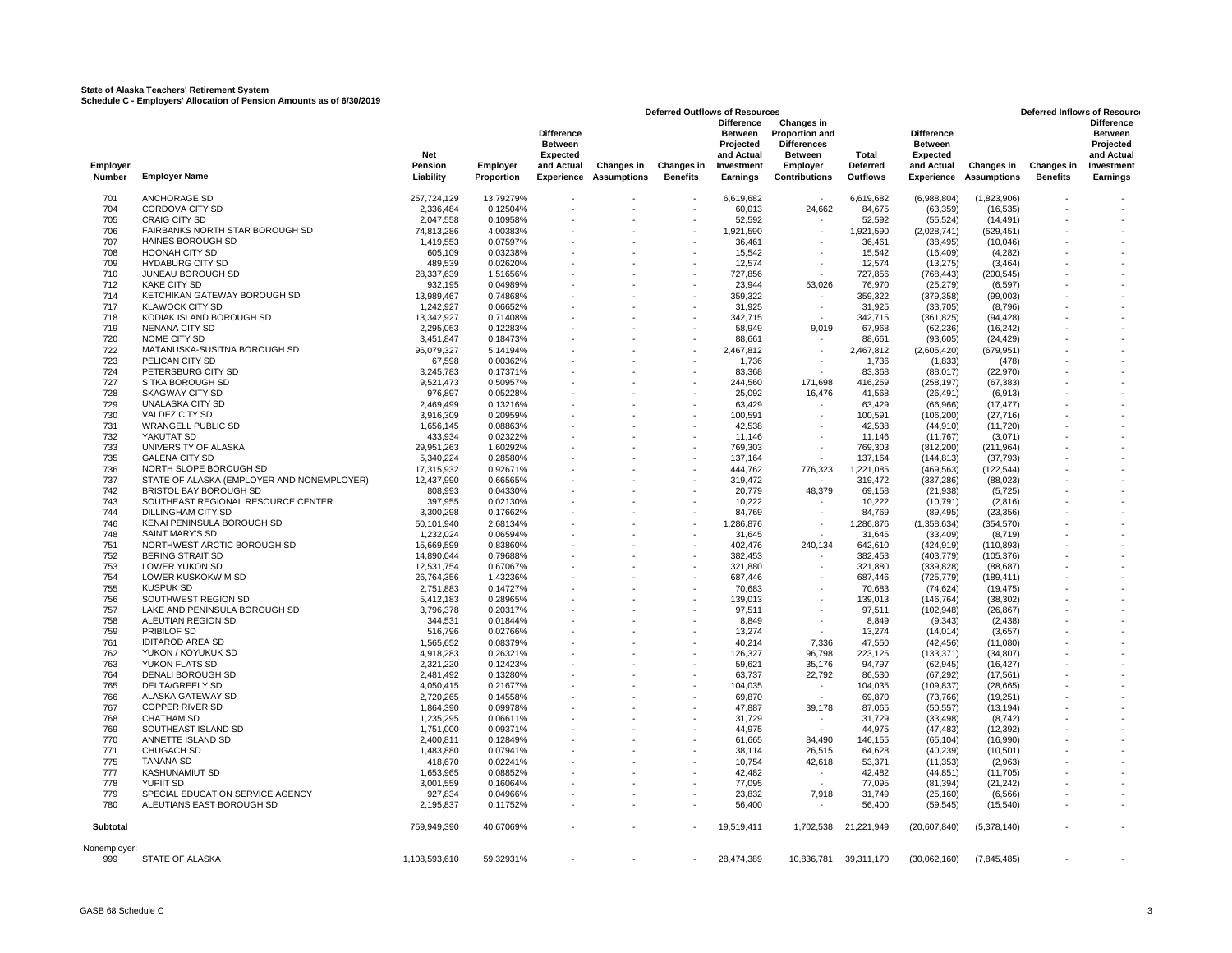|                     |                                               | es                                                                                      |                               |                                              | <b>Pension Expense Recognized</b>                                                                                        |                    |  |  |  |
|---------------------|-----------------------------------------------|-----------------------------------------------------------------------------------------|-------------------------------|----------------------------------------------|--------------------------------------------------------------------------------------------------------------------------|--------------------|--|--|--|
| Employer            |                                               | Changes in<br><b>Proportion and</b><br><b>Differences</b><br><b>Between</b><br>Employer | Total<br><b>Deferred</b>      | Proportionate<br>Share of<br>Pension<br>Plan | Net Amortization of<br><b>Deferred Amounts</b><br>from Changes in<br><b>Proportion and</b><br><b>Differences Between</b> |                    |  |  |  |
| Number              | <b>Employer Name</b>                          | <b>Contributions</b>                                                                    | <b>Inflows</b>                | <b>Expense</b>                               | <b>Employer Contributions</b>                                                                                            | Total              |  |  |  |
| 701                 | <b>ANCHORAGE SD</b>                           |                                                                                         | (4,132,213) (12,944,923)      | 19,803,484                                   | (190, 355)                                                                                                               | 19,613,129         |  |  |  |
| 704                 | <b>CORDOVA CITY SD</b>                        |                                                                                         | (79, 895)                     | 179,535                                      | 247,709                                                                                                                  | 427,244            |  |  |  |
| 705                 | CRAIG CITY SD                                 | (168, 415)                                                                              | (238, 430)                    | 157,334                                      | (116, 035)                                                                                                               | 41,299             |  |  |  |
| 706                 | FAIRBANKS NORTH STAR BOROUGH SD               | (190, 678)                                                                              | (2,748,870)                   | 5,748,642                                    | 1,592,131                                                                                                                | 7,340,772          |  |  |  |
| 707                 | <b>HAINES BOROUGH SD</b>                      | (121, 169)                                                                              | (169, 710)                    | 109,078                                      | (156, 125)                                                                                                               | (47, 047)          |  |  |  |
| 708                 | HOONAH CITY SD                                | (9,749)                                                                                 | (30, 440)                     | 46,496                                       | (174, 051)                                                                                                               | (127, 555)         |  |  |  |
| 709                 | <b>HYDABURG CITY SD</b>                       | (68, 817)                                                                               | (85, 556)                     | 37,616                                       | (91, 121)                                                                                                                | (53, 505)          |  |  |  |
| 710                 | JUNEAU BOROUGH SD                             | (75, 952)                                                                               | (1,044,939)                   | 2,177,460                                    | 292,900                                                                                                                  | 2,470,360          |  |  |  |
| 712                 | <b>KAKE CITY SD</b>                           |                                                                                         | (31, 876)                     | 71,630                                       | (19,261)                                                                                                                 | 52,369             |  |  |  |
| 714                 | KETCHIKAN GATEWAY BOROUGH SD                  | (279, 109)                                                                              | (757, 470)                    | 1,074,949                                    | 16,957                                                                                                                   | 1,091,905          |  |  |  |
| 717                 | <b>KLAWOCK CITY SD</b>                        | (19, 979)                                                                               | (62, 480)                     | 95,506                                       | 37,877                                                                                                                   | 133,383            |  |  |  |
| 718                 | KODIAK ISLAND BOROUGH SD                      | (784, 045)                                                                              | (1,240,298)                   | 1,025,269                                    | (481, 987)                                                                                                               | 543,281            |  |  |  |
| 719                 | <b>NENANA CITY SD</b>                         |                                                                                         | (78, 478)                     | 176,352                                      | 101,174                                                                                                                  | 277,526            |  |  |  |
| 720                 | NOME CITY SD                                  | (273, 514)                                                                              | (391, 548)                    | 265,239                                      | (469, 756)                                                                                                               | (204, 517)         |  |  |  |
| 722                 | MATANUSKA-SUSITNA BOROUGH SD                  | (1,503,931)                                                                             | (4,789,302)                   | 7,382,721                                    | 308,517                                                                                                                  | 7,691,238          |  |  |  |
| 723                 | PELICAN CITY SD                               | (1,488)                                                                                 | (3,799)                       | 5,194                                        | (1, 255)                                                                                                                 | 3,939              |  |  |  |
| 724                 | PETERSBURG CITY SD                            | (13, 309)                                                                               | (124, 297)                    | 249,406                                      | 39,752                                                                                                                   | 289,158            |  |  |  |
| 727                 | SITKA BOROUGH SD                              |                                                                                         | (325, 581)                    | 731,629                                      | 474,697                                                                                                                  | 1,206,325          |  |  |  |
| 728                 | SKAGWAY CITY SD                               |                                                                                         | (33, 404)                     | 75,065                                       | 34,565                                                                                                                   | 109,630            |  |  |  |
| 729                 | UNALASKA CITY SD                              | (73, 927)                                                                               | (158, 370)                    | 189,756                                      | (91, 676)                                                                                                                | 98,080             |  |  |  |
| 730                 | <b>VALDEZ CITY SD</b>                         | (491, 481)                                                                              | (625, 397)                    | 300,929                                      | (513, 924)                                                                                                               | (212, 995)         |  |  |  |
| 731                 | <b>WRANGELL PUBLIC SD</b>                     | (45, 603)                                                                               | (102, 234)                    | 127,258                                      | (90, 486)                                                                                                                | 36,772             |  |  |  |
| 732                 | YAKUTAT SD                                    | (29,908)                                                                                | (44, 747)                     | 33,343                                       | (51, 842)                                                                                                                | (18, 499)          |  |  |  |
| 733<br>735          | UNIVERSITY OF ALASKA<br><b>GALENA CITY SD</b> | (815, 790)                                                                              | (1,839,955)                   | 2,301,451                                    | (1,073,424)                                                                                                              | 1,228,026          |  |  |  |
|                     | NORTH SLOPE BOROUGH SD                        | (224, 690)                                                                              | (407, 296)                    | 410,342                                      | (88, 048)                                                                                                                | 322,294            |  |  |  |
| 736<br>737          | STATE OF ALASKA (EMPLOYER AND NONEMPLOYER)    | (22, 995)                                                                               | (592, 107)                    | 1,330,554                                    | 2,008,283                                                                                                                | 3,338,837          |  |  |  |
| 742                 | BRISTOL BAY BOROUGH SD                        |                                                                                         | (448, 304)<br>(27, 663)       | 955,733<br>62,163                            | (59, 302)<br>97,003                                                                                                      | 896,431<br>159,166 |  |  |  |
| 743                 | SOUTHEAST REGIONAL RESOURCE CENTER            | (108, 598)                                                                              | (122, 206)                    | 30,579                                       | (191, 983)                                                                                                               | (161, 404)         |  |  |  |
| 744                 | <b>DILLINGHAM CITY SD</b>                     | (12, 896)                                                                               | (125, 748)                    | 253,594                                      | (89, 834)                                                                                                                | 163,760            |  |  |  |
| 746                 | KENAI PENINSULA BOROUGH SD                    | (288, 370)                                                                              | (2,001,574)                   | 3,849,826                                    | 917,442                                                                                                                  | 4,767,267          |  |  |  |
| 748                 | <b>SAINT MARY'S SD</b>                        | (42, 509)                                                                               | (84, 637)                     | 94,669                                       | 33,720                                                                                                                   | 128,389            |  |  |  |
| 751                 | NORTHWEST ARCTIC BOROUGH SD                   |                                                                                         | (535, 812)                    | 1,204,050                                    | 865,806                                                                                                                  | 2,069,856          |  |  |  |
| 752                 | <b>BERING STRAIT SD</b>                       | (988, 776)                                                                              | (1,497,932)                   | 1,144,149                                    | (634, 274)                                                                                                               | 509,875            |  |  |  |
| 753                 | LOWER YUKON SD                                | (466, 339)                                                                              | (894, 854)                    | 962,938                                      | (50, 952)                                                                                                                | 911,986            |  |  |  |
| 754                 | LOWER KUSKOKWIM SD                            | (713, 420)                                                                              | (1,628,610)                   | 2,056,569                                    | (256, 629)                                                                                                               | 1,799,940          |  |  |  |
| 755                 | <b>KUSPUK SD</b>                              | (18, 390)                                                                               | (112, 489)                    | 211,454                                      | (83, 277)                                                                                                                | 128,177            |  |  |  |
| 756                 | SOUTHWEST REGION SD                           | (61, 218)                                                                               | (246, 284)                    | 415,871                                      | 423,068                                                                                                                  | 838,939            |  |  |  |
| 757                 | LAKE AND PENINSULA BOROUGH SD                 | (101, 138)                                                                              | (230, 953)                    | 291,713                                      | 95,260                                                                                                                   | 386,973            |  |  |  |
| 758                 | ALEUTIAN REGION SD                            | (4,004)                                                                                 | (15, 785)                     | 26,474                                       | 5,654                                                                                                                    | 32,128             |  |  |  |
| 759                 | PRIBILOF SD                                   | (38, 048)                                                                               | (55, 719)                     | 39,711                                       | (1,900)                                                                                                                  | 37,811             |  |  |  |
| 761                 | <b>IDITAROD AREA SD</b>                       |                                                                                         | (53, 536)                     | 120,304                                      | 79,811                                                                                                                   | 200,116            |  |  |  |
| 762                 | YUKON / KOYUKUK SD                            |                                                                                         | (168, 178)                    | 377,920                                      | 349,310                                                                                                                  | 727,231            |  |  |  |
| 763                 | YUKON FLATS SD                                |                                                                                         | (79, 373)                     | 178,362                                      | 172,543                                                                                                                  | 350,905            |  |  |  |
| 764                 | DENALI BOROUGH SD                             |                                                                                         | (84, 853)                     | 190,678                                      | 129,345                                                                                                                  | 320,022            |  |  |  |
| 765                 | DELTA/GREELY SD                               | (66, 173)                                                                               | (204, 674)                    | 311,233                                      | 3,026                                                                                                                    | 314,259            |  |  |  |
| 766                 | ALASKA GATEWAY SD                             | (25, 738)                                                                               | (118, 755)                    | 209,025                                      | 90,935                                                                                                                   | 299,960            |  |  |  |
| 767                 | <b>COPPER RIVER SD</b>                        |                                                                                         | (63, 752)                     | 143,259                                      | 11,918                                                                                                                   | 155,177            |  |  |  |
| 768                 | <b>CHATHAM SD</b>                             | (19, 637)                                                                               | (61, 877)                     | 94,920                                       | (60, 926)                                                                                                                | 33,994             |  |  |  |
| 769                 | SOUTHEAST ISLAND SD                           | (16, 727)                                                                               | (76, 601)                     | 134,547                                      | 57,577                                                                                                                   | 192,124            |  |  |  |
| 770                 | ANNETTE ISLAND SD                             |                                                                                         | (82,094)                      | 184,478                                      | 141,473                                                                                                                  | 325,951            |  |  |  |
| 771                 | <b>CHUGACH SD</b>                             |                                                                                         | (50, 740)                     | 114,021                                      | 55,355                                                                                                                   | 169,376            |  |  |  |
| 775                 | <b>TANANA SD</b>                              |                                                                                         | (14, 316)                     | 32,171                                       | 13,009                                                                                                                   | 45,179             |  |  |  |
| 777                 | KASHUNAMIUT SD                                | (85,057)                                                                                | (141, 614)                    | 127,090                                      | (153, 803)                                                                                                               | (26, 713)          |  |  |  |
| 778                 | <b>YUPIIT SD</b>                              | (83, 772)                                                                               | (186, 408)                    | 230,639                                      | 224,242                                                                                                                  | 454,882            |  |  |  |
| 779                 | SPECIAL EDUCATION SERVICE AGENCY              |                                                                                         | (31, 727)                     | 71,295                                       | 35,232                                                                                                                   | 106,526            |  |  |  |
| 780                 | ALEUTIANS EAST BOROUGH SD                     | (51, 747)                                                                               | (126, 832)                    | 168,728                                      | (25, 332)                                                                                                                | 143,395            |  |  |  |
| Subtotal            |                                               |                                                                                         | $(12,539,319)$ $(38,525,299)$ | 58,394,398                                   | 3,738,730                                                                                                                | 62,133,128         |  |  |  |
| Nonemployer:<br>999 | <b>STATE OF ALASKA</b>                        |                                                                                         | (37, 907, 645)                | 85,184,168                                   | (3,738,730)                                                                                                              | 81,445,438         |  |  |  |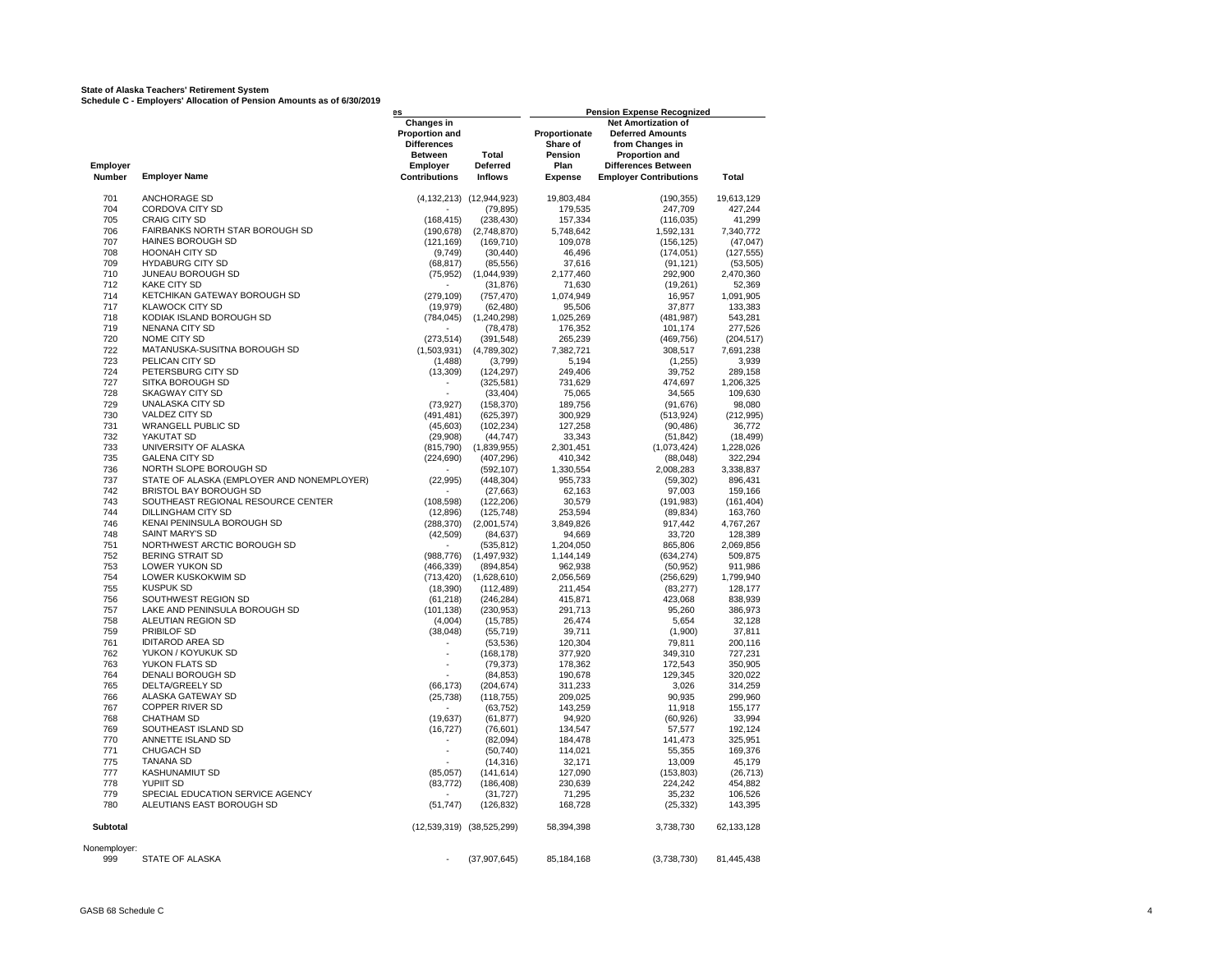|               |                      |               |            |                   |                               | Deferred Outflows of Resources |                   |                       |                 |                   |                               |                 | Deferred Inflows of Resource |
|---------------|----------------------|---------------|------------|-------------------|-------------------------------|--------------------------------|-------------------|-----------------------|-----------------|-------------------|-------------------------------|-----------------|------------------------------|
|               |                      |               |            |                   |                               |                                | <b>Difference</b> | <b>Changes in</b>     |                 |                   |                               |                 | <b>Difference</b>            |
|               |                      |               |            | <b>Difference</b> |                               |                                | <b>Between</b>    | <b>Proportion and</b> |                 | <b>Difference</b> |                               |                 | <b>Between</b>               |
|               |                      |               |            | Between           |                               |                                | Projected         | <b>Differences</b>    |                 | <b>Between</b>    |                               |                 | Projected                    |
|               |                      | <b>Net</b>    |            | Expected          |                               |                                | and Actual        | <b>Between</b>        | Total           | Expected          |                               |                 | and Actual                   |
| Employer      |                      | Pension       | Employer   | and Actual        | Changes in                    | Changes in                     | Investment        | Employer              | Deferred        | and Actual        | Changes in                    | Changes in      | Investment                   |
| <b>Number</b> | <b>Employer Name</b> | Liability     | Proportion |                   | <b>Experience Assumptions</b> | <b>Benefits</b>                | Earnings          | <b>Contributions</b>  | <b>Outflows</b> |                   | <b>Experience Assumptions</b> | <b>Benefits</b> | Earnings                     |
|               |                      |               |            |                   |                               |                                |                   |                       |                 |                   |                               |                 |                              |
|               |                      |               |            |                   |                               |                                |                   |                       |                 |                   |                               |                 |                              |
| Total         |                      | 1,868,543,000 | 100.00000% | $\sim$            | . .                           |                                | 47,993,800        | 12,539,319            | 60,533,119      | (50, 670, 000)    | (13, 223, 625)                |                 |                              |
|               |                      |               |            |                   |                               |                                |                   |                       |                 |                   |                               |                 |                              |

All amounts are determined without rounding. Rounded amounts are displayed.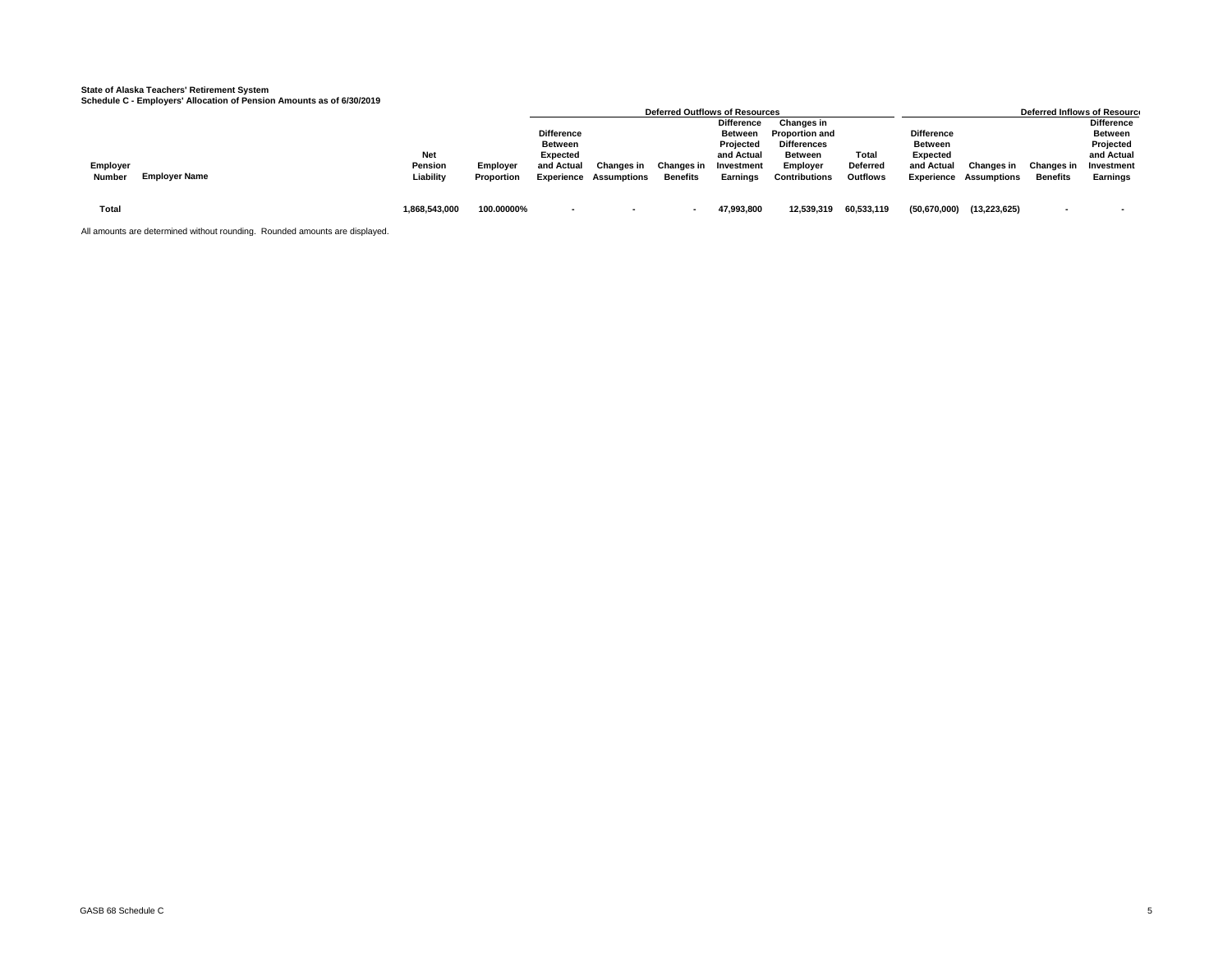|               |                      | <b>BS</b>             |                           |                | <b>Pension Expense Recognized</b> |             |
|---------------|----------------------|-----------------------|---------------------------|----------------|-----------------------------------|-------------|
|               |                      | <b>Changes in</b>     |                           |                | <b>Net Amortization of</b>        |             |
|               |                      | <b>Proportion and</b> |                           | Proportionate  | <b>Deferred Amounts</b>           |             |
|               |                      | <b>Differences</b>    |                           | Share of       | from Changes in                   |             |
|               |                      | <b>Between</b>        | Total                     | Pension        | <b>Proportion and</b>             |             |
| Employer      |                      | <b>Employer</b>       | <b>Deferred</b>           | Plan           | <b>Differences Between</b>        |             |
| <b>Number</b> | <b>Employer Name</b> | <b>Contributions</b>  | <b>Inflows</b>            | <b>Expense</b> | <b>Emplover Contributions</b>     | Total       |
| Total         |                      |                       | (12,539,319) (76,432,944) | 143,578,566    | (0)                               | 143,578,566 |
|               |                      |                       |                           |                |                                   |             |

All amounts are determined without rounding. Rounded amounts are displayed.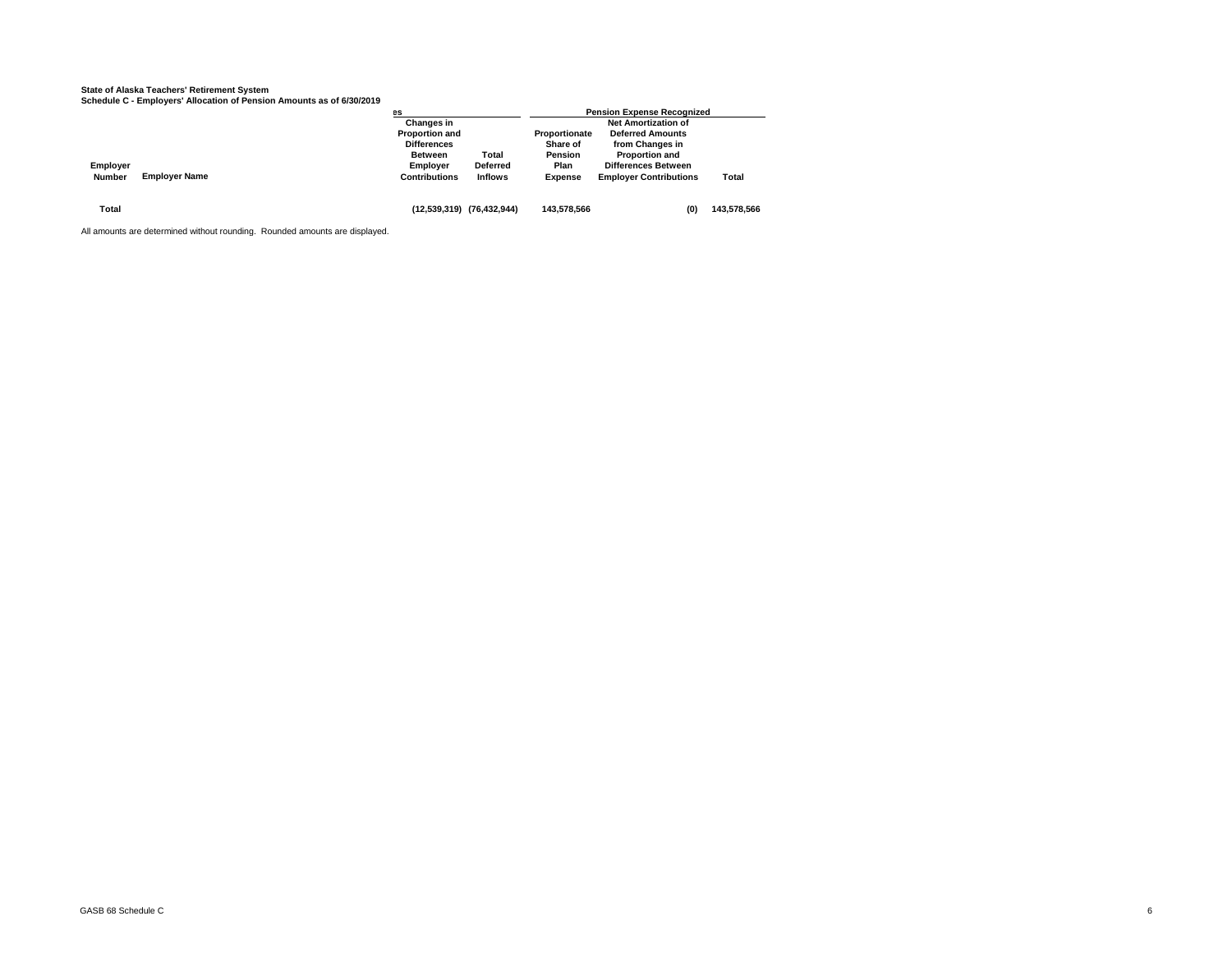#### **State of Alaska Teachers' Retirement System**

**Schedule D - Employers' Allocation of Recognition of Deferred Outflows/Inflows as of 6/30/2019**

| <b>Employer</b><br><b>Number</b> | <b>Employer Name</b>                       | FY2020      | FY2021      | FY2022    | FY2023    | FY2024 | <b>Thereafter</b> |
|----------------------------------|--------------------------------------------|-------------|-------------|-----------|-----------|--------|-------------------|
| 701                              | <b>ANCHORAGE SD</b>                        | (5,583,024) | (4,798,896) | 1,809,476 | 2,247,203 |        |                   |
| 704                              | CORDOVA CITY SD                            | 11,509      | (43,506)    | 16,404    | 20,373    |        |                   |
| 705                              | <b>CRAIG CITY SD</b>                       | (179, 942)  | (38, 126)   | 14,376    | 17,854    |        |                   |
| 706                              | <b>FAIRBANKS NORTH STAR BOROUGH SD</b>     | (611, 826)  | (1,393,045) | 525,262   | 652,328   |        |                   |
| 707                              | <b>HAINES BOROUGH SD</b>                   | (129, 160)  | (26, 432)   | 9,967     | 12,378    |        |                   |
| 708                              | <b>HOONAH CITY SD</b>                      | (13, 155)   | (11, 267)   | 4,248     | 5,276     |        |                   |
| 709                              | <b>HYDABURG CITY SD</b>                    | (71, 573)   | (9, 115)    | 3,437     | 4,268     |        |                   |
| 710                              | <b>JUNEAU BOROUGH SD</b>                   | (235, 473)  | (527, 655)  | 198,958   | 247,088   |        |                   |
| 712                              | <b>KAKE CITY SD</b>                        | 47,779      | (17, 358)   | 6,545     | 8,128     |        |                   |
| 714                              | KETCHIKAN GATEWAY BOROUGH SD               | (357, 860)  | (260, 488)  | 98,220    | 121,980   |        |                   |
| 717                              | <b>KLAWOCK CITY SD</b>                     | (26, 976)   | (23, 144)   | 8,727     | 10,838    |        |                   |
| 718                              | KODIAK ISLAND BOROUGH SD                   | (859, 157)  | (248, 449)  | 93,680    | 116,343   |        |                   |
| 719                              | <b>NENANA CITY SD</b>                      | (3,901)     | (42, 735)   | 16,114    | 20,012    |        |                   |
| 720                              | NOME CITY SD                               | (292, 946)  | (64, 274)   | 24,235    | 30,098    |        |                   |
| 722                              | MATANUSKA-SUSITNA BOROUGH SD               | (2,044,792) | (1,789,024) | 674,571   | 837,755   |        |                   |
| 723                              | PELICAN CITY SD                            | (1,868)     | (1,259)     | 475       | 589       |        |                   |
| 724                              | PETERSBURG CITY SD                         | (31, 581)   | (60, 437)   | 22,789    | 28,301    |        |                   |
| 727                              | SITKA BOROUGH SD                           | 118,099     | (177, 293)  | 66,850    | 83,022    |        |                   |
| 728                              | SKAGWAY CITY SD                            | 10,977      | (18, 190)   | 6,859     | 8,518     |        |                   |
| 729                              | UNALASKA CITY SD                           | (87, 829)   | (45,983)    | 17,338    | 21,533    |        |                   |
| 730                              | <b>VALDEZ CITY SD</b>                      | (513, 527)  | (72, 923)   | 27,496    | 34,148    |        |                   |
| 731                              | <b>WRANGELL PUBLIC SD</b>                  | (54, 926)   | (30, 838)   | 11,628    | 14,441    |        |                   |
| 732                              | YAKUTAT SD                                 | (32, 351)   | (8,080)     | 3,047     | 3,784     |        |                   |
| 733                              | UNIVERSITY OF ALASKA                       | (984, 396)  | (557, 701)  | 210,287   | 261,157   |        |                   |
| 735                              | <b>GALENA CITY SD</b>                      | (254, 752)  | (99, 436)   | 37,494    | 46,564    |        |                   |
| 736                              | NORTH SLOPE BOROUGH SD                     | 678,846     | (322, 428)  | 121,575   | 150,985   |        |                   |
| 737                              | STATE OF ALASKA (EMPLOYER AND NONEMPLOYER) | (93, 012)   | (231, 599)  | 87,327    | 108,452   |        |                   |
| 742                              | <b>BRISTOL BAY BOROUGH SD</b>              | 43,825      | (15,064)    | 5,680     | 7,054     |        |                   |
| 743                              | SOUTHEAST REGIONAL RESOURCE CENTER         | (110, 838)  | (7, 410)    | 2,794     | 3,470     |        |                   |
| 744                              | DILLINGHAM CITY SD                         | (31, 475)   | (61, 452)   | 23,171    | 28,777    |        |                   |
| 746                              | KENAI PENINSULA BOROUGH SD                 | (570, 410)  | (932, 912)  | 351,765   | 436,860   |        |                   |
| 748                              | <b>SAINT MARY'S SD</b>                     | (49, 444)   | (22, 941)   | 8,650     | 10,743    |        |                   |
| 751                              | NORTHWEST ARCTIC BOROUGH SD                | 151,925     | (291, 772)  | 110,016   | 136,630   |        |                   |
| 752                              | <b>BERING STRAIT SD</b>                    | (1,072,597) | (277, 257)  | 104,543   | 129,832   |        |                   |
| 753                              | LOWER YUKON SD                             | (536, 884)  | (233, 345)  | 87,985    | 109,270   |        |                   |
| 754                              | LOWER KUSKOKWIM SD                         | (864, 085)  | (498, 360)  | 187,912   | 233,369   |        |                   |
| 755                              | KUSPUK SD                                  | (33, 881)   | (51, 241)   | 19,321    | 23,995    |        |                   |
| 756                              | SOUTHWEST REGION SD                        | (91, 685)   | (100, 776)  | 37,999    | 47,191    |        |                   |
| 757                              | LAKE AND PENINSULA BOROUGH SD              | (122, 509)  | (70, 690)   | 26,654    | 33,102    |        |                   |
| 758                              | ALEUTIAN REGION SD                         | (5,944)     | (6, 415)    | 2,419     | 3,004     |        |                   |
| 759                              | PRIBILOF SD                                | (40, 957)   | (9,623)     | 3,628     | 4,506     |        |                   |
| 761                              | <b>IDITAROD AREA SD</b>                    | (1, 478)    | (29, 153)   | 10,992    | 13,652    |        |                   |
| 762                              | YUKON / KOYUKUK SD                         | 69,112      | (91, 580)   | 34,531    | 42,885    |        |                   |
| 763                              | YUKON FLATS SD                             | 22,109      | (43, 222)   | 16,297    | 20,240    |        |                   |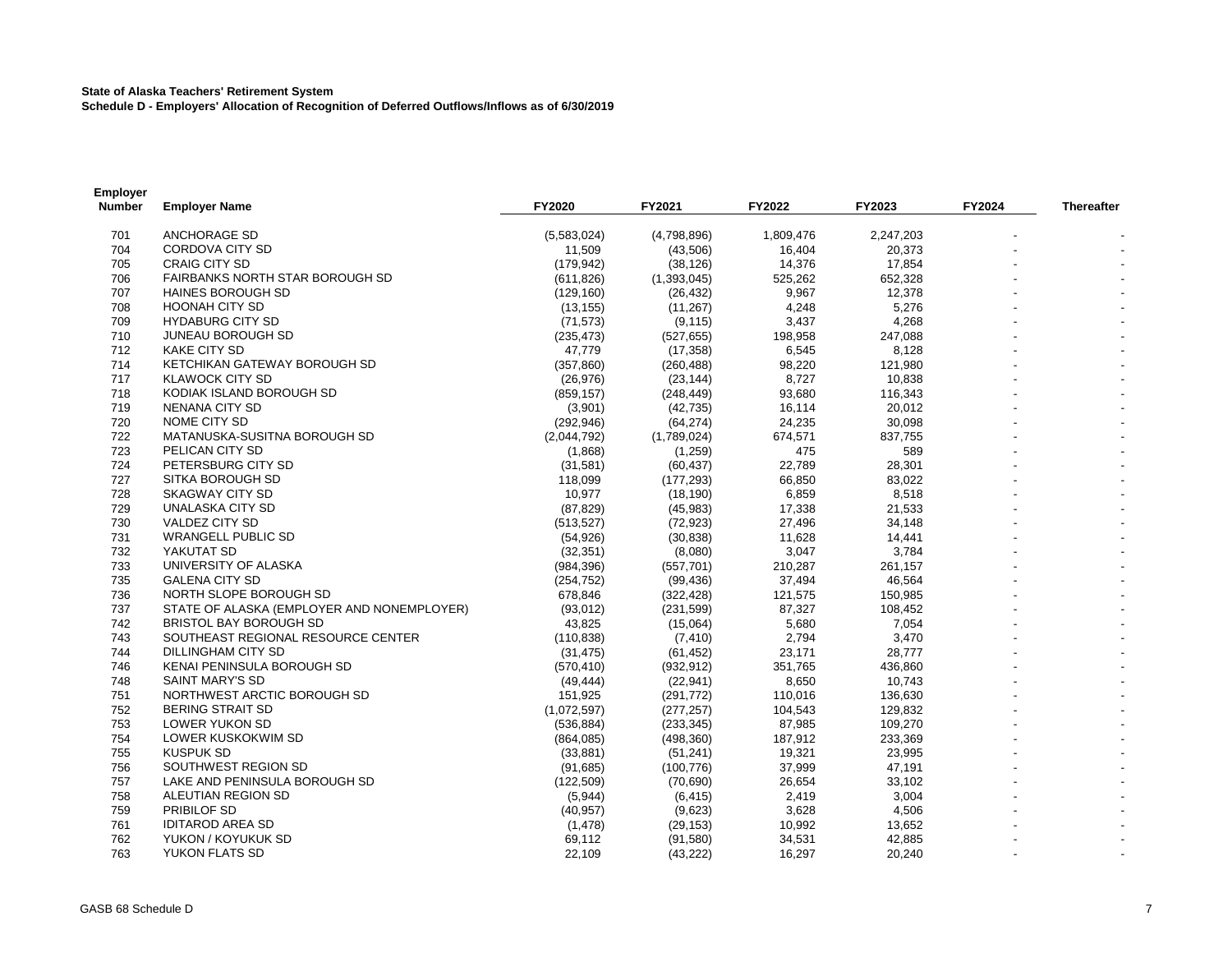#### **State of Alaska Teachers' Retirement System**

**Schedule D - Employers' Allocation of Recognition of Deferred Outflows/Inflows as of 6/30/2019**

| <b>Employer</b><br>Number | <b>Employer Name</b>                                                        | <b>FY2020</b>  | FY2021         | <b>FY2022</b> | FY2023     | FY2024                   | <b>Thereafter</b>        |
|---------------------------|-----------------------------------------------------------------------------|----------------|----------------|---------------|------------|--------------------------|--------------------------|
|                           |                                                                             |                |                |               |            |                          |                          |
| 764                       | DENALI BOROUGH SD                                                           | 8,823          | (46, 206)      | 17,423        | 21,637     | $\overline{\phantom{a}}$ |                          |
| 765                       | <b>DELTA/GREELY SD</b>                                                      | (88, 974)      | (75, 420)      | 28,438        | 35,317     |                          |                          |
| 766                       | ALASKA GATEWAY SD                                                           | (41, 051)      | (50, 652)      | 19,099        | 23,719     |                          |                          |
| 767                       | COPPER RIVER SD                                                             | 28,682         | (34, 715)      | 13,090        | 16,256     |                          |                          |
| 768                       | <b>CHATHAM SD</b>                                                           | (26, 591)      | (23,002)       | 8,673         | 10,771     |                          | $\overline{\phantom{a}}$ |
| 769                       | SOUTHEAST ISLAND SD                                                         | (26, 584)      | (32,604)       | 12,294        | 15,268     | ٠                        | $\overline{\phantom{a}}$ |
| 770                       | ANNETTE ISLAND SD                                                           | 70,975         | (44, 704)      | 16,856        | 20,934     |                          |                          |
| 771                       | <b>CHUGACH SD</b>                                                           | 18,161         | (27, 630)      | 10,418        | 12,939     | $\overline{\phantom{a}}$ | $\blacksquare$           |
| 775                       | TANANA SD                                                                   | 40,261         | (7,796)        | 2,939         | 3,651      |                          | $\overline{\phantom{a}}$ |
| 777                       | KASHUNAMIUT SD                                                              | (94, 368)      | (30, 797)      | 11,612        | 14,422     |                          |                          |
| 778                       | YUPIIT SD                                                                   | (100, 668)     | (55, 890)      | 21,074        | 26,172     |                          | $\overline{\phantom{a}}$ |
| 779                       | SPECIAL EDUCATION SERVICE AGENCY                                            | 2,695          | (17, 277)      | 6,514         | 8,090      | ۰                        |                          |
| 780                       | ALEUTIANS EAST BOROUGH SD                                                   | (64, 108)      | (40, 887)      | 15,417        | 19,146     |                          |                          |
| Subtotal                  |                                                                             | (15, 114, 779) | (14, 150, 473) | 5,335,588     | 6,626,313  |                          | $\overline{\phantom{a}}$ |
| Nonemployer:              |                                                                             |                |                |               |            |                          |                          |
| 999                       | STATE OF ALASKA                                                             | 4,596,154      | (20, 642, 327) | 7,783,412     | 9,666,287  |                          |                          |
| <b>Total</b>              |                                                                             | (10,518,625)   | (34,792,800)   | 13,119,000    | 16,292,600 |                          |                          |
|                           | All amounts are determined without rounding. Rounded amounts are displayed. |                |                |               |            |                          |                          |

| (10,518,625) | (34, 792, 800) | 13,119,000 | 16,292,600 |  |
|--------------|----------------|------------|------------|--|
|              |                |            |            |  |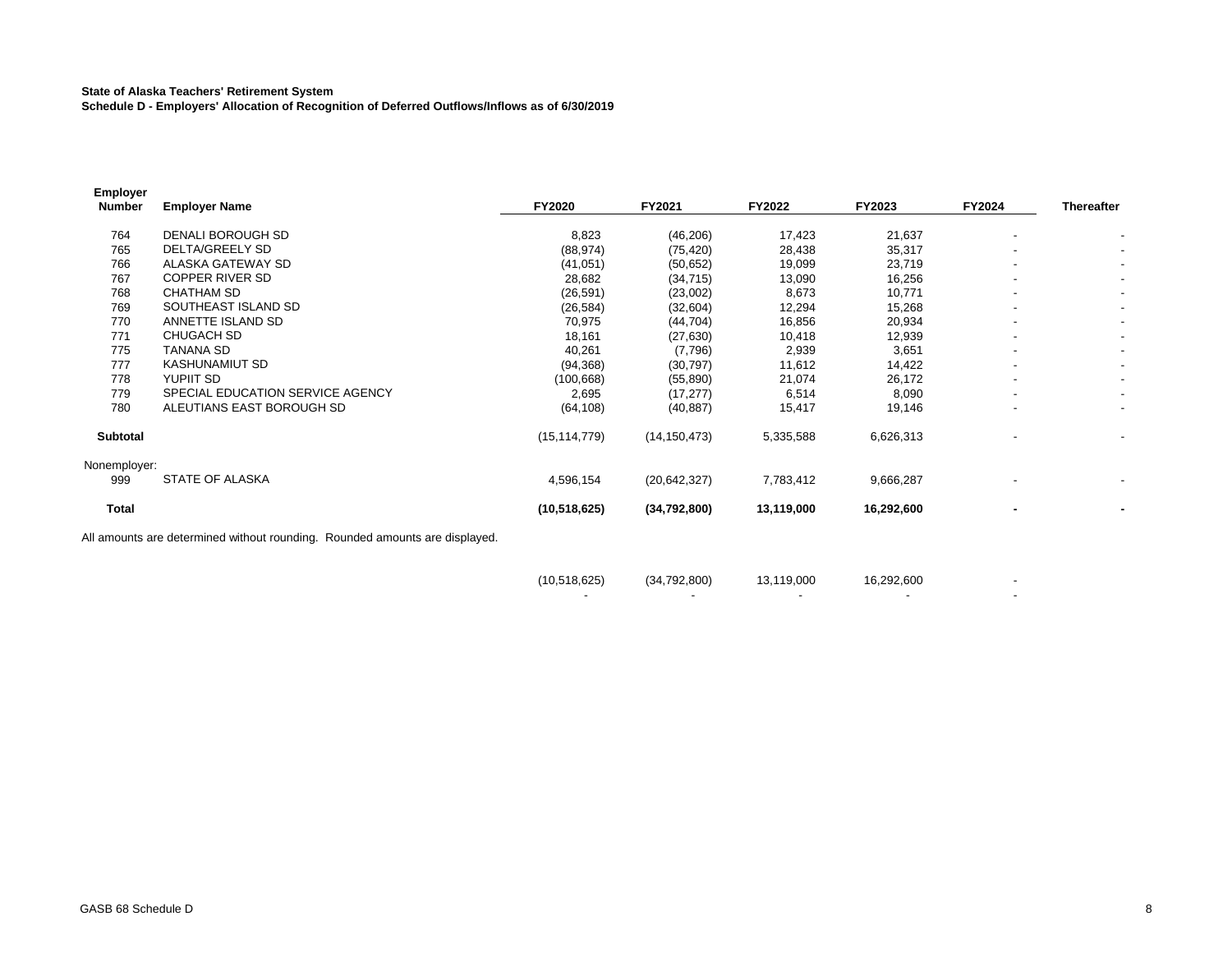| Employer      |                                                       |               |               |               |                          |               |               |                        |
|---------------|-------------------------------------------------------|---------------|---------------|---------------|--------------------------|---------------|---------------|------------------------|
| <b>Number</b> | <b>Employer Name</b>                                  | FY2019        | FY2018        | FY2017        | FY2016                   | FY2015        | FY2014        | FY2013                 |
| 701           | ANCHORAGE SD                                          | 13,405,087.32 | 13,953,833.79 | 12,990,980.15 | 11,850,582.30            | 12,824,988.74 | 12,944,265.05 | 12,967,146.96          |
| 704           | <b>CORDOVA CITY SD</b>                                | 118,029.15    | 136,707.51    | 110.356.31    | 96.779.88                | 93.120.75     | 114,056.49    | 134.509.15             |
| 705           | <b>CRAIG CITY SD</b>                                  | 114,813.85    | 141,152.03    | 122,462.27    | 104,267.87               | 110,761.75    | 113,631.46    | 106,528.43             |
| 706           | FAIRBANKS NORTH STAR BOROUGH SD                       | 3,731,293.59  | 4,017,542.60  | 3,813,656.10  | 3,539,896.52             | 3,876,399.16  | 3,910,652.78  | 3,920,578.38           |
| 707           | HAINES BOROUGH SD                                     | 38,117.21     | 60,119.21     | 65,342.91     | 46,280.70                | 67,345.72     | 78,746.93     | 84,746.36              |
| 708           | <b>HOONAH CITY SD</b>                                 | 27,353.72     | 21,574.63     | 39,307.21     | 44,647.71                | 46,108.75     | 52,512.11     | 51,599.68              |
| 709           | <b>HYDABURG CITY SD</b>                               | 10,812.74     | 45,017.13     | 28,580.79     | 16,965.60                | 3,661.09      | 22,352.49     | 25,019.04              |
| 710           | JUNEAU BOROUGH SD                                     | 1,465,889.68  | 1,535,688.95  | 1,428,279.01  | 1,339,264.79             | 1,401,567.10  | 1,395,436.86  | 1,388,404.23           |
| 712           | <b>KAKE CITY SD</b>                                   | 18,019.19     | 40,686.18     | 38,986.47     | 33,982.63                | 34,224.50     | 34,293.75     | 27,714.89              |
| 714           | KETCHIKAN GATEWAY BOROUGH SD                          | 826,781.34    | 765,271.99    | 728,834.65    | 646,878.19               | 737,815.48    | 681,583.56    | 656,885.26             |
| 717           | <b>KLAWOCK CITY SD</b>                                | 73,940.90     | 73,149.40     | 64,678.50     | 55,503.68                | 57,146.15     | 68,293.97     | 74,984.47              |
| 718           | KODIAK ISLAND BOROUGH SD                              | 583,203.79    | 665,867.02    | 610,298.27    | 543,048.16               | 647,632.39    | 736,576.50    | 785,788.06             |
| 719           | <b>NENANA CITY SD</b>                                 | 96,182.86     | 140,642.34    | 108,599.95    | 105,733.21               | 91,496.71     | 105,890.03    | 106,618.13             |
| 720           | NOME CITY SD                                          | 113,224.03    | 219,436.82    | 200,341.30    | 180,778.20               | 196,990.87    | 205,072.74    | 195,169.00             |
| 722           | MATANUSKA-SUSITNA BOROUGH SD                          | 4,982,200.34  | 5,272,972.61  | 4,891,947.35  | 4,448,917.08             | 4,732,180.64  | 4,601,861.36  | 4,409,181.16           |
| 723           | PELICAN CITY SD                                       | (343.41)      | 821.02        | 608.50        | 76.62                    | 56.78         | 3,589.51      | 3,981.63               |
| 724           | PETERSBURG CITY SD                                    | 192,575.71    | 252,001.66    | 144,371.57    | 173,758.53               | 178,211.83    | 180,274.61    | 169,338.09             |
| 727           | SITKA BOROUGH SD                                      | 436,774.78    | 508,567.70    | 456,554.22    | 409,791.72               | 458,336.30    | 484,459.11    | 473,074.95             |
| 728           | <b>SKAGWAY CITY SD</b>                                | 35,004.26     | 42,709.72     | 44,914.04     | 35,596.03                | 36,740.10     | 34,126.76     | 36,943.54              |
| 729           | UNALASKA CITY SD                                      | 72,536.08     | 149,368.32    | 133,597.79    | 122,560.66               | 123,108.89    | 133,745.23    | 127,900.55             |
| 730           | VALDEZ CITY SD                                        | 248,143.40    | 303,737.10    | 299,120.88    | 257,196.19               | 289,734.26    | 275,478.92    | 261,914.70             |
| 731           | <b>WRANGELL PUBLIC SD</b>                             | 74,356.12     | 89,137.78     | 79,313.66     | 78,637.34                | 74,800.77     | 104,691.78    | 99,330.78              |
| 732           | YAKUTAT SD                                            | 21,722.02     | 27,948.30     | 31,855.13     | 49,446.62                | 35,975.53     | 47,318.00     | 45,659.99              |
| 733           | UNIVERSITY OF ALASKA                                  | 1,829,659.37  | 1,986,247.25  | 2,003,497.77  | 1,973,801.21             | 2,314,144.86  | 2,385,214.75  | 2,390,342.26           |
| 735           | <b>GALENA CITY SD</b>                                 | 221,982.28    | 310,877.09    | 281,796.14    | 251,851.54               | 266,991.31    | 287,316.68    | 260,063.00             |
| 736           | NORTH SLOPE BOROUGH SD                                |               |               |               |                          |               |               | 676,595.46             |
| 737           | STATE OF ALASKA (EMPLOYER AND NONEMPLOYER)            | 649,288.85    | 620,262.14    | 588,274.37    | 537,956.23<br>924,799.69 | 591,144.30    | 674,449.67    | 1,835,361.68           |
|               | <b>BRISTOL BAY BOROUGH SD</b>                         | 1,095,527.19  | 1,004,123.17  | 1,021,449.29  |                          | 12,499,595.78 | 1,950,888.39  |                        |
| 742<br>743    | SOUTHEAST REGIONAL RESOURCE CENTER                    | 26,751.36     | 30,208.30     | 20.636.04     | 18.408.57                | 27,110.92     | 27,876.63     | 34.751.67<br>27,895.11 |
| 744           | <b>DILLINGHAM CITY SD</b>                             | 16,071.85     | 24,560.78     | 20,947.30     | 17,531.74                | 22,454.25     | 22,918.33     |                        |
|               |                                                       | 82,530.18     | 132,016.94    | 107,310.86    | 114,435.18               | 148,548.89    | 173,274.14    | 178,455.39             |
| 746           | KENAI PENINSULA BOROUGH SD                            | 2,372,112.28  | 2,570,793.23  | 2,404,195.88  | 2,256,776.91             | 2,407,075.35  | 2,496,327.70  | 2,417,499.71           |
| 748           | <b>SAINT MARY'S SD</b><br>NORTHWEST ARCTIC BOROUGH SD | 62,524.91     | 69,718.82     | 60,148.20     | 46,770.29                | 44,151.15     | 50,155.46     | 46,615.58              |
| 751           | <b>BERING STRAIT SD</b>                               | 398,426.29    | 723,017.63    | 527,859.50    | 451,722.60               | 492,081.43    | 590,282.99    | 577,278.97             |
| 752           |                                                       | 405,561.97    | 696,009.77    | 522,908.85    | 387,570.48               | 436,529.41    | 598,504.58    | 626,717.90             |
| 753           | LOWER YUKON SD                                        | 519,028.81    | 521,774.24    | 474,846.31    | 400,163.68               | 393,486.39    | 462,619.38    | 424,090.91             |
| 754           | LOWER KUSKOKWIM SD                                    | 922,678.73    | 1,244,221.67  | 1,163,146.26  | 1,002,614.58             | 1,109,994.99  | 1,243,560.52  | 1,264,987.87           |
| 755           | <b>KUSPUK SD</b>                                      | 76,181.80     | 142,685.53    | 106,665.67    | 98,039.16                | 121,708.95    | 111,898.63    | 123,148.02             |
| 756           | SOUTHWEST REGION SD                                   | 157,951.36    | 175,810.60    | 149,932.92    | 141,065.85               | 145,378.20    | 190,830.66    | 185,196.37             |
| 757           | LAKE AND PENINSULA BOROUGH SD                         | 46,895.92     | 184,495.34    | 108,447.69    | 77,482.72                | 94,679.59     | 130,806.45    | 127,255.05             |
| 758           | ALEUTIAN REGION SD                                    | 11,751.32     | 12,436.75     | 10,584.56     | 7,850.15                 | 14,119.00     | 16,854.59     | 13,201.59              |
| 759           | PRIBILOF SD                                           | 9,192.01      | 18,914.17     | 17,771.92     | 14,521.38                | 16,079.31     | 19,331.86     | 15,736.51              |
| 761           | <b>IDITAROD AREA SD</b>                               | 45,914.79     | 68,892.30     | 45,347.99     | 21,794.20                | 51,062.10     | 67,432.41     | 52,557.27              |
| 762           | YUKON / KOYUKUK SD                                    | 184,057.07    | 229,624.93    | 177,044.19    | 159,466.25               | 154,570.86    | 187,901.58    | 182,490.96             |
| 763           | YUKON FLATS SD                                        | 69,749.88     | 93,554.96     | 77,228.68     | 65,702.65                | 83,976.89     | 101,768.55    | 103,279.70             |
| 764           | DENALI BOROUGH SD                                     | 110,107.22    | 133,593.02    | 94,971.62     | 84,272.06                | 83,803.92     | 80,803.37     | 103,544.58             |
| 765           | <b>DELTA/GREELY SD</b>                                | 170,906.92    | 216,893.64    | 184,543.20    | 156,301.76               | 162,564.80    | 165,181.36    | 180,110.48             |
| 766           | ALASKA GATEWAY SD                                     | 82,923.25     | 147,900.96    | 115,656.94    | 124,560.43               | 127,792.49    | 128,419.54    | 124,349.06             |
| 767           | <b>COPPER RIVER SD</b>                                | 47,104.55     | 98,120.80     | 94,597.33     | 105,461.10               | 115,656.27    | 121,758.26    | 132,304.75             |
| 768           | <b>CHATHAM SD</b>                                     | 16,403.40     | 62,596.87     | 42,347.93     | 47,878.93                | 48,982.02     | 60,291.65     | 63,121.28              |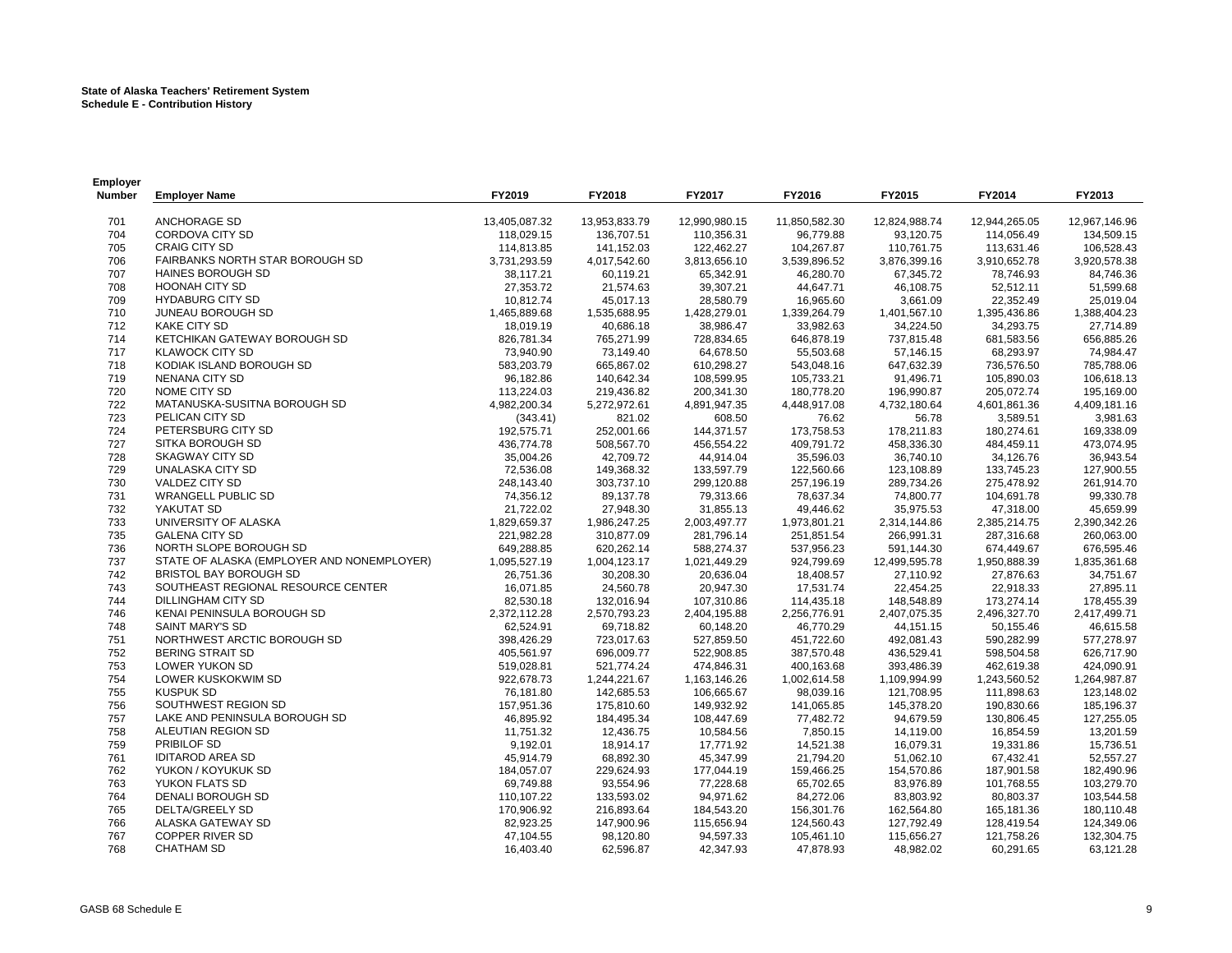#### **State of Alaska Teachers' Retirement System Schedule E - Contribution History**

| Employer        |                                  |                |                |                |                |                  |                |                |
|-----------------|----------------------------------|----------------|----------------|----------------|----------------|------------------|----------------|----------------|
| Number          | <b>Employer Name</b>             | <b>FY2019</b>  | <b>FY2018</b>  | FY2017         | FY2016         | FY2015           | FY2014         | FY2013         |
|                 |                                  |                |                |                |                |                  |                |                |
| 769             | SOUTHEAST ISLAND SD              | 45.294.86      | 71,915.04      | 54,174.58      | 67,931.90      | 74,096.35        | 77,776.57      | 71,859.89      |
| 770             | ANNETTE ISLAND SD                | 71.947.46      | 64,185.19      | 67.476.91      | 70,300.50      | 81,025.75        | 82,384.77      | 85,821.49      |
| 771             | CHUGACH SD                       | 92.071.24      | 90,177.20      | 85,760.23      | 74,674.62      | 75,164.66        | 72,052.02      | 82,653.26      |
| 775             | TANANA SD                        | 11.847.68      | 10,038.01      | 17.017.84      | 12,662.15      | 10,393.95        | 12,850.77      | 10,744.46      |
| 777             | <b>KASHUNAMIUT SD</b>            | 42.981.17      | 78,103.67      | 62,184.10      | 40,883.20      | 31,482.25        | 38,671.83      | 45,023.45      |
| 778             | YUPIIT SD                        | 107.333.46     | 107,493.96     | 95,205.56      | 68,270.32      | 65,344.19        | 89,913.58      | 120,550.86     |
| 779             | SPECIAL EDUCATION SERVICE AGENCY | 37.078.19      | 32.604.40      | 30,286.61      | 30.638.78      | 39,682.45        | 41.387.48      | 46,164.58      |
| 780             | ALEUTIANS EAST BOROUGH SD        | 79.651.06      | 112.451.50     | 86,295.82      | 75.751.86      | 87,302.23        | 99,826.48      | 97,141.58      |
| <b>Subtotal</b> |                                  | 36,805,207.35  | 40,550,273.68  | 37,353,546.09  | 34,110,502.90  | 48,556,579.52    | 39,190,441.63  | 38,879,928.13  |
| Nonemployer:    |                                  |                |                |                |                |                  |                |                |
| 999             | STATE OF ALASKA                  | 127.364.762.39 | 111.042.260.53 | 115.980.240.01 | 89.957.454.13  | 1.650.517.011.02 | 207.270.949.96 | 195,434,950.61 |
| <b>Total</b>    |                                  | 164.169.969.74 | 151,592,534.21 | 153.333.786.10 | 124.067.957.03 | 1.699.073.590.54 | 246.461.391.59 | 234,314,878.74 |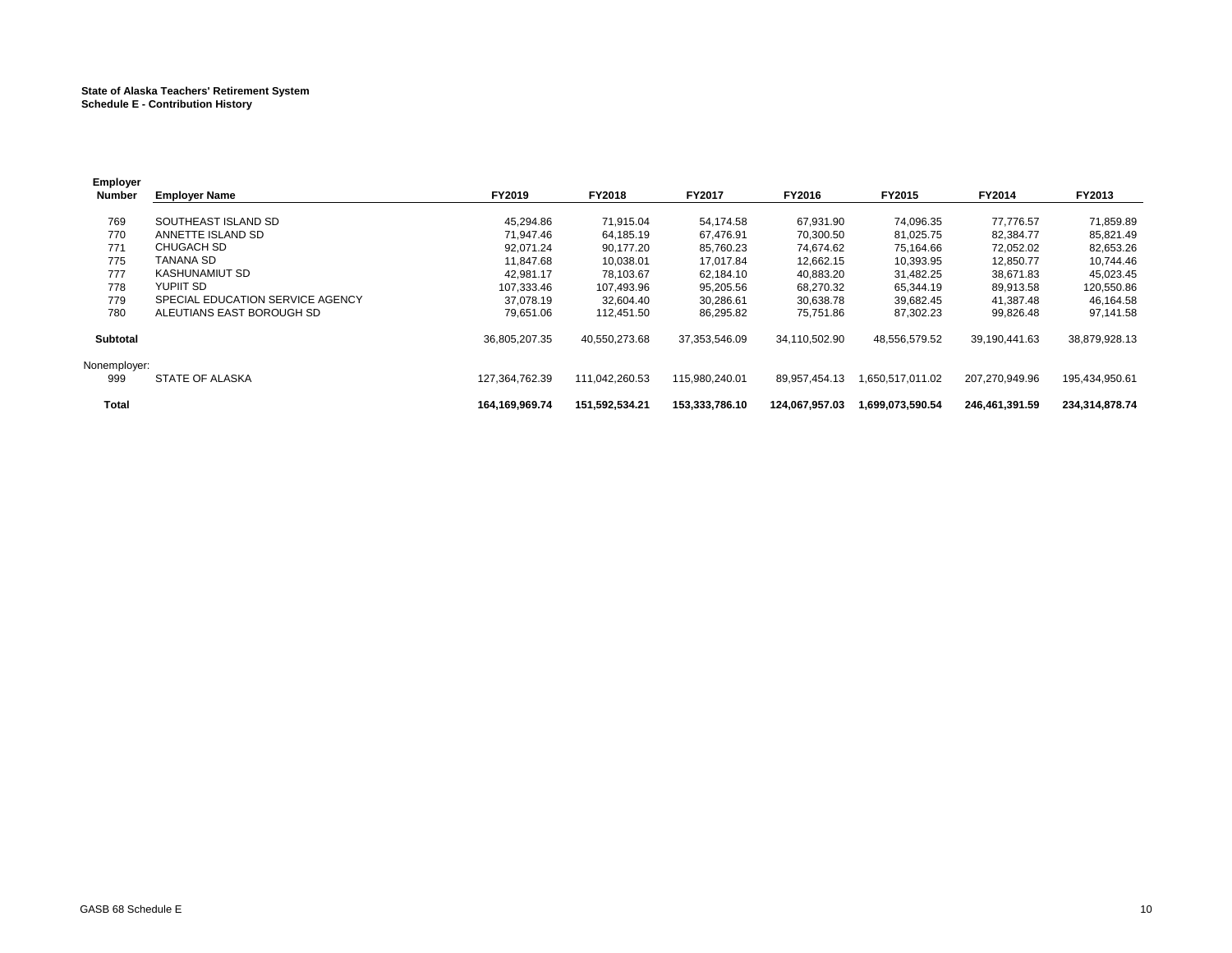#### **State of Alaska Teachers' Retirement System Schedule E - Contribution History - Historical**

|       |                                 | <b>FY2012</b> | <b>FY2011</b> | <b>FY2010</b> |
|-------|---------------------------------|---------------|---------------|---------------|
| Total | <b>Total Plan Contributions</b> | 195,576,000   | 142,147,000   | 134,275,000   |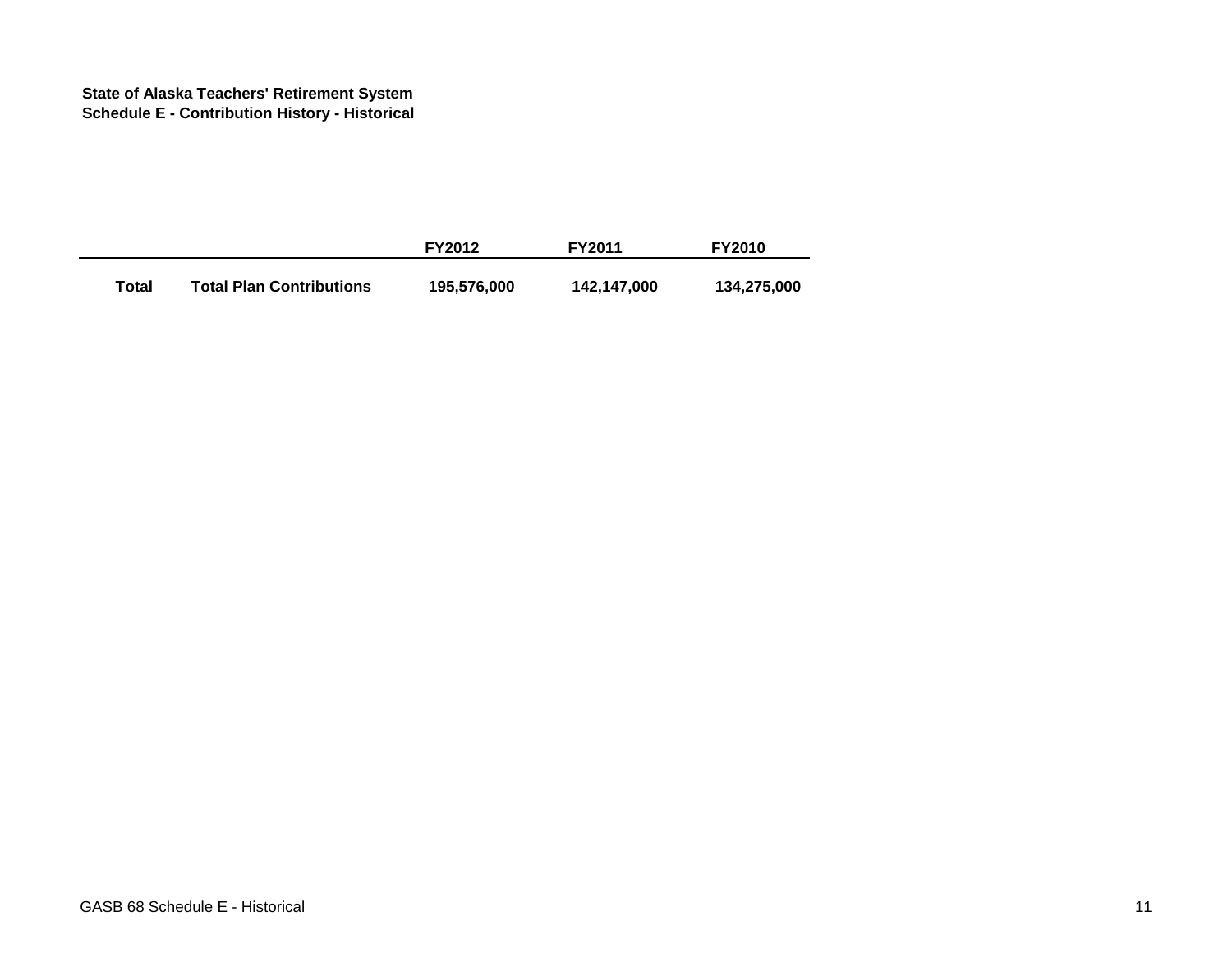#### **State of Alaska Teachers' Retirement System Schedule F - Present Value of Future State Assistance Contributions as of 6/30/2019**

**Present Value of Future State Employer Assistance Employer Number Employer Name Contributions Proportion** 701 ANCHORAGE SD 350,573,000 34.47837% 704 CORDOVA CITY SD 3,179,000 0.31265%<br>705 CRAIG CITY SD 2.785,000 0.27390% CRAIG CITY SD<br>
FAIRBANKS NORTH STAR BOROUGH SD<br>
101,769,000 10.00884% 706 FAIRBANKS NORTH STAR BOROUGH SD 101,769,000 10.00884% 1,931,000 0.18991%<br>1,931,000 0.08035%<br>17.000 0.08035% 10.08035% 708 HOONAH CITY SD 817,000 0.08035% 709 HYDABURG CITY SD 661,000 0.06501% 710 JUNEAU BOROUGH SD 712 KAKE CITY SD<br>714 KETCHIKAN GATEWAY BOROUGH SD 19.025.000 1.87108% KETCHIKAN GATEWAY BOROUGH SD 717 KLAWOCK CITY SD 1,688,000 0.16601% 1.78522% KODIAK ISLAND BOROUGH SD 18,152,000 1.78522% 1.78522% 1.78522% 1.78522% 719 NENANA CITY SD 3,123,000 0.30714%<br>720 NOME CITY SD 3,123,000 0.46185% NOME CITY SD 722 MATANUSKA-SUSITNA BOROUGH SD 130,690,000 12.85318% PELICAN CITY SD 94,000 0.00924%<br>PETERSBURG CITY SD 4.418,000 0.43450% 724 PETERSBURG CITY SD 4,418,000 0.43450% 12,948,000 1.27342%<br>12,948,000 1.27342%<br>228 SKAGWAY CITY SD 1.327,000 1.13051% 728 SKAGWAY CITY SD 1,327,000 0.13051% 729 UNALASKA CITY SD 3,358,000 0.33025% 730 VALDEZ CITY SD 5,323,000 0.52351% 731 WRANGELL PUBLIC SD 2,254,000 0.22168% 732 YAKUTAT SD 590,000 0.05803% 733 UNIVERSITY OF ALASKA 40,743,000 4.00702%<br>135 GALENA CITY SD 40,743,000 57.264,000 6.71440% 735 GALENA CITY SD 7,264,000 0.71440% 736 NORTH SLOPE BOROUGH SD<br>737 STATE OF ALASKA (EMPLOYE) 737 STATE OF ALASKA (EMPLOYER AND NONEMPLOYER)<br>742 BRISTOL BAY BOROUGH SD  $- 0.00000\%$ <br> $- 0.10809\%$ 742 BRISTOL BAY BOROUGH SD<br>1,099,000 0.10809% 743 SOUTHEAST REGIONAL RESOURCE CENTER<br>1,009 0.05350% 644,000 0.05350% 743 SOUTHEAST REGIONAL RESOURCE CENTER 544,000 0.05350% 744 DILLINGHAM CITY SD 4,483,000 0.44090% KENAI PENINSULA BOROUGH SD 748 SAINT MARY'S SD 1,676,000 0.16483% 1990 NORTHWEST ARCTIC BOROUGH SD 21,312,000 2.09601%<br>RERING STRAIT SD 20 255,000 2.0975% 752 BERING STRAIT SD 20,255,000 1.99205% LOWER YUKON SD 754 LOWER KUSKOKWIM SD 36,407,000 3.58058%  $3,737,000$   $3,737,000$   $3,737,000$   $3,7362,000$   $3,7362,000$   $3,72404\%$ 756 SOUTHWEST REGION SD<br>757 LAKE AND PENINSULA BOROUGH SD 5,169,000 0.72404% 757 LAKE AND PENINSULA BOROUGH SD 5,169,000 0.50836% 758 ALEUTIAN REGION SD 469,000 0.04613% 759 PRIBILOF SD 702,000 0.06904% 761 IDITAROD AREA SD 762 YUKON / KOYUKUK SD 6,692,000 0.65815% YUKON FLATS SD 764 DENALI BOROUGH SD 3,378,000 0.33222% DELTA/GREELY SD 766 ALASKA GATEWAY SD 3,700,000 0.36389% COPPER RIVER SD<br>CHATHAM SD 768 CHATHAM SD 1,680,000 0.16523% SOUTHEAST ISLAND SD 770 ANNETTE ISLAND SD<br>771 CHUGACH SD 3000 0.32150% 2.019.000 0.19857% 771 CHUGACH SD 2,019,000 0.19857% 775 TANANA SD 573,000 0.05635% 777 KASHUNAMIUT SD 2,252,000 0.22148% 778 YUPIIT SD 4,081,000 0.40136% % Triangle Special Education Service Agency<br>1990 - ALEUTIANS EAST BOROUGH SD 1999 - 1,259,000 0.29357% 780 ALEUTIANS EAST BOROUGH SD **Total 1,016,791,000 100.00000%**

All amounts are determined without rounding. Rounded amounts are displayed.